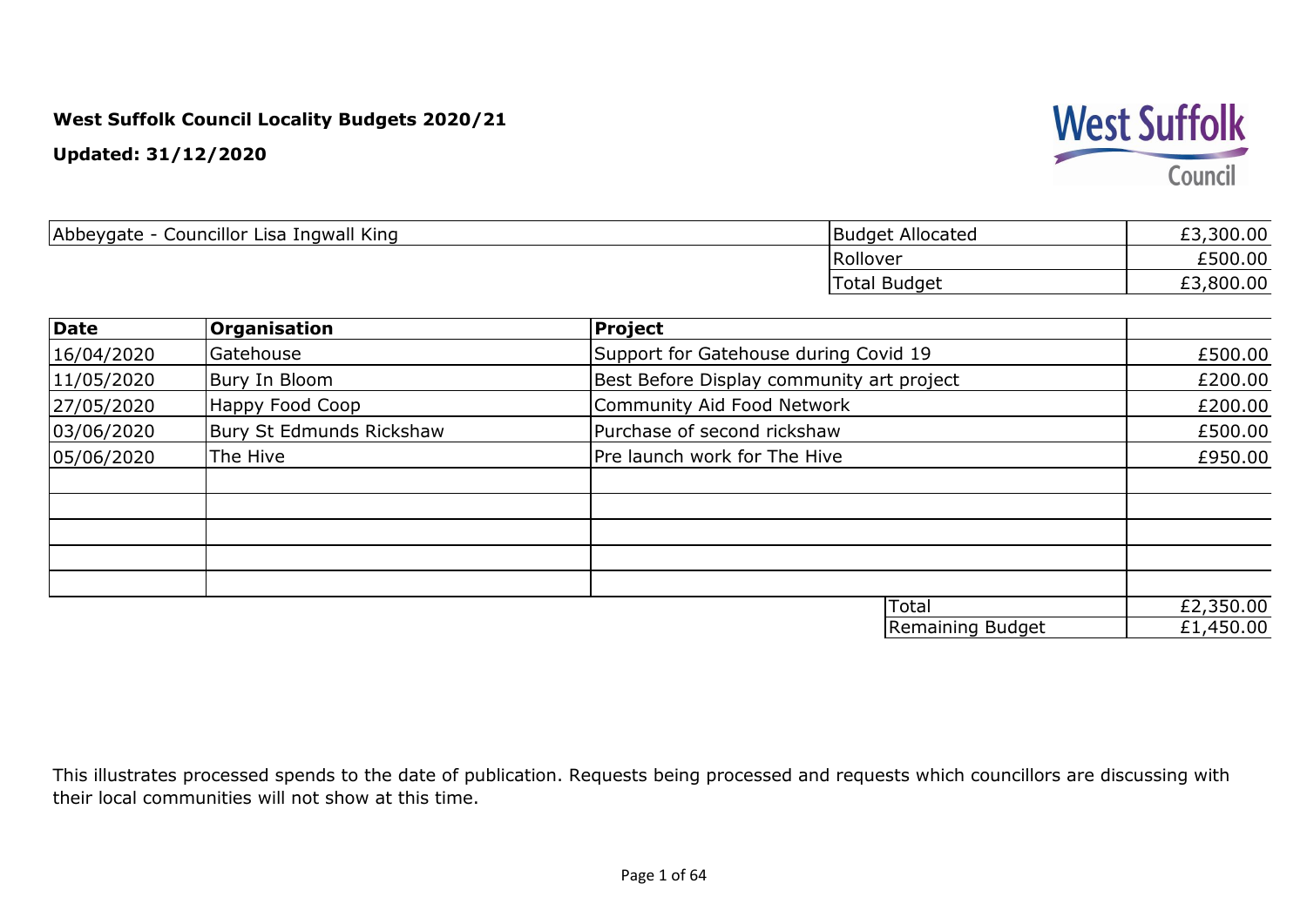

**Updated: 31/12/2020**

| ,300.00<br>້  | <b>Budget Allocated</b> | Councillor Joanna Rayner<br>Abbeygate - |
|---------------|-------------------------|-----------------------------------------|
| £500.00       | Rollover                |                                         |
| ,800.00<br>ر_ | <b>Total Budget</b>     |                                         |
|               |                         |                                         |

| Date       | <b>Organisation</b>      | Project                                   |           |
|------------|--------------------------|-------------------------------------------|-----------|
| 11/05/2020 | Bury In Bloom            | Best Before Display community art project | £250.00   |
| 03/06/2020 | Bury St Edmunds Rickshaw | Purchase of second Rickshaw               | £500.00   |
| 09/06/2020 | Bury St Edmunds Rickshaw | Coronavirus lockdown delivery service     | £290.00   |
|            |                          |                                           |           |
|            |                          |                                           |           |
|            |                          |                                           |           |
|            |                          |                                           |           |
|            |                          |                                           |           |
|            |                          | Total                                     | £1,040.00 |
|            |                          | Remaining Budget                          | £2,760.00 |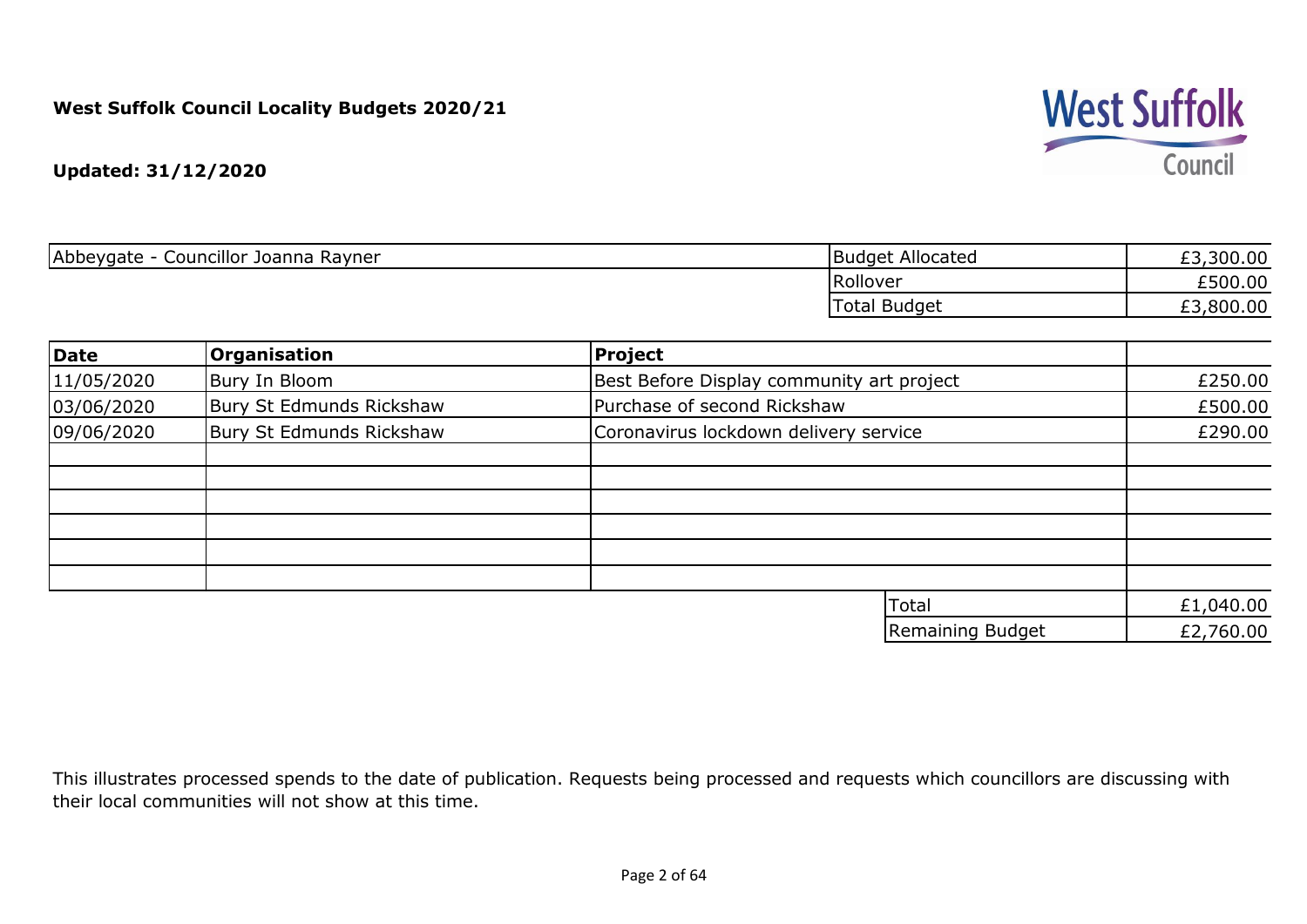

| Bardwell<br>Councillor Andrew Smith | Budget Allocated    | £3,300.00 |
|-------------------------------------|---------------------|-----------|
|                                     | Rollover            | £263.00   |
|                                     | <b>Total Budget</b> | £3,563.00 |

| Date       | <b>Organisation</b>          | Project                                                    |           |
|------------|------------------------------|------------------------------------------------------------|-----------|
|            |                              | Maintenance and ongoing costs for the Church due to Covid- |           |
| 21/05/2020 | Bardwell Church              | 19                                                         | £750.00   |
| 04/06/2020 | Barnham Parish Council       | <b>Community Cakes</b>                                     | £200.00   |
| 20/07/2020 | Coney Weston Swan Bowls Club | Grant towards the maintenance of the village bowls green   | £500.00   |
|            |                              |                                                            |           |
|            |                              |                                                            |           |
|            |                              |                                                            |           |
|            |                              |                                                            |           |
|            |                              |                                                            |           |
|            |                              |                                                            |           |
|            |                              | Total                                                      | £1,450.00 |
|            |                              | Remaining Budget                                           | £2,113.00 |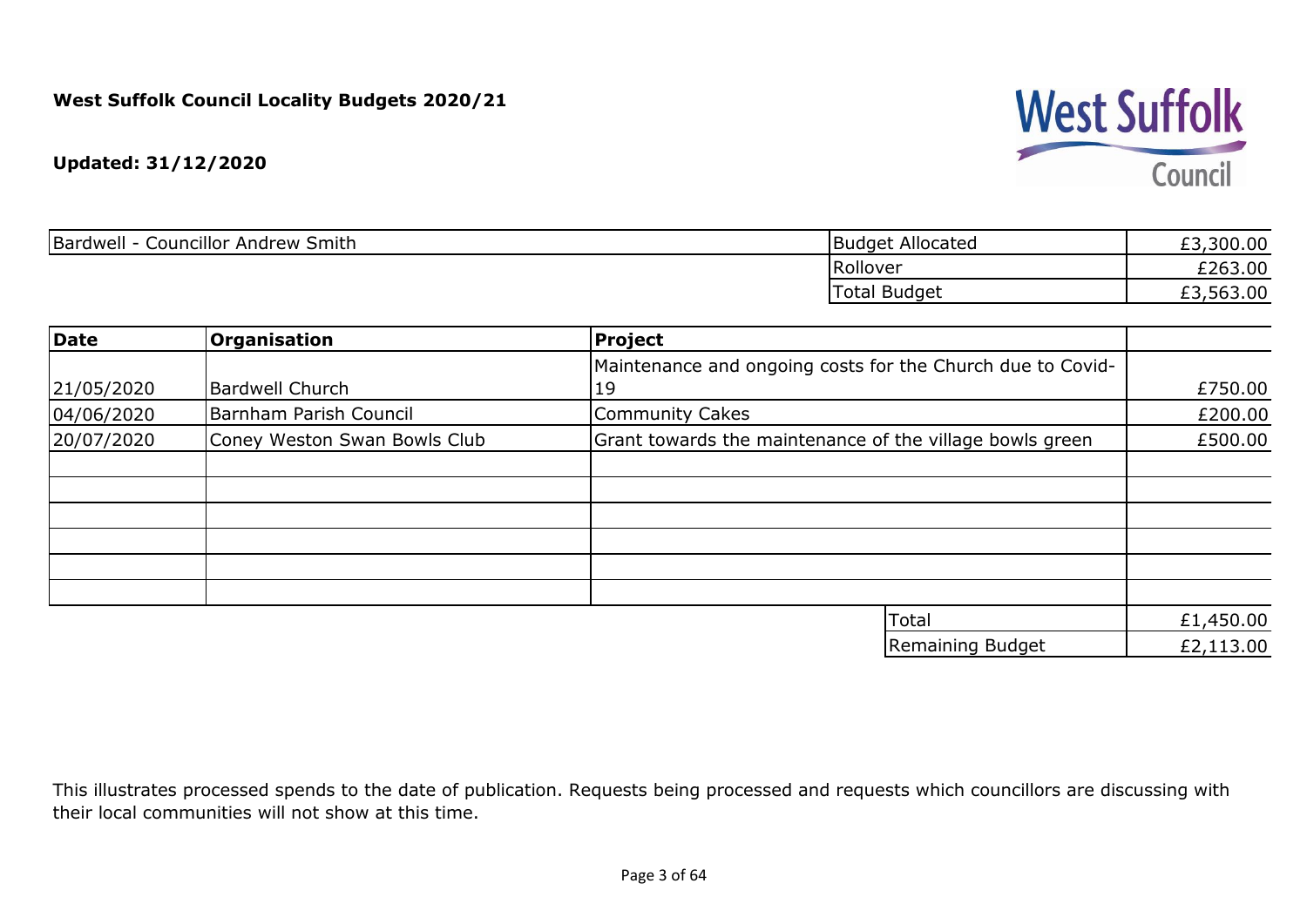

| Barningham - Councillor Carol Bull |                                    | <b>Budget Allocated</b>                             | £3,300.00 |
|------------------------------------|------------------------------------|-----------------------------------------------------|-----------|
|                                    |                                    | Rollover                                            | £463.00   |
|                                    |                                    | <b>Total Budget</b>                                 | £3,763.00 |
| Date                               | <b>Organisation</b>                | Project                                             |           |
| 25/08/2020                         | Hopton & District Bowls Club       | Adaptations to provide a safe non-slip surface      | £1,000.00 |
| 16/09/2020                         | <b>Hepworth Parish Council</b>     | Refurbishment of village bus shelter                | £125.00   |
| 16/11/2020                         | Suffolk Wildlife Trust Knettishall | Grant towards improvements within Knettishall Heath | £750.00   |
|                                    |                                    |                                                     |           |
|                                    |                                    |                                                     |           |
|                                    |                                    |                                                     |           |
|                                    |                                    |                                                     |           |
|                                    |                                    |                                                     |           |

| <b>ITotal</b>    | £1,875.00 |
|------------------|-----------|
| Remaining Budget | £1,888.00 |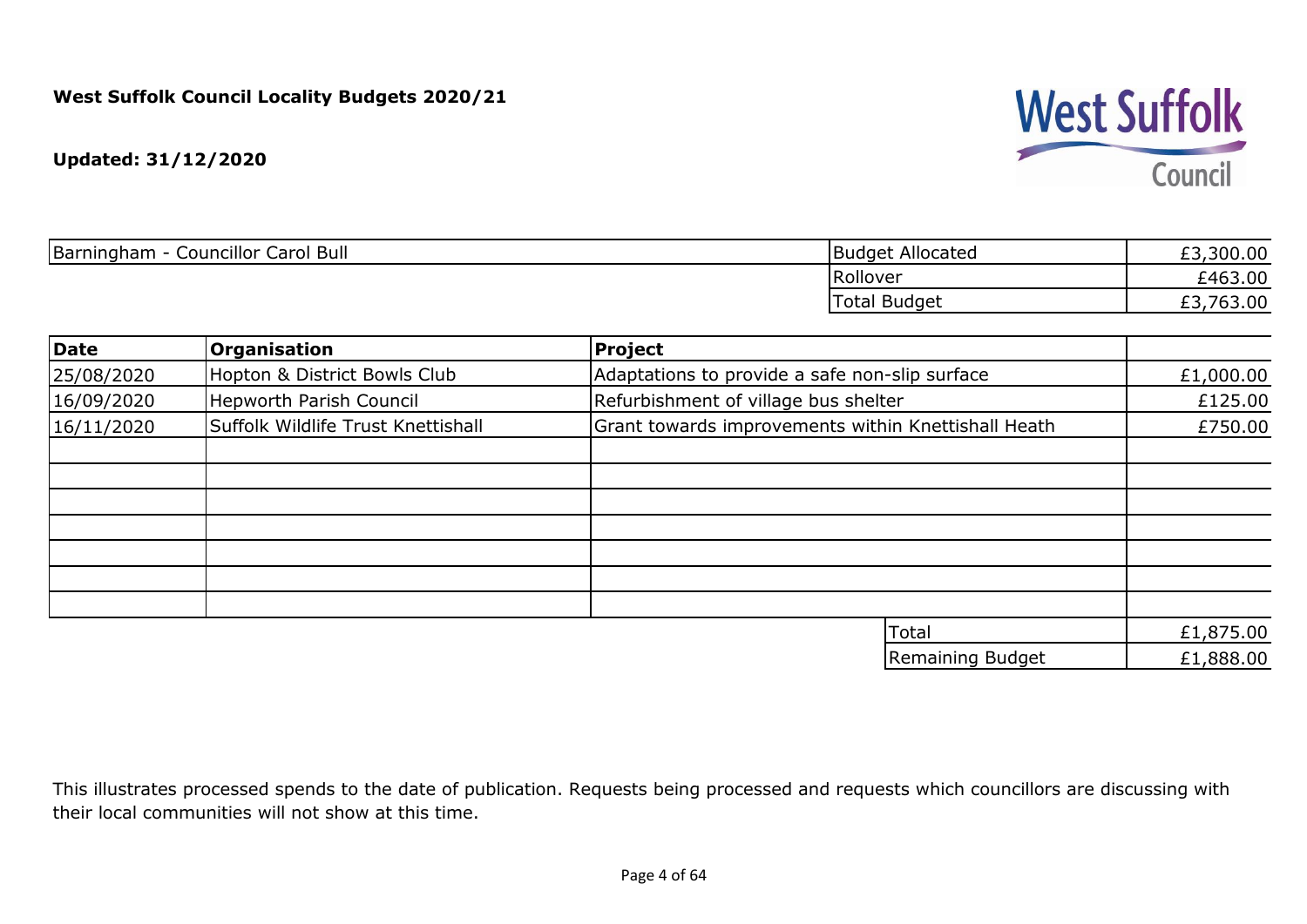

| Councillor Ian Houlder<br>Barrow | <b>Budget Allocated</b> | ,300.00<br>$\sim$ |
|----------------------------------|-------------------------|-------------------|
|                                  | Rollover                | £313.00           |
|                                  | Total Budget            | 13.00             |

| Date       | <b>Organisation</b>              | Project                  |           |
|------------|----------------------------------|--------------------------|-----------|
| 04/08/2020 | Barrow cum Denham Parish Council | Community noticeboard    | £1,500.00 |
| 24/12/2020 | Barrow cum Denham Parish Council | Village Christmas lights | £407.00   |
|            |                                  |                          |           |
|            |                                  |                          |           |
|            |                                  |                          |           |
|            |                                  |                          |           |
|            |                                  |                          |           |
|            |                                  | Total                    | £1,907.00 |
|            |                                  | Remaining Budget         | £1,706.00 |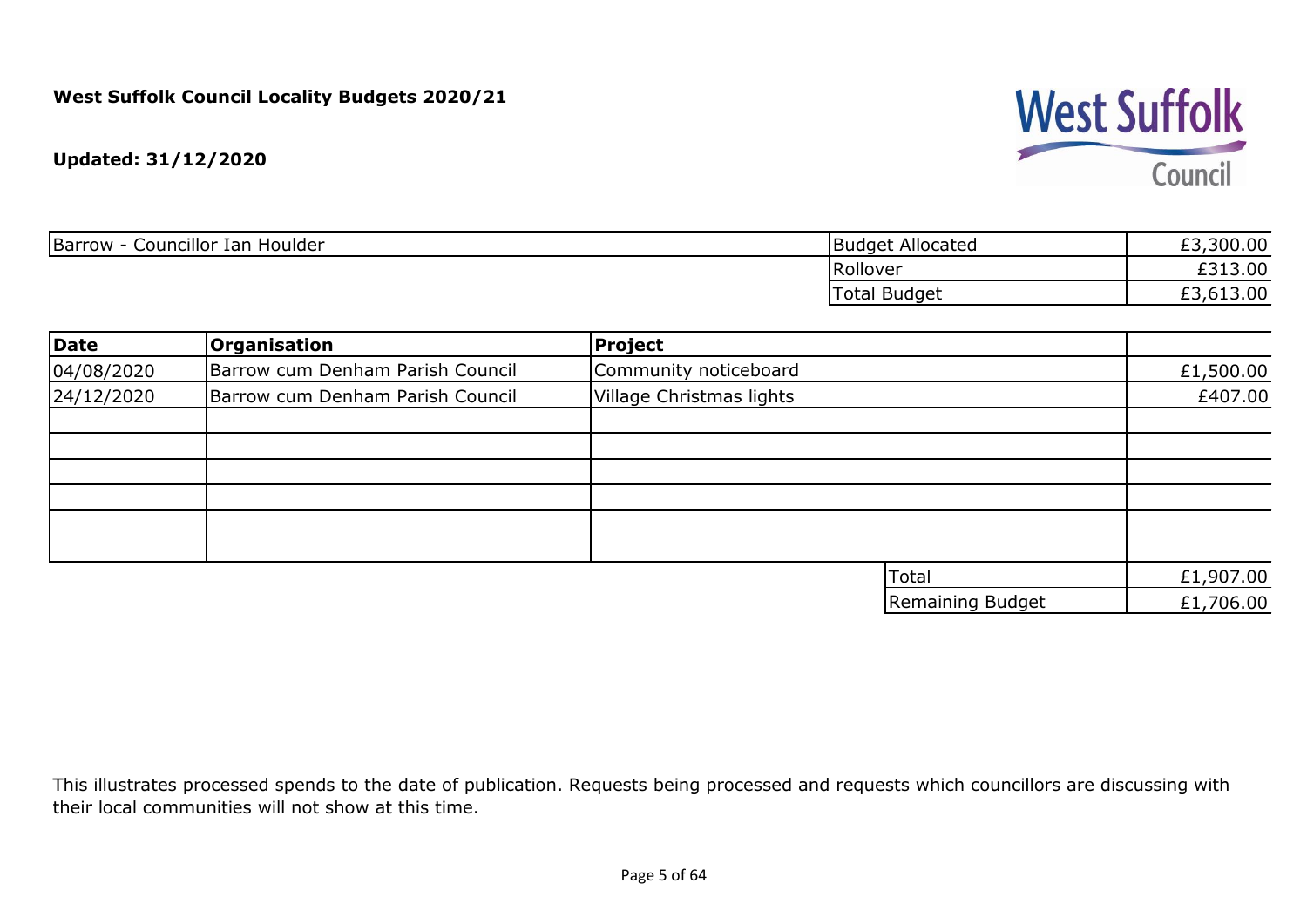

|            | Brandon Central - Councillor Victor Lukaniuk | Budget Allocated                                             | £3,300.00 |
|------------|----------------------------------------------|--------------------------------------------------------------|-----------|
|            |                                              | Rollover                                                     | £313.00   |
|            |                                              | Total Budget                                                 | £3,613.00 |
|            |                                              |                                                              |           |
| Date       | <b>Organisation</b>                          | <b>Project</b>                                               |           |
| 11/05/2020 | <b>IBrandon Parochial Church Council</b>     | <b>LAssist the Church Institute during COVID-19 response</b> | £500.00   |

| 11/05/2020 | Brandon Parochial Church Council | Assist the Church Institute during COVID-19 response | £500.00   |
|------------|----------------------------------|------------------------------------------------------|-----------|
| 13/05/2020 | Epic Dad                         | <b>Family Support Project</b>                        | £200.00   |
| 03/06/2020 | Brandon Heritage Centre          | Refurbishment to Brandon Heritage Centre             | £500.00   |
| 20/07/2020 | Suffolk West Citizens Advice     | Refurbishment of Brandon Citizens Advice             | £500.00   |
| 25/08/2020 | Brandon Methodist Church         | Upgrading the windows to improve energy efficiency   | £400.00   |
| 23/12/2020 | Shoestring Theatre Company       | Grant for improvements to the staging                | £400.00   |
| 24/12/2020 | Fledglings Pre School            | Assistance during covid 19                           | £300.00   |
|            |                                  | Total                                                | £2,800.00 |
|            |                                  | Remaining Budget                                     | £813.00   |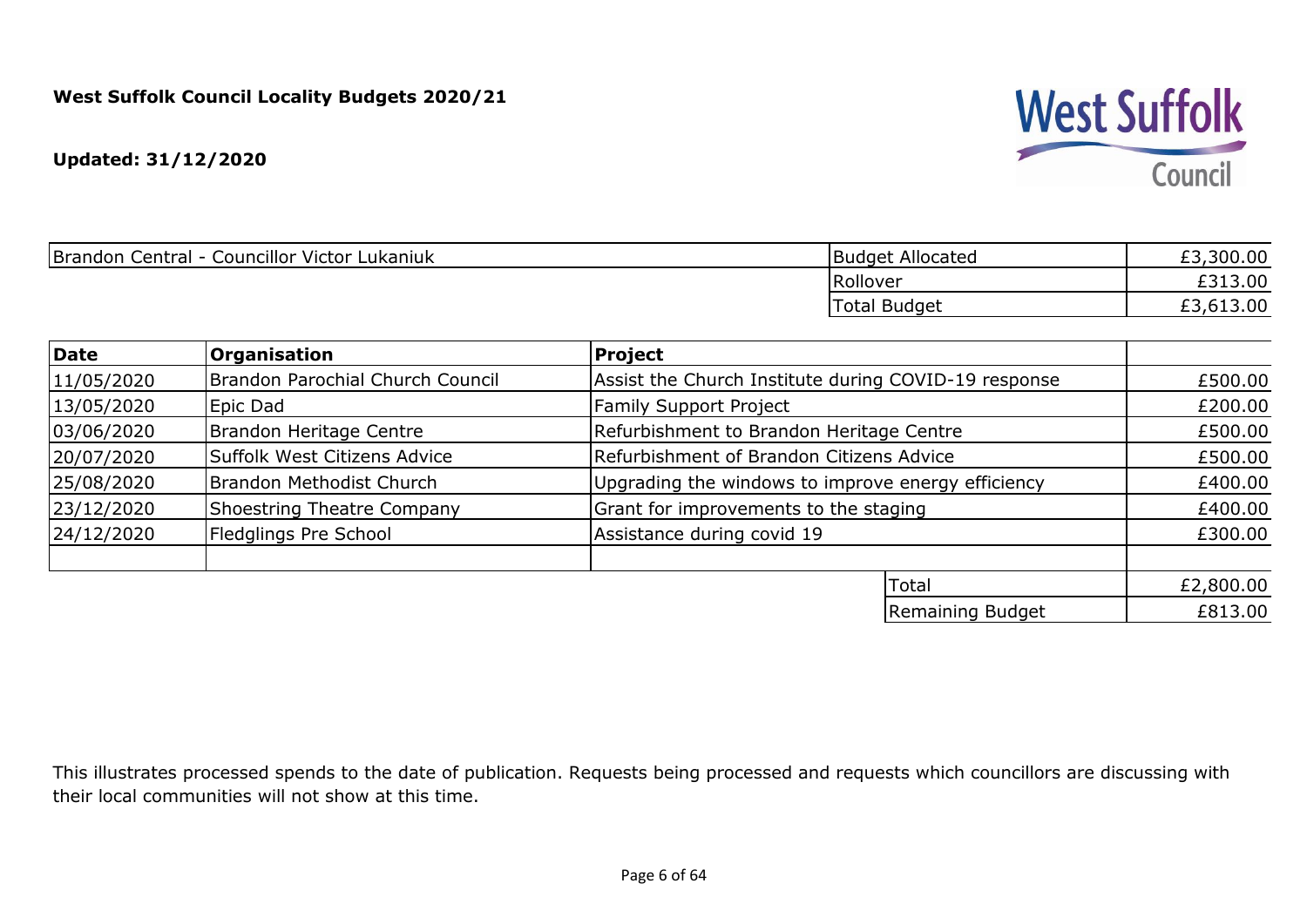

| Councillor Philip<br>Wittam<br><b>Brandon</b><br><b>Loct</b><br>$\sim$<br>. .<br>---- | Allocated<br><b>Budget</b> | £3,300.00 |
|---------------------------------------------------------------------------------------|----------------------------|-----------|
|                                                                                       | <b>IRollover</b>           | £500.00   |
|                                                                                       | l otal<br><b>Budget</b>    | £3,800.00 |

| <b>Date</b> | <b>Organisation</b>               | <b>Project</b>                                       | <b>Amount</b> |
|-------------|-----------------------------------|------------------------------------------------------|---------------|
| 11/05/2020  | Brandon Parochial Church Council  | Assist the Church Institute during COVID-19 response | £500.00       |
| 13/05/2020  | Epic Dad                          | <b>Family Support Project</b>                        | £200.00       |
| 03/06/2020  | Brandon Heritage Centre           | Refurbishment to Brandon Heritage Centre             | £500.00       |
| 20/07/2020  | Suffolk West Citizens Advice      | Refurbishment of Brandon Citizens Advice             | £500.00       |
| 25/08/2020  | Brandon Methodist Church          | Upgrading the windows to improve energy efficiency   | £400.00       |
| 23/12/2020  | <b>Shoestring Theatre Company</b> | Grant for improvements to the staging                | £400.00       |
| 24/12/2020  | Fledglings Pre School             | Assistance during covid 19                           | £300.00       |
|             |                                   |                                                      |               |
|             |                                   | Total                                                | £2,800.00     |
|             |                                   | Remaining Budget                                     | £1,000.00     |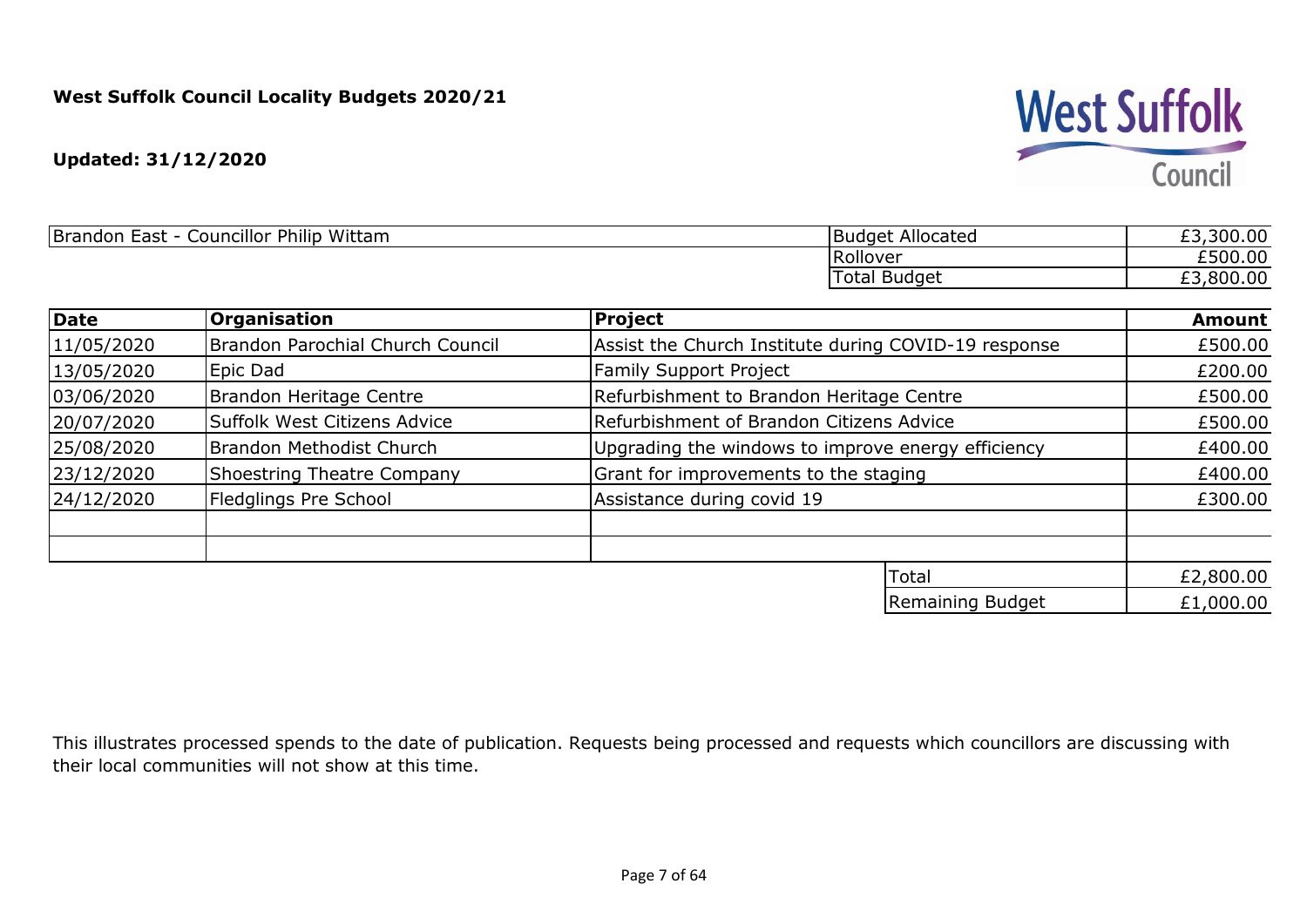

| Councillor David Palmer<br>Brandon West - C | Budget Allocated  | £3,300.00<br>とコ |
|---------------------------------------------|-------------------|-----------------|
|                                             | Rollover          | £0.00           |
|                                             | l Budget<br>Total | ,300.00<br>LJ.  |

| Date       | <b>Organisation</b>              | Project                                              | <b>Amount</b> |
|------------|----------------------------------|------------------------------------------------------|---------------|
| 11/05/2020 | Brandon Parochial Church Council | Assist the Church Institute during COVID-19 response | £500.00       |
| 13/05/2020 | Epic Dad                         | <b>Family Support Project</b>                        | £125.00       |
| 03/06/2020 | Brandon Heritage Centre          | Refurbishment to Brandon Heritage Centre             | £500.00       |
| 20/07/2020 | Suffolk West Citizens Advice     | Refurbishment of Brandon Citizens Advice             | £500.00       |
| 25/08/2020 | Brandon Methodist Church         | Upgrading the windows to improve energy efficiency   | £400.00       |
| 23/12/2020 | Shoestring Theatre Company       | Grant for improvements to the staging                | £400.00       |
| 24/12/2020 | Fledglings Pre School            | Assistance during covid 19                           | £275.00       |
|            |                                  |                                                      |               |
|            |                                  | Total                                                | £2,700.00     |
|            |                                  | Remaining Budget                                     | £600.00       |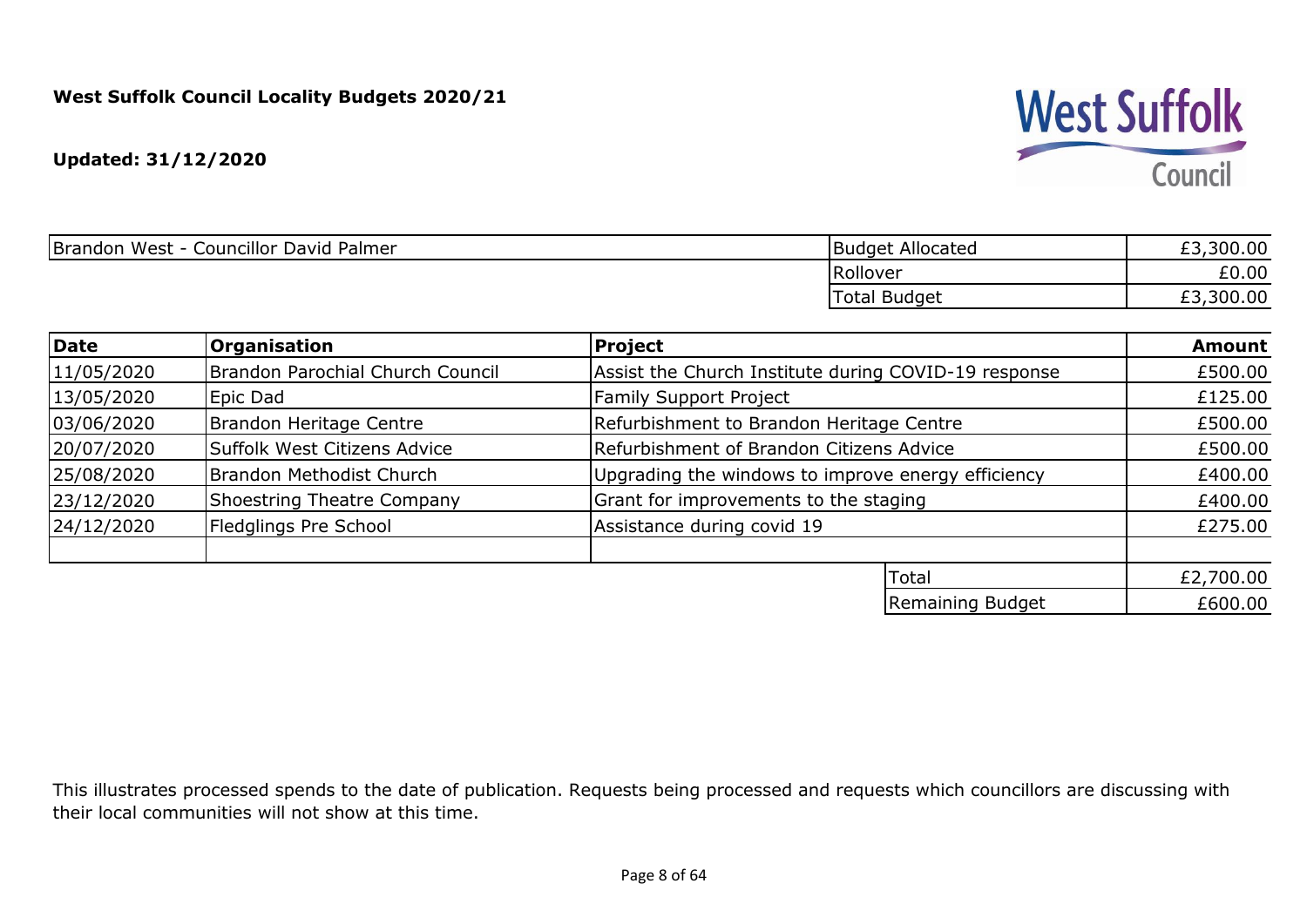**Updated: 31/12/2020**

| Chedburgh & Chevington - Councillor Mike Chester | Budget Allocated    | £3,300.00 |
|--------------------------------------------------|---------------------|-----------|
|                                                  | Rollover            | £500.00   |
|                                                  | <b>Total Budget</b> | £3,800.00 |

| Date       | <b>Organisation</b>                                                 | Project                                                    | <b>Amount</b> |
|------------|---------------------------------------------------------------------|------------------------------------------------------------|---------------|
| 12/06/2020 | Rede Village Hall                                                   | Grant towards maintenance and redecoration of village hall | £250.00       |
| 12/06/2020 | Chevington Community Speed Watch Team Help towards speed watch team |                                                            | £475.00       |
| 17/07/2020 | Depden Care Farm                                                    | Assistance during covid 19                                 | £400.00       |
| 16/09/2020 | Ousden Village Hall & Playing Fields                                | Pop up Cafe resources                                      | £475.00       |
| 17/09/2020 | Chedburgh Parish Council                                            | Installation of a Defibrillator                            | £475.00       |
| 18/09/2020 | Hargrave Parish Council                                             | Hargrave Woodland project                                  | £475.00       |
|            |                                                                     | Total                                                      | £2,550.00     |
|            |                                                                     | Remaining Budget                                           | £1,250.00     |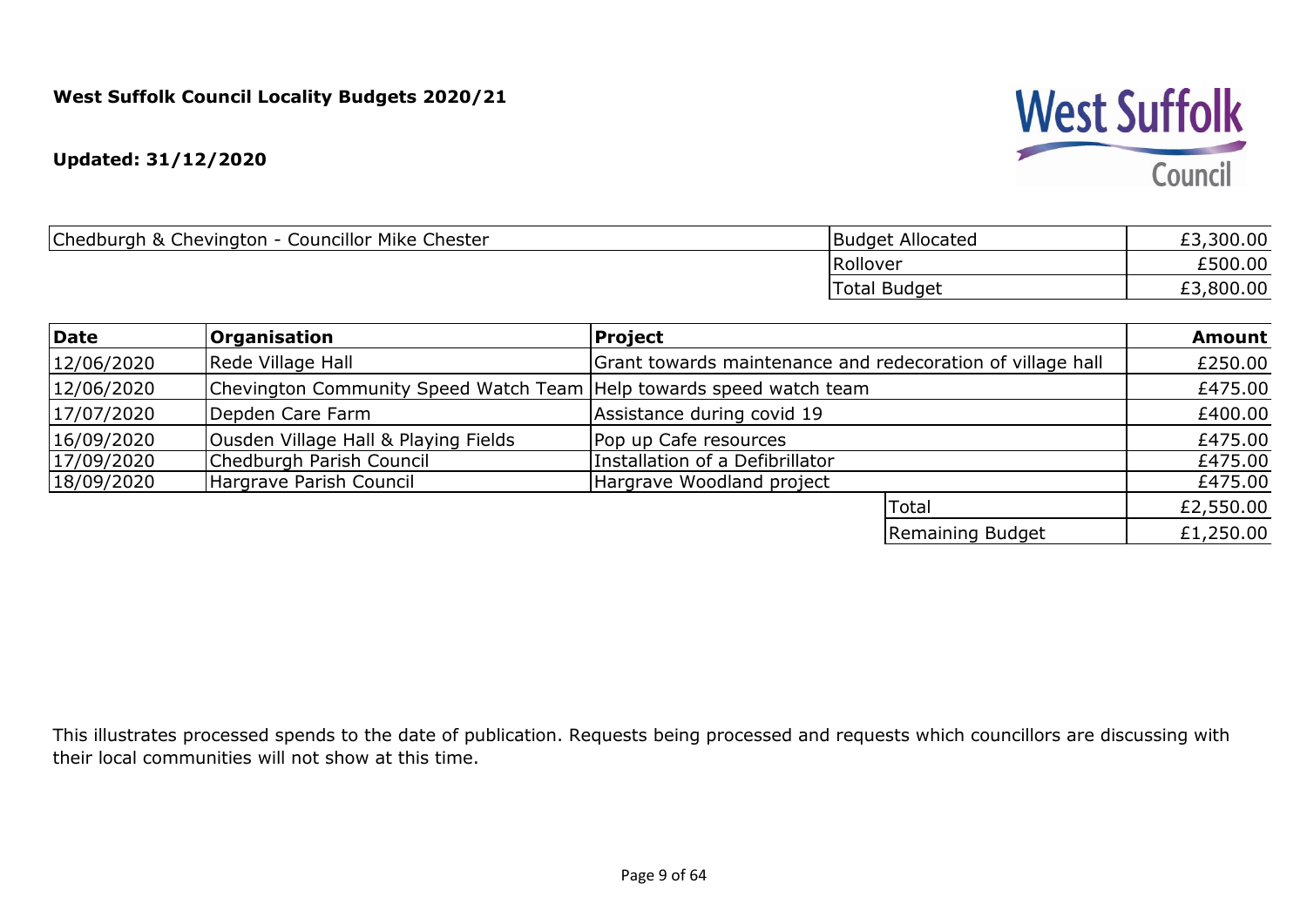**Updated: 31/12/2020**

| Clare,<br>Hundon & Kedington - Councillor Jim Meikle | <b>Budget Allocated</b> | £3,300.00      |
|------------------------------------------------------|-------------------------|----------------|
|                                                      | Rollover                | £113.00        |
|                                                      | <b>Total Budget</b>     | £3,413.00<br>ີ |

| Date       | <b>Organisation</b>       | Project                                        | <b>Amount</b> |
|------------|---------------------------|------------------------------------------------|---------------|
| 02/07/2020 | Clare Town Council        | Covid 19 response                              | £500.00       |
| 20/07/2020 | Kedington Parish Council  | Replacement of worn out dog waste bins         | £333.00       |
| 30/07/2020 | <b>Clare Town Council</b> | Support provision of disabled access for Clare | £1,000.00     |
| 06/11/2020 | Cavendish Parish Council  | Wild flower project                            | £200.00       |
|            |                           |                                                |               |
|            |                           | <b>ITotal</b>                                  |               |
|            |                           |                                                | £2,033.00     |
|            |                           | Remaining Budget                               | £1,380.00     |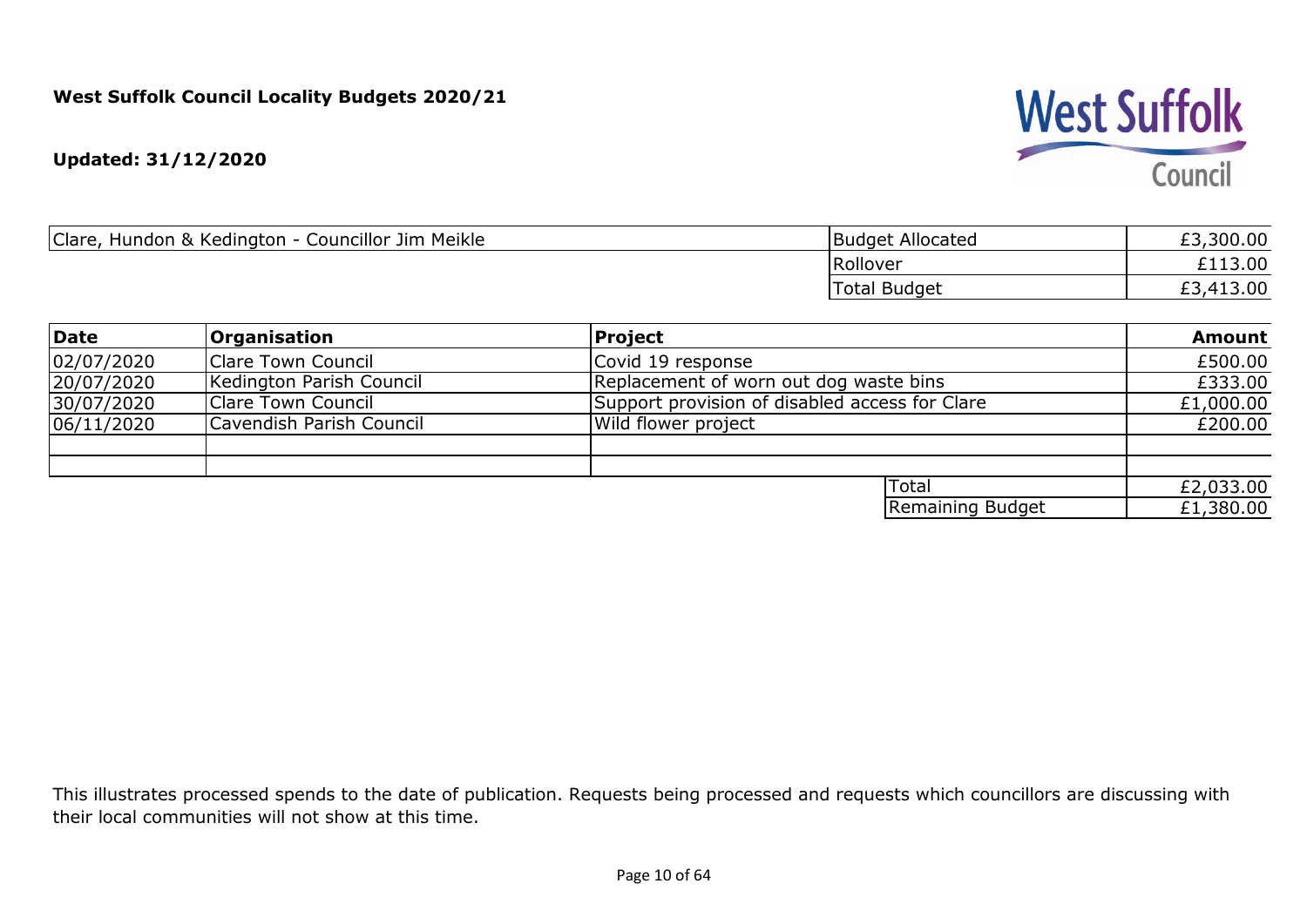#### **Updated: 31/12/2020**

| Clare,<br>Councillor Karen Richardson<br>Hundon & Kedington - | Budget Allocated | £3,300.00  |
|---------------------------------------------------------------|------------------|------------|
|                                                               | Rollover         | £457.00    |
|                                                               | Total Budget     | 57.00<br>້ |

| Date                                   | <b>Organisation</b>                | Project                                        | <b>Amount</b> |
|----------------------------------------|------------------------------------|------------------------------------------------|---------------|
| 17/06/2020                             | <b>Clare Town Council</b>          | Speed awareness campaign                       | £100.00       |
| 20/07/2020                             | Kedington Parish Council           | Replacement of worn out dog waste bins         | £333.00       |
| 21/07/2020                             | <b>Clare Community Association</b> | Purchase of storage equipment                  | £300.00       |
| 30/07/2020                             | Clare Town Council                 | Support provision of disabled access for Clare | £500.00       |
| Cavendish Parish Council<br>06/11/2020 | Wild flower project                | £200.00                                        |               |
|                                        |                                    |                                                |               |
|                                        |                                    |                                                |               |
|                                        |                                    | <b>Total</b>                                   | £1,433.00     |
|                                        |                                    | Remaining Budget                               | £2,324.00     |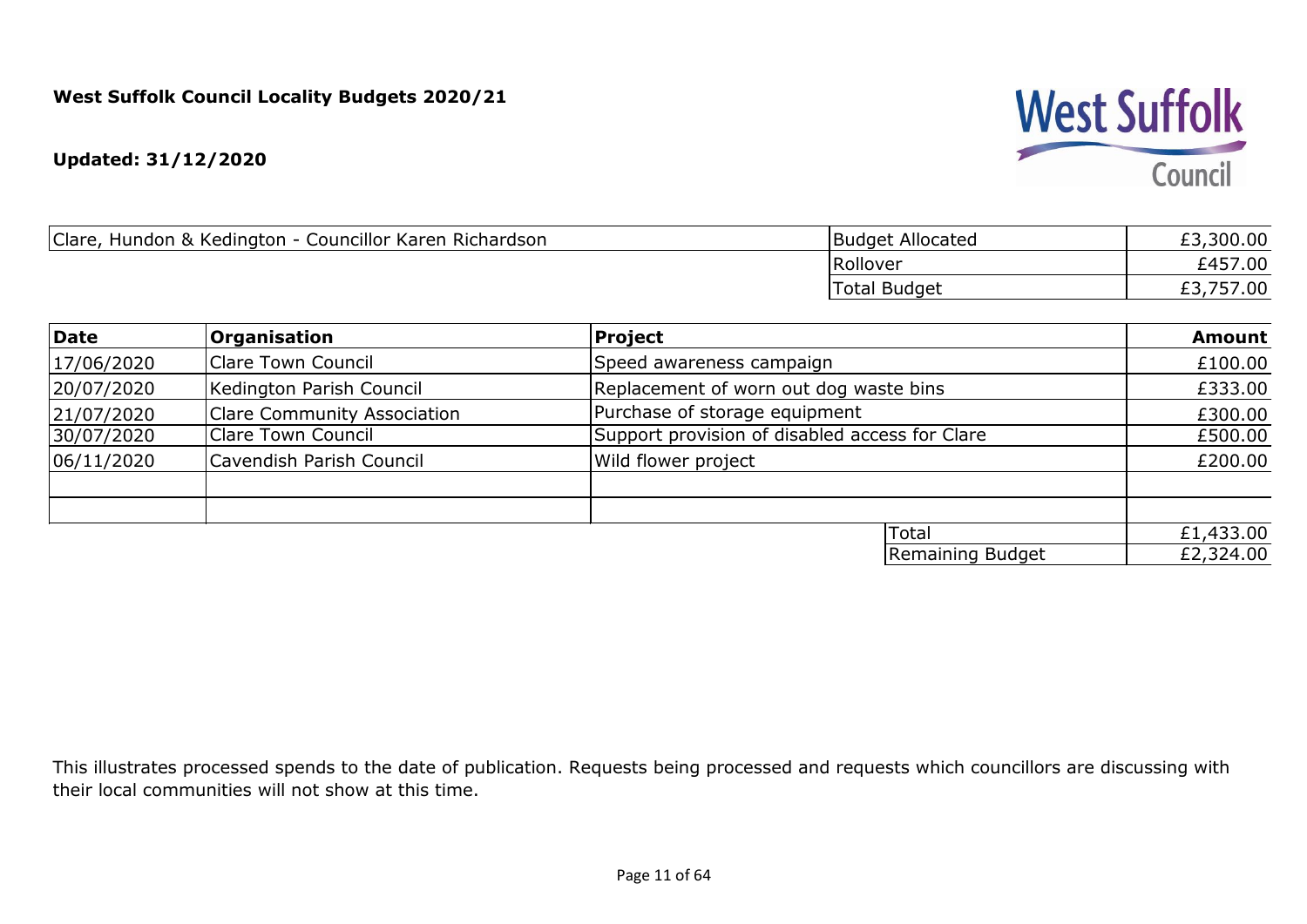**Updated: 31/12/2020**

| Clare,<br>Hundon & Kedington - Councillor Marion Rushbrook | Budget Allocated | £3,300.00 |
|------------------------------------------------------------|------------------|-----------|
|                                                            | Rollover         | £337.00   |
|                                                            | Total Budget     | £3,637.00 |

| Date       | <b>Organisation</b>                | Project                                        | <b>Amount</b>          |
|------------|------------------------------------|------------------------------------------------|------------------------|
| 20/07/2020 | Kedington Parish Council           | Replacement of worn out dog waste bins         | £333.00                |
| 21/07/2020 | <b>Clare Community Association</b> | Purchase of storage equipment                  | £300.00                |
| 30/07/2020 | <b>Clare Town Council</b>          | Support provision of disabled access for Clare | £500.00                |
| 06/11/2020 | <b>Cavendish Parish Council</b>    | Wild flower project                            | £200.00                |
|            |                                    |                                                |                        |
|            |                                    |                                                |                        |
|            |                                    | Total                                          |                        |
|            |                                    | Remaining Budget                               | £1,333.00<br>£2,304.00 |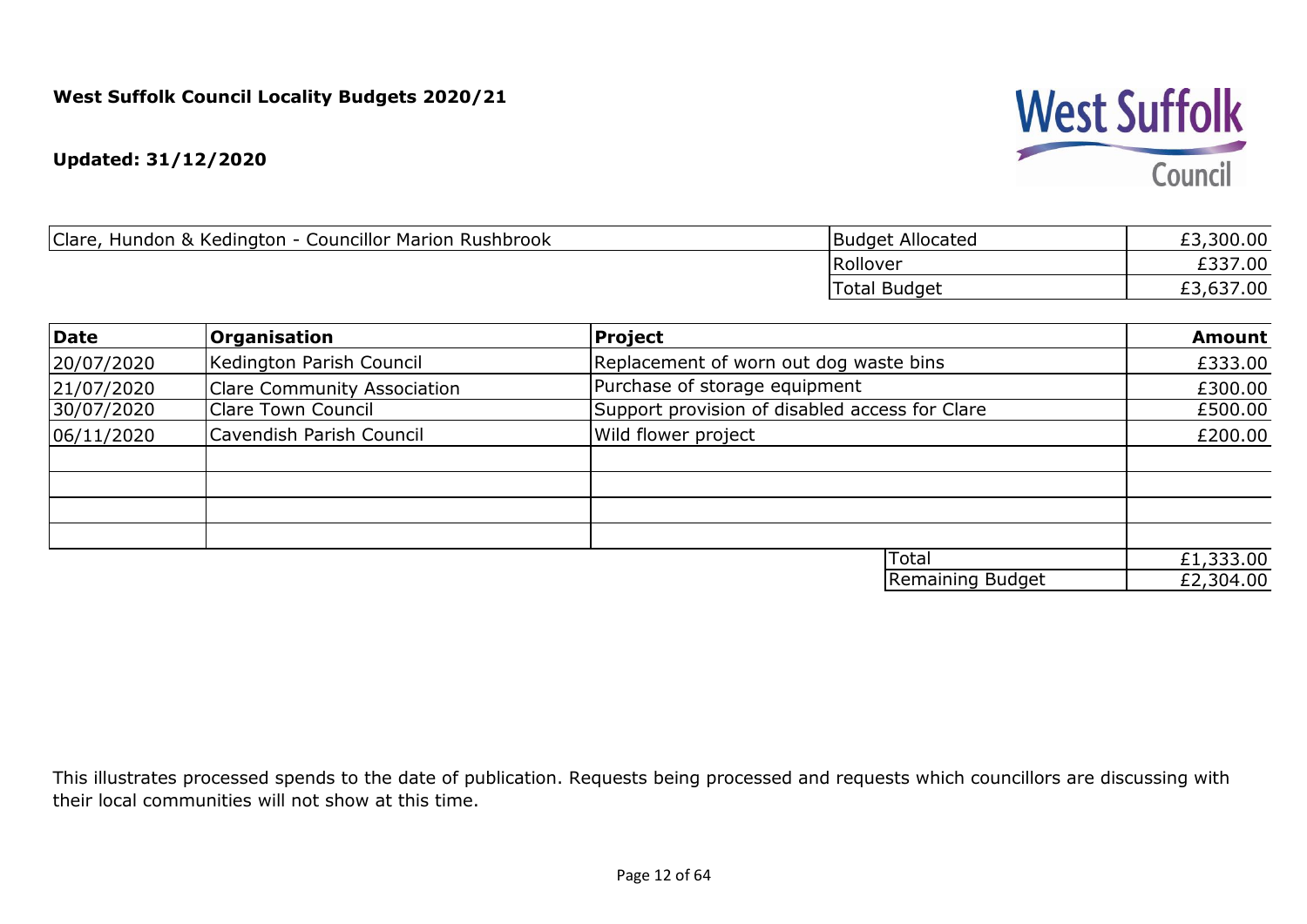

| Eastgate<br><b>Councillor Cliff Waterman</b><br>- | Budget Allocated    | <u>_</u> | 3,300.00 |
|---------------------------------------------------|---------------------|----------|----------|
|                                                   | Rollover            | <u>_</u> | 363.00   |
|                                                   | <b>Total Budget</b> |          | 3,663.00 |

| <b>Date</b>                             | <b>Organisation</b> | Project                                            | <b>Amount</b> |
|-----------------------------------------|---------------------|----------------------------------------------------|---------------|
| <b>XR Bury St Edmunds</b><br>28/04/2020 |                     | Supply of PPE for key workers as Covid 19 response | £200.00       |
|                                         |                     |                                                    |               |
|                                         |                     |                                                    |               |
|                                         |                     |                                                    |               |
|                                         |                     |                                                    |               |
|                                         |                     |                                                    |               |
|                                         |                     | Total                                              | £200.00       |
|                                         |                     | Remaining Budget                                   | £3,463.00     |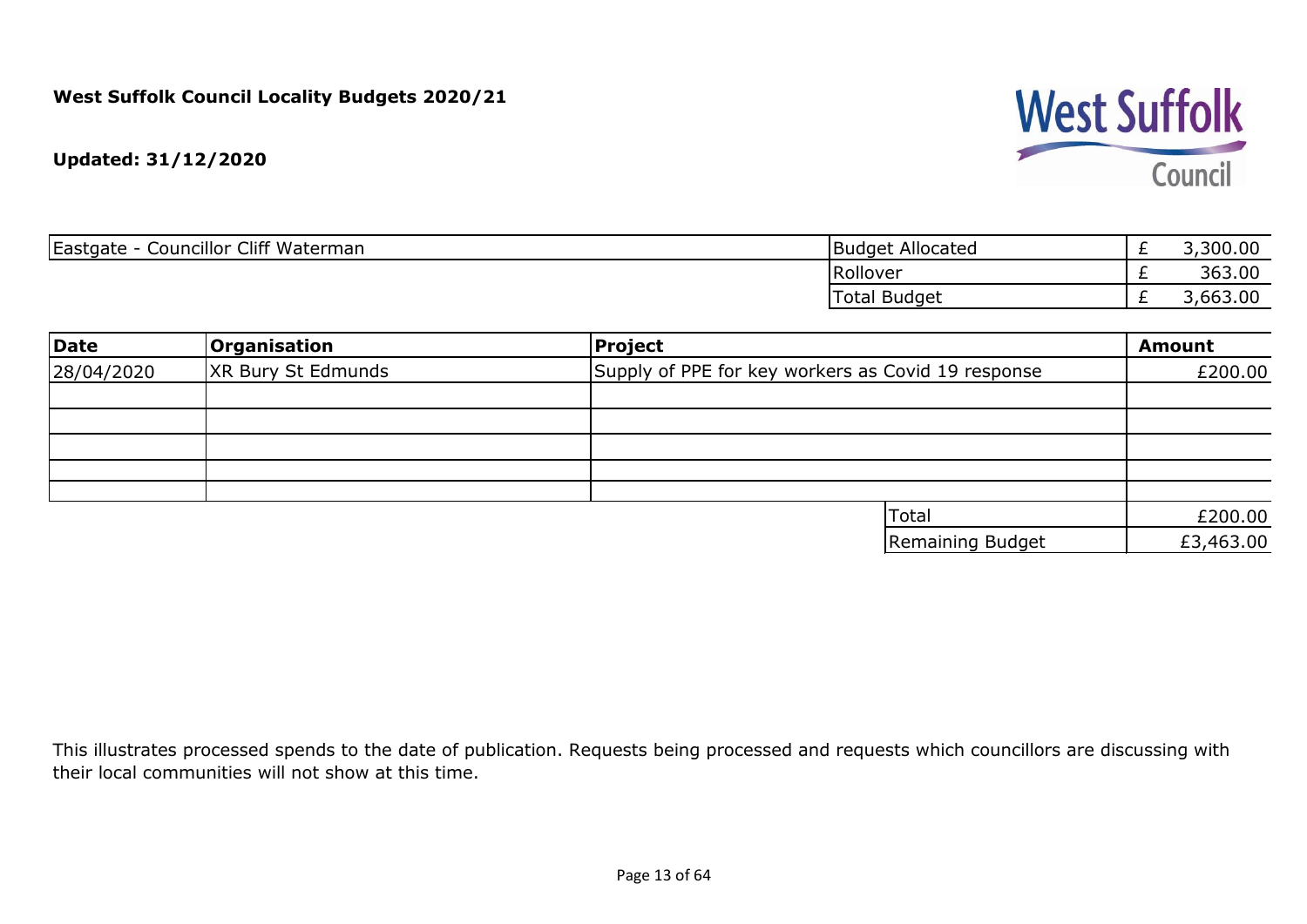

**Updated: 31/12/2020**

| <b>Councillor Simon Cole</b><br>Exning - | <b>Budget Allocated</b> | 300.00<br><b>CO</b> |
|------------------------------------------|-------------------------|---------------------|
|                                          | Rollover                | £313.00             |
|                                          | 'Total Budget           | £3,613.00           |

| Date | Organisation | <b>Project</b> |                  | <b>Amount</b> |
|------|--------------|----------------|------------------|---------------|
|      |              |                |                  |               |
|      |              |                |                  |               |
|      |              |                |                  |               |
|      |              |                |                  |               |
|      |              |                |                  |               |
|      |              |                |                  |               |
|      |              |                | Total            | £0.00         |
|      |              |                | Remaining Budget | £3,613.00     |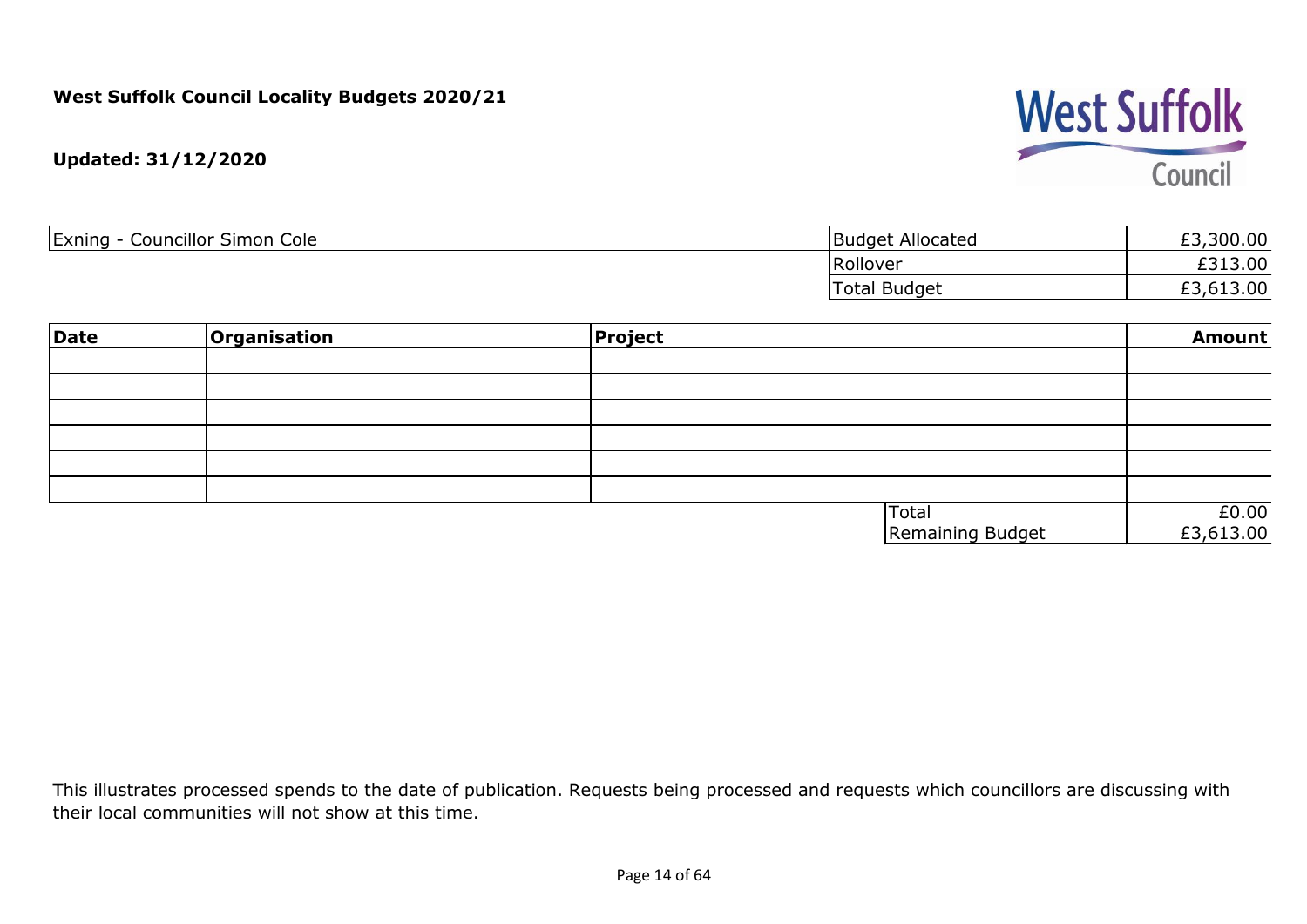

| Haverhill Central<br>Councillor Aron<br>Luccarini | <b>Budget Allocated</b> | ,300.00<br>c            |
|---------------------------------------------------|-------------------------|-------------------------|
|                                                   | Rollover                | £88.00                  |
|                                                   | <b>Total Budget</b>     | ,388.00<br>$\sim$<br>とつ |

| Date       | <b>Organisation</b>       | Project                             | <b>Amount</b> |
|------------|---------------------------|-------------------------------------|---------------|
| 19/05/2020 | Matilda Rose Action Squad | Food delivery for Covid 19 response | £150.00       |
|            |                           |                                     |               |
|            |                           |                                     |               |
|            |                           |                                     |               |
|            |                           |                                     |               |
|            |                           | 'Total                              | £150.00       |
|            |                           | Remaining Budget                    | £3,238.00     |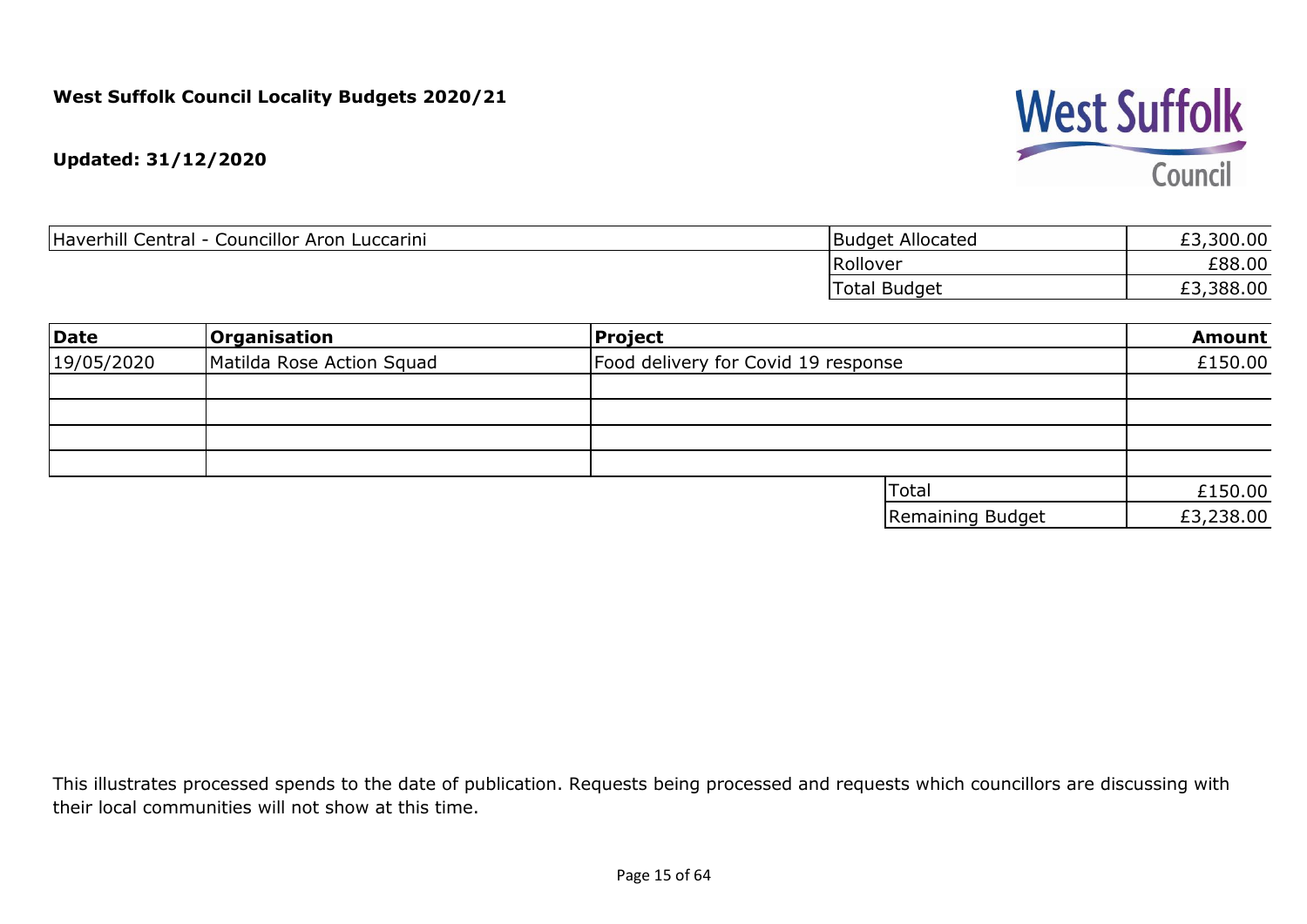

| Haverhill East<br>: - Councillor John Burns | <b>Budget Allocated</b> | ,300.00<br>$\sim$ |
|---------------------------------------------|-------------------------|-------------------|
|                                             | Rollover                | £3.00             |
|                                             | <b>Total Budget</b>     | ,303.00<br>$\sim$ |

| Date       | <b>Organisation</b>                    | Project                                   | <b>Amount</b> |
|------------|----------------------------------------|-------------------------------------------|---------------|
| 29/05/2020 | Haverhill Community Sports Association | Support for grounds maintenance equipment | £750.00       |
|            |                                        |                                           |               |
|            |                                        |                                           |               |
|            |                                        |                                           |               |
|            |                                        |                                           |               |
|            |                                        |                                           |               |
|            |                                        | <b>Total</b>                              | £750.00       |
|            |                                        | Remaining Budget                          | £2,553.00     |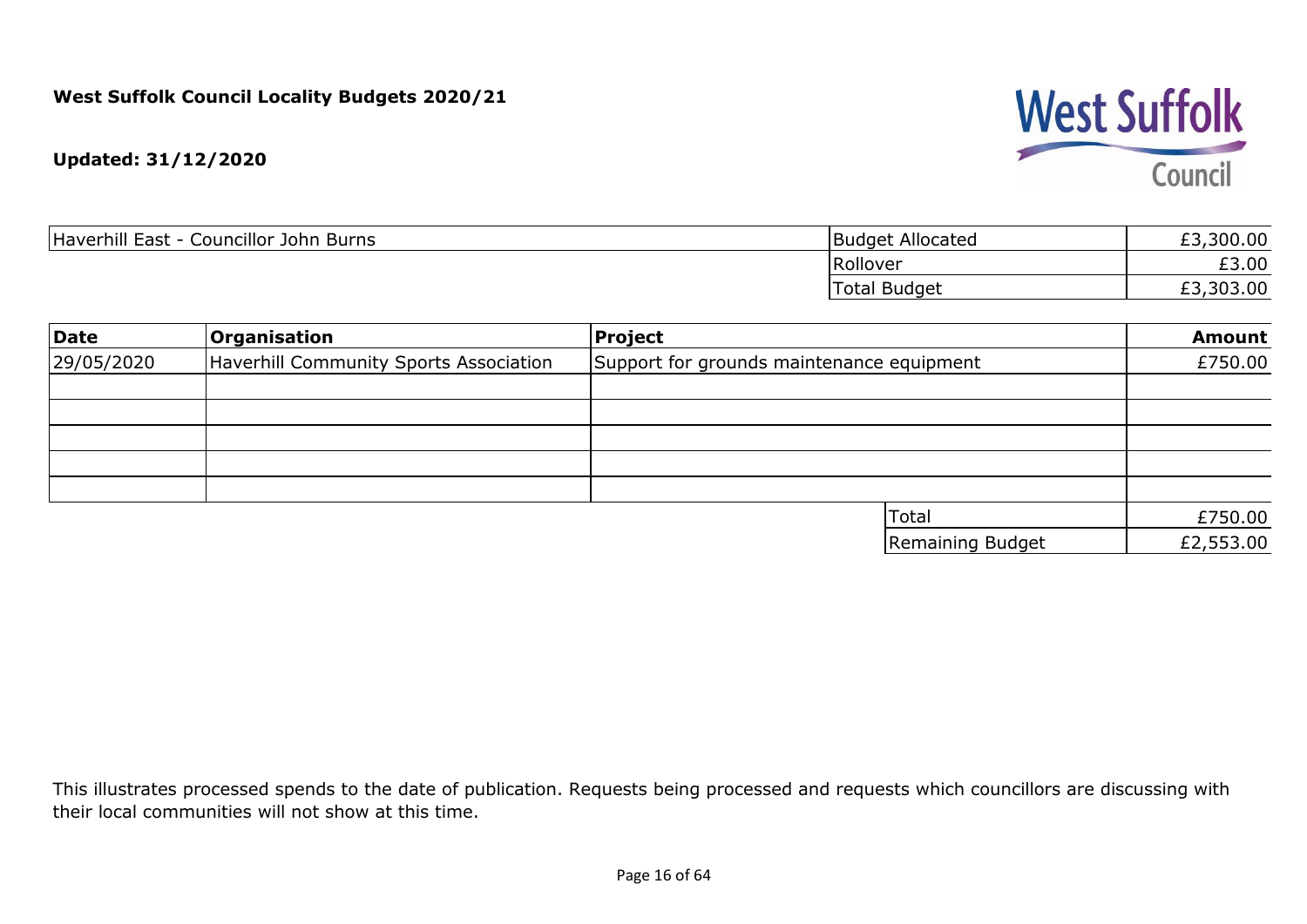

| <b>Councillor Patrick Hanion</b><br>Haverhill E<br>East | Allocated<br>Budget    | £3,300.00      |
|---------------------------------------------------------|------------------------|----------------|
|                                                         | Rollover               | ro nn<br>£3.UU |
|                                                         | <b>Budget</b><br>Гоtal | £3,303.00      |

| Date       | <b>Organisation</b>                    | Project                                   |                  | <b>Amount</b> |
|------------|----------------------------------------|-------------------------------------------|------------------|---------------|
| 28/04/2020 | Haverhill Borough                      | Support for Football Club                 |                  | £350.00       |
| 29/05/2020 | Haverhill Community Sports Association | Support for grounds maintenance equipment |                  | £400.00       |
|            |                                        |                                           |                  |               |
|            |                                        |                                           |                  |               |
|            |                                        |                                           |                  |               |
|            |                                        |                                           |                  |               |
|            |                                        |                                           | Total            | £750.00       |
|            |                                        |                                           | Remaining Budget | £2,553.00     |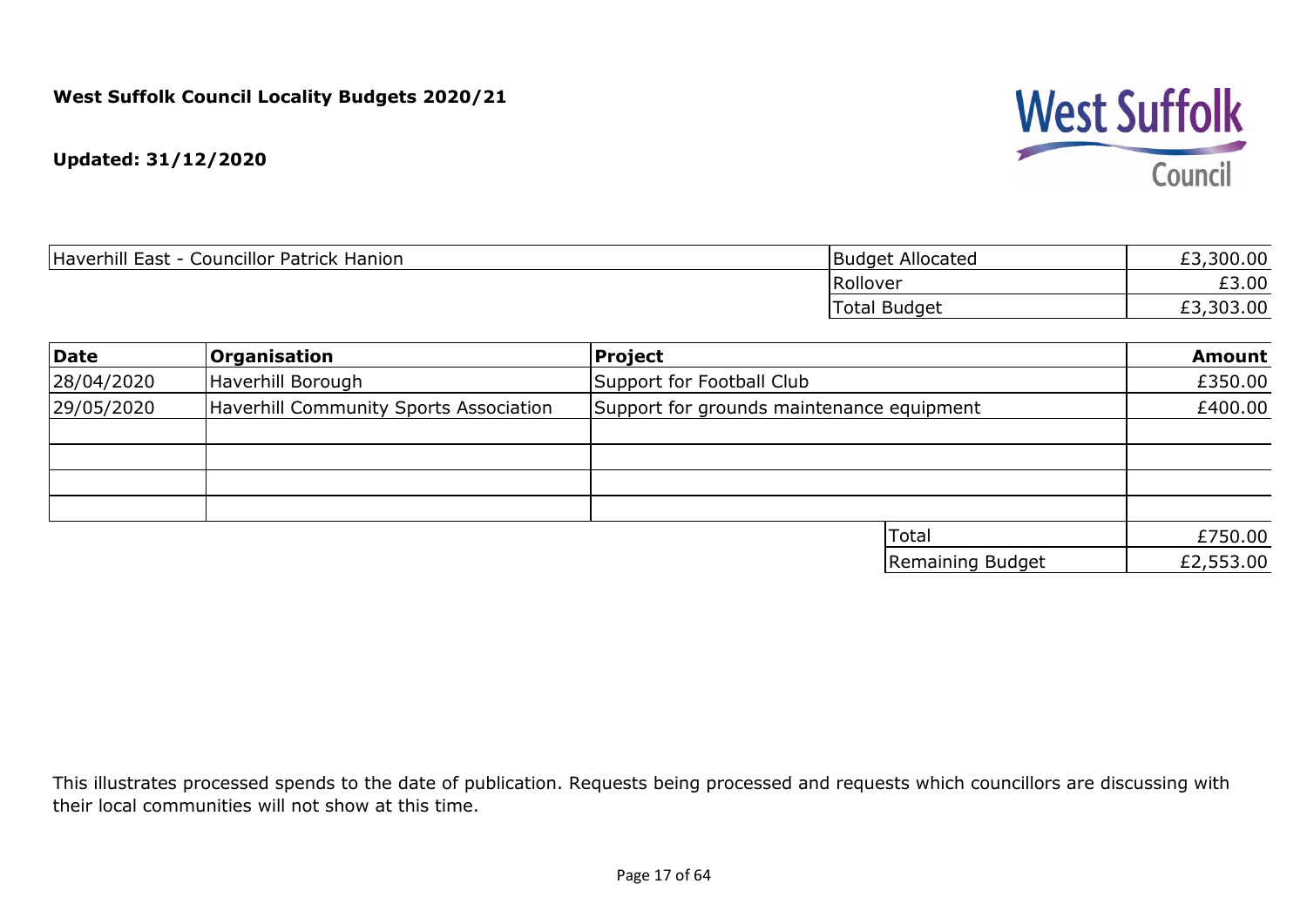**Updated: 31/12/2020**

| Haverhill North -<br>- Councillor Joe Mason | <b>Budget Allocated</b> | £3,300.00 |
|---------------------------------------------|-------------------------|-----------|
|                                             | Rollover                | £63.00    |
|                                             | <b>Total Budget</b>     | ,363.00   |

| Date       | <b>Organisation</b>             | Project                                                  | <b>Amount</b> |
|------------|---------------------------------|----------------------------------------------------------|---------------|
| 29/06/2020 | Suffolk Accident Rescue Service | Purchase of medical equipment and supplies for 12 months | £500.00       |
| 23/10/2020 | Rovers Football Club (Juniors)  | Purchase of outdoor weather training kit                 | £250.00       |
| 06/11/2020 | Bury Womens Aid (refuge)        | Refuge garden refurbishment                              | £500.00       |
| 16/12/2020 | Haverhill Community Trust       | Youth counselling project                                | £300.00       |
|            |                                 |                                                          |               |
|            |                                 |                                                          |               |
|            |                                 | <b>Total</b>                                             | £1,550.00     |
|            |                                 | Remaining Budget                                         | £1,813.00     |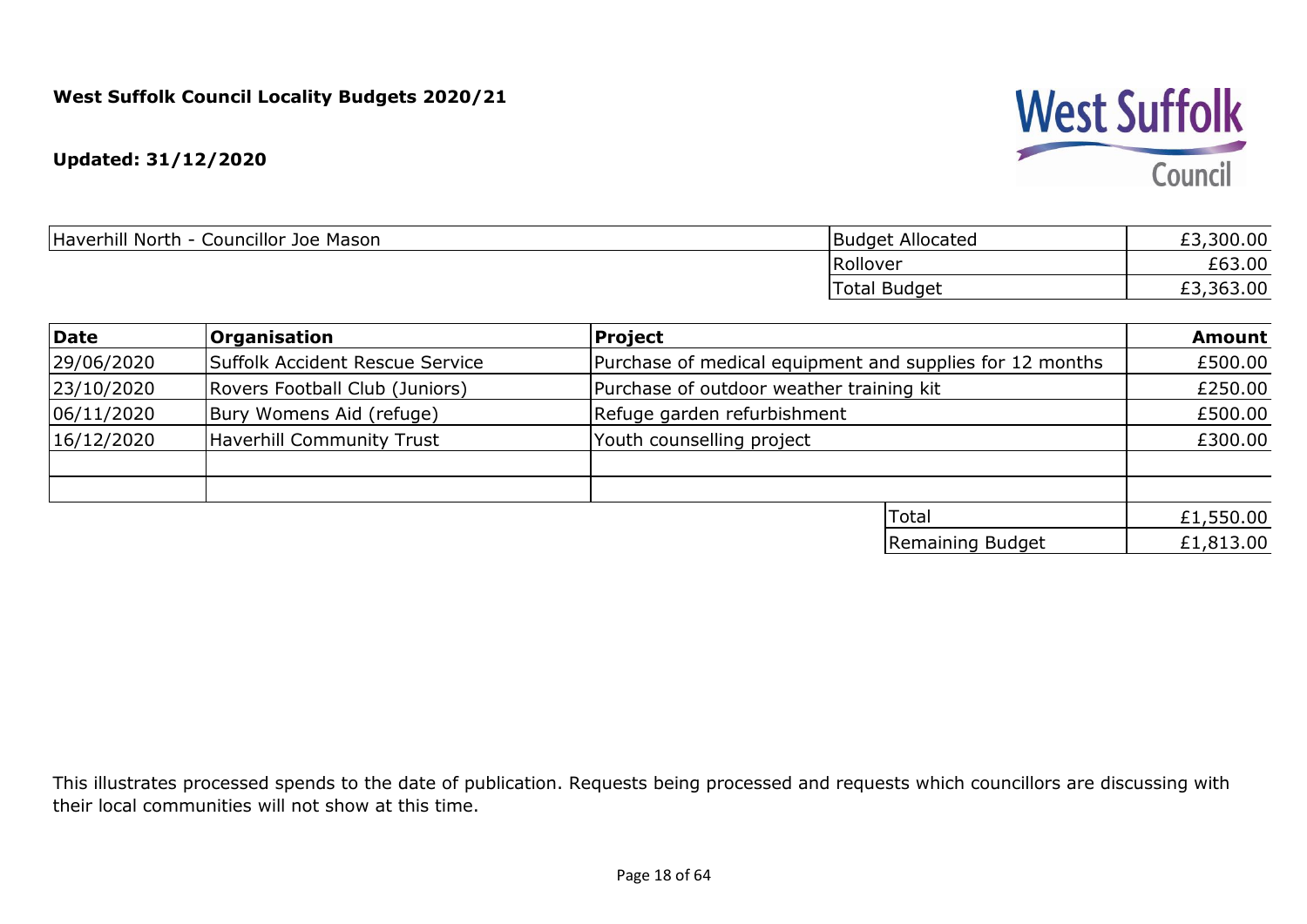**Updated: 31/12/2020**

| <b>Councillor Elaine McManus</b><br>Haverhill North<br>- | : Allocated<br>Budget | E3,300.00                 |
|----------------------------------------------------------|-----------------------|---------------------------|
|                                                          | Rollover              | £163.00                   |
|                                                          | Total Budget          | ,463.00<br>E <sub>3</sub> |

| Date       | <b>Organisation</b>                    | Project                                                  | Amount    |
|------------|----------------------------------------|----------------------------------------------------------|-----------|
| 29/05/2020 | Haverhill Community Sports Association | Support for grounds maintenance equipment                | £500.00   |
| 29/06/2020 | Suffolk Accident Rescue Service        | Purchase of medical equipment and supplies for 12 months | £500.00   |
| 23/10/2020 | Rovers Football Club (Juniors)         | Purchase of outdoor weather training kit                 | £250.00   |
| 06/11/2020 | Bury Womens Aid (refuge)               | Refuge garden refurbishment                              | £500.00   |
| 16/12/2020 | Haverhill Community Trust              | Youth counselling project                                | £300.00   |
|            |                                        |                                                          |           |
|            |                                        |                                                          |           |
|            |                                        |                                                          |           |
|            |                                        | Total                                                    | £2,050.00 |
|            |                                        | Remaining Budget                                         | £1,413.00 |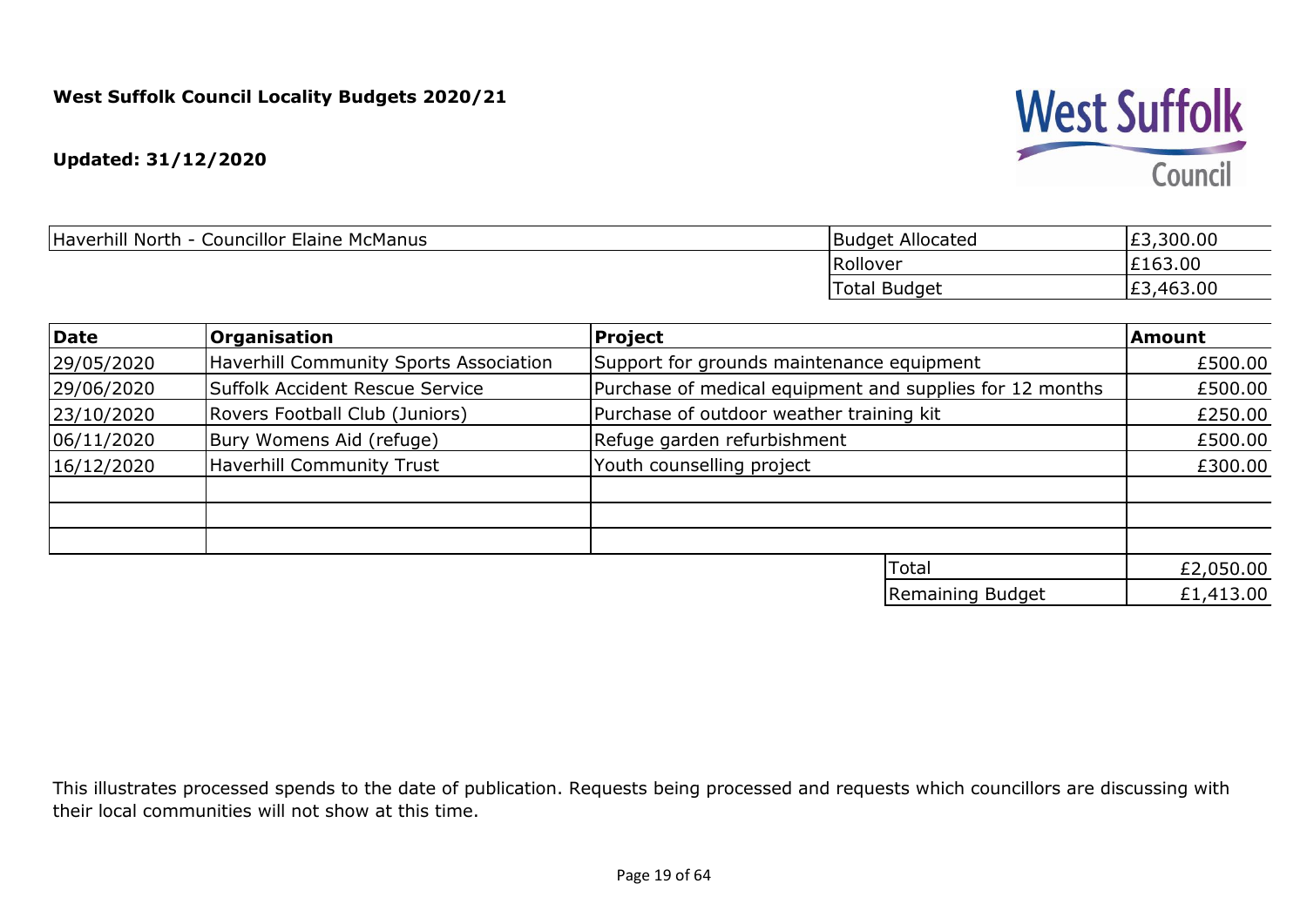**Updated: 31/12/2020**

| Haverhill South - Councillor Jason Crooks | <b>Budget Allocated</b> | ,300.00<br>co<br>とつ |
|-------------------------------------------|-------------------------|---------------------|
|                                           | Rollover                | £1.00               |
|                                           | <b>Total Budget</b>     | £3,301.00           |

| Date       | <b>Organisation</b>              | Project                                                  | Amount    |
|------------|----------------------------------|----------------------------------------------------------|-----------|
| 15/04/2020 | <b>Haverhill Community Trust</b> | Hardship Fund to help with Covid 19                      | £150.00   |
| 16/04/2020 | REACH                            | Food Bank support for delivering food and transport      | £2,000.00 |
| 29/06/2020 | Suffolk Accident Rescue Service  | Purchase of medical equipment and supplies for 12 months | £500.00   |
| 08/12/2020 | REACH                            | Store room extension for foodbank supplies               | £200.00   |
|            |                                  |                                                          |           |
|            |                                  |                                                          |           |
|            |                                  |                                                          |           |
|            |                                  |                                                          |           |
|            |                                  | Total                                                    | £2,850.00 |
|            |                                  | Remaining Budget                                         | £451.00   |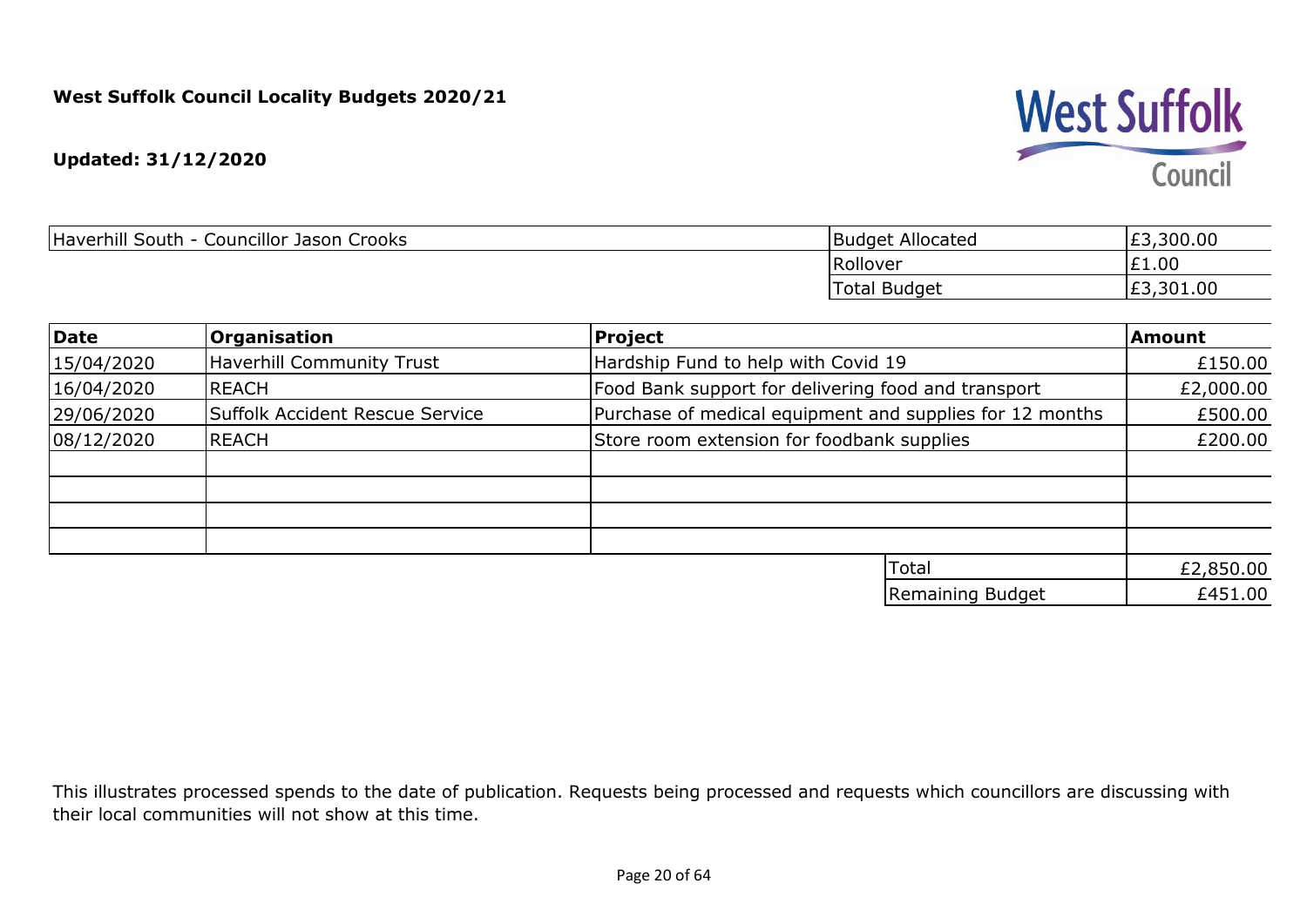

| Haverhill South - Councillor David Smith |              | <b>Budget Allocated</b> | 3,300.00                                   |               |
|------------------------------------------|--------------|-------------------------|--------------------------------------------|---------------|
|                                          |              |                         | Rollover                                   | 1.00          |
|                                          |              |                         | <b>Total Budget</b>                        | 3,301.00      |
| Date                                     | Organisation | <b>Project</b>          |                                            | <b>Amount</b> |
| 08/12/2020                               | <b>REACH</b> |                         | Store room extension for foodbank supplies | 500.00        |
|                                          |              |                         |                                            |               |
|                                          |              |                         |                                            |               |
|                                          |              |                         |                                            |               |
|                                          |              |                         |                                            |               |
|                                          |              |                         |                                            |               |
|                                          |              |                         | Total                                      | 500.00        |
|                                          |              |                         | <b>Remaining Budget</b>                    | 2,801.00      |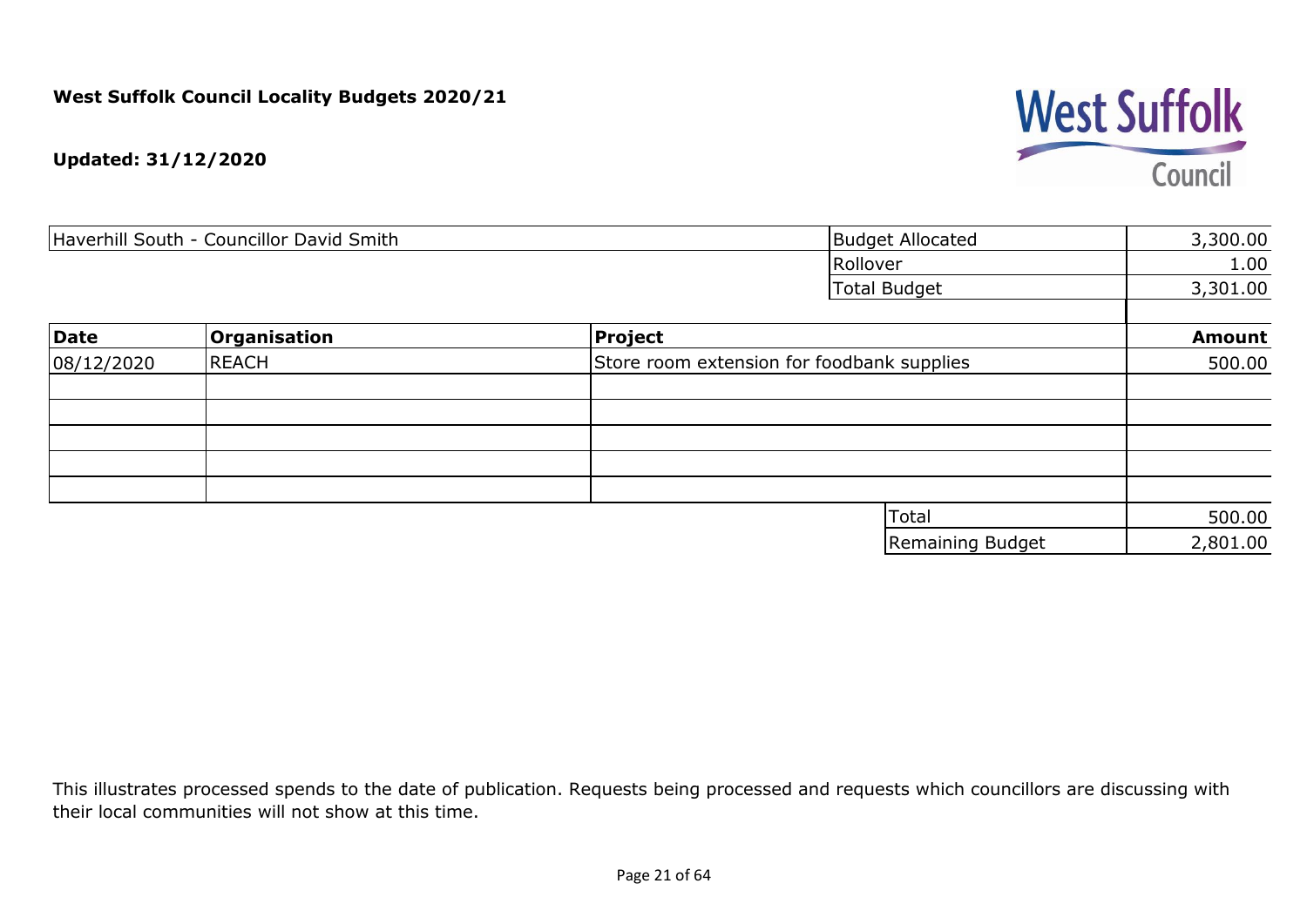

| Haverhill South East -<br><b>Councillor Tony Brown</b> | <b>Budget Allocated</b> | £3,300.00 |
|--------------------------------------------------------|-------------------------|-----------|
|                                                        | Rollover                | £69.00    |
|                                                        | <b>Total Budget</b>     | £3,369.00 |

| Date       | <b>Organisation</b>                    | Project                                   | <b>Amount</b> |
|------------|----------------------------------------|-------------------------------------------|---------------|
| 28/04/2020 | Haverhill Borough Football Club        | Support for Football Club                 | £350.00       |
| 29/05/2020 | Haverhill Community Sports Association | Support for grounds maintenance equipment | £400.00       |
|            |                                        |                                           |               |
|            |                                        |                                           |               |
|            |                                        |                                           |               |
|            |                                        |                                           |               |
|            |                                        | Total                                     | £750.00       |
|            |                                        | Remaining Budget                          | £2,619.00     |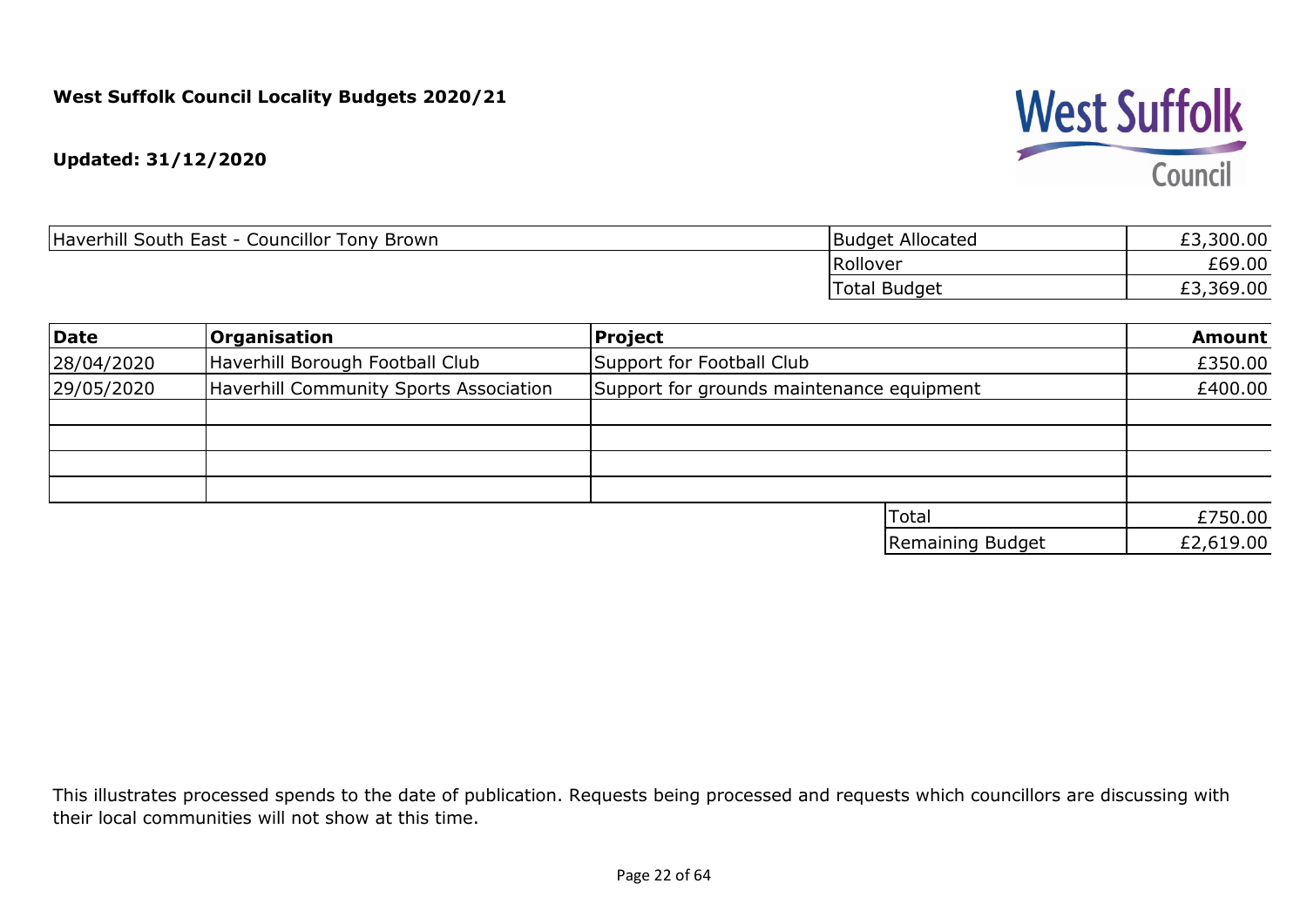#### **Updated: 31/12/2020**

| Haverhill West - Councillor Margaret Marks | Budget Allocated | £3,300.00 |
|--------------------------------------------|------------------|-----------|
|                                            | Rollover         | £13.00    |
|                                            | Total Budget     | £3,313.00 |

| Date       | <b>Organisation</b>                    | Project                                                  | <b>Amount</b> |
|------------|----------------------------------------|----------------------------------------------------------|---------------|
|            |                                        |                                                          |               |
| 29/05/2020 | Haverhill Community Sports Association | Support for grounds maintenance equipment                | £500.00       |
| 29/06/2020 | Suffolk Accident Rescue Service        | Purchase of medical equipment and supplies for 12 months | £500.00       |
| 23/10/2020 | Rovers Football Club (Juniors)         | Purchase of outdoor weather training kit                 | £250.00       |
| 06/11/2020 | Bury Womens Aid (refuge)               | Refuge garden refurbishment                              | £500.00       |
|            |                                        |                                                          |               |
|            |                                        |                                                          |               |
|            |                                        | Total                                                    | £1,750.00     |
|            |                                        | Remaining Budget                                         | £1,563.00     |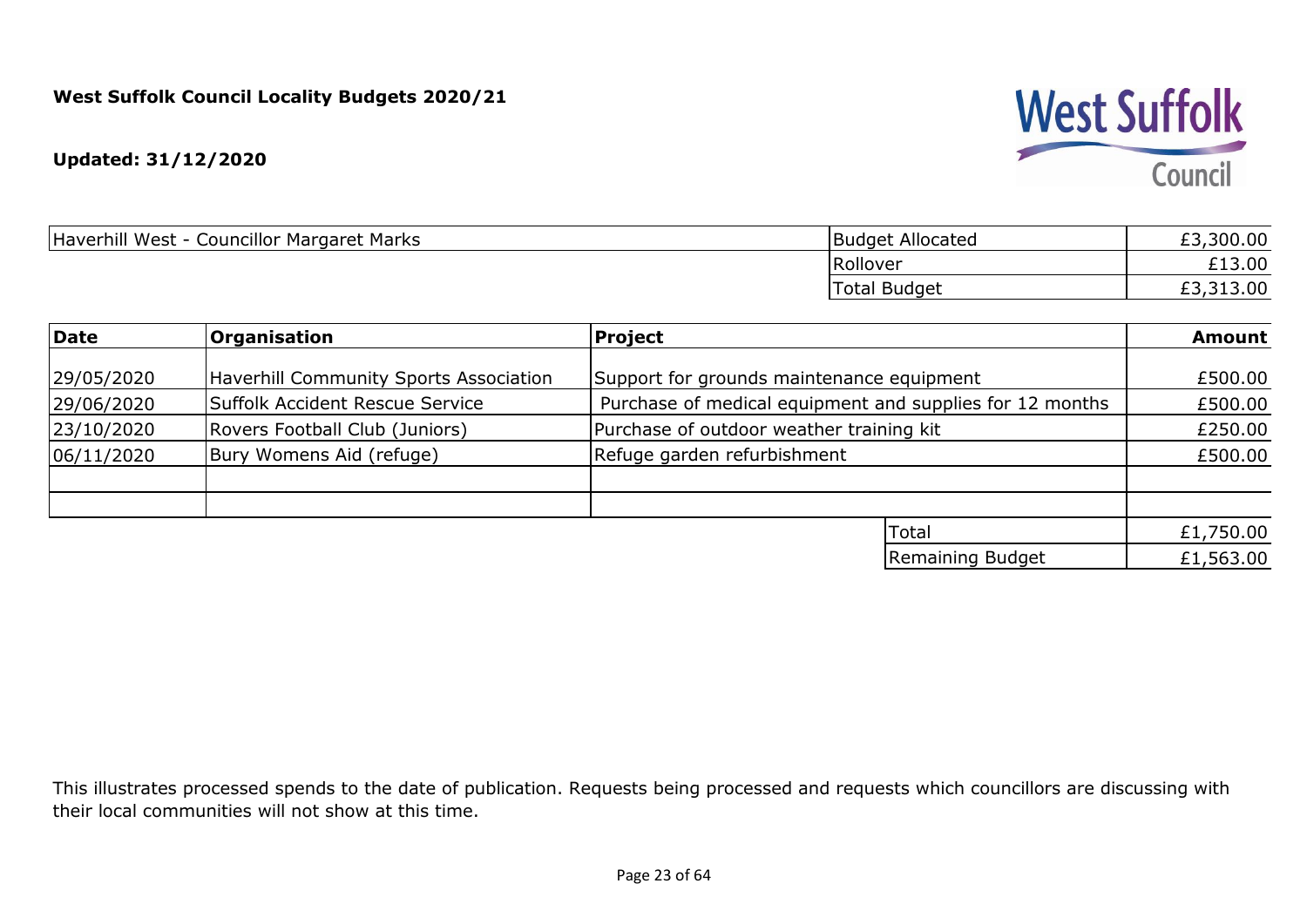

| <b>Budget Allocated</b> | 300.00    |
|-------------------------|-----------|
| Rollover                | .3.00     |
| 'Total Budget           | £3,613.00 |
|                         |           |

| Date       | <b>Organisation</b>                           | Project                                                  | <b>Amount</b> |
|------------|-----------------------------------------------|----------------------------------------------------------|---------------|
| 29/05/2020 | <b>Haverhill Community Sports Association</b> | Support for grounds maintenance equipment                | £400.00       |
| 29/06/2020 | Suffolk Accident Rescue Service               | Purchase of medical equipment and supplies for 12 months | £500.00       |
| 23/10/2020 | Rovers Football Club (Juniors)                | Purchase of outdoor weather training kit                 | £250.00       |
|            |                                               |                                                          |               |
|            |                                               |                                                          |               |
|            |                                               |                                                          |               |
|            |                                               |                                                          |               |
|            |                                               | Total                                                    | £1,150.00     |
|            |                                               | Remaining Budget                                         | £2,463.00     |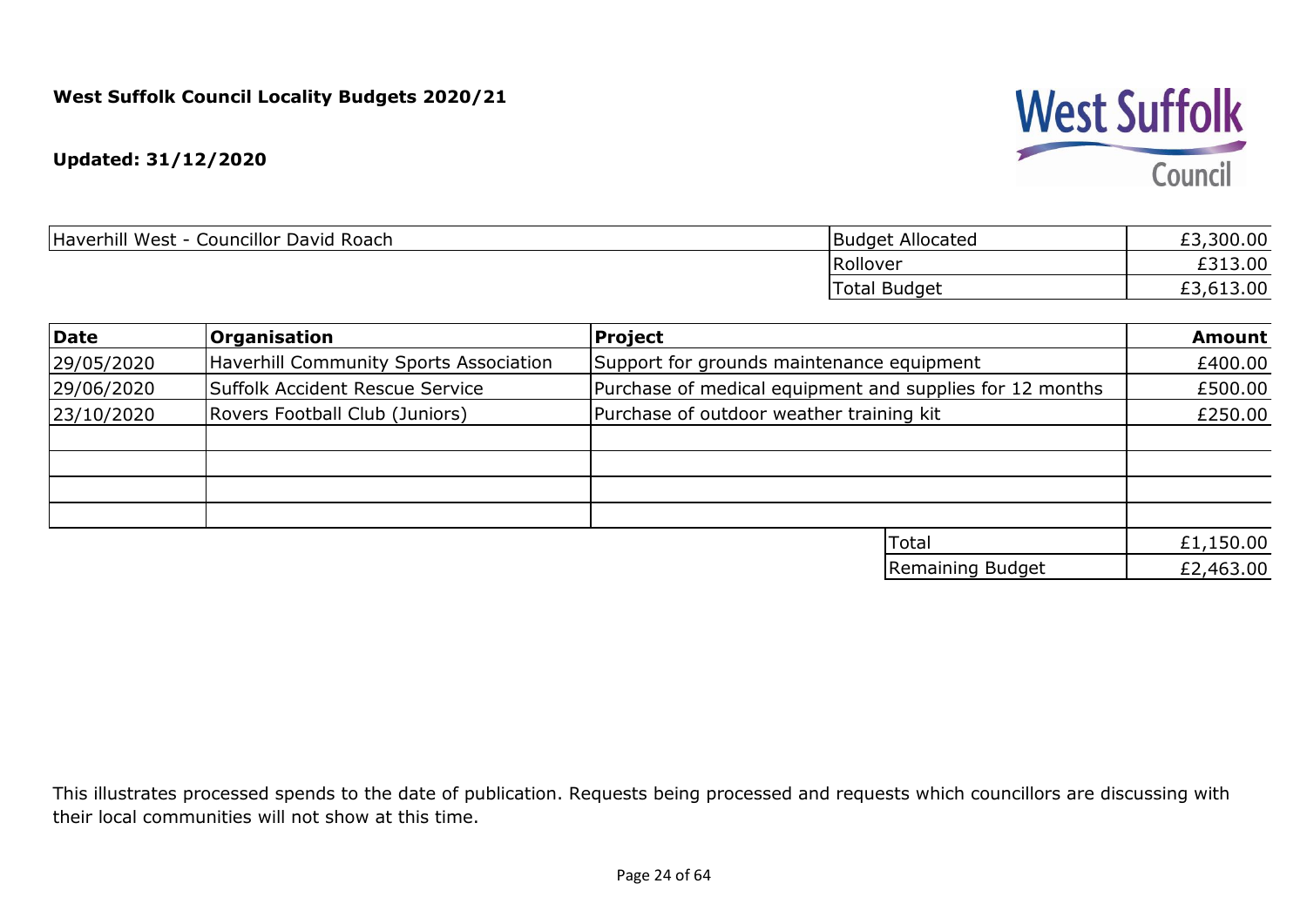#### **Updated: 31/12/2020**

| Councillor Terry<br>Horringer<br>Clements | Budget Allocated    | £3,300.00 |
|-------------------------------------------|---------------------|-----------|
|                                           | Rollover            | £500.00   |
|                                           | <b>Total Budget</b> | ,800.00   |

| Date       | <b>Organisation</b>                                      | <b>Project</b>                                       | <b>Amount</b> |
|------------|----------------------------------------------------------|------------------------------------------------------|---------------|
| 03/06/2020 | Bury St Edmunds Rickshaw                                 | Purchase of second Rickshaw                          | £400.00       |
| 26/06/2020 | <b>Hawstead Parish Council</b>                           | Community picnic table/bench                         | £435.00       |
| 22/07/2020 | Suffolk Virtual Pride 2020                               | Suffolk Virtual Pride 2020                           | £300.00       |
| 25/08/2020 | Bury St Edmunds Basketball Club                          | Purchase of new kit and equipment for club           | £400.00       |
| 08/09/2020 | FOKES (King Edward VI School), Bury St<br><b>Edmunds</b> | Mental Health and Wellbeing Project for young people | £500.00       |
|            |                                                          |                                                      |               |
|            |                                                          | Total                                                | £2,035.00     |
|            |                                                          | Remaining Budget                                     | £1,765.00     |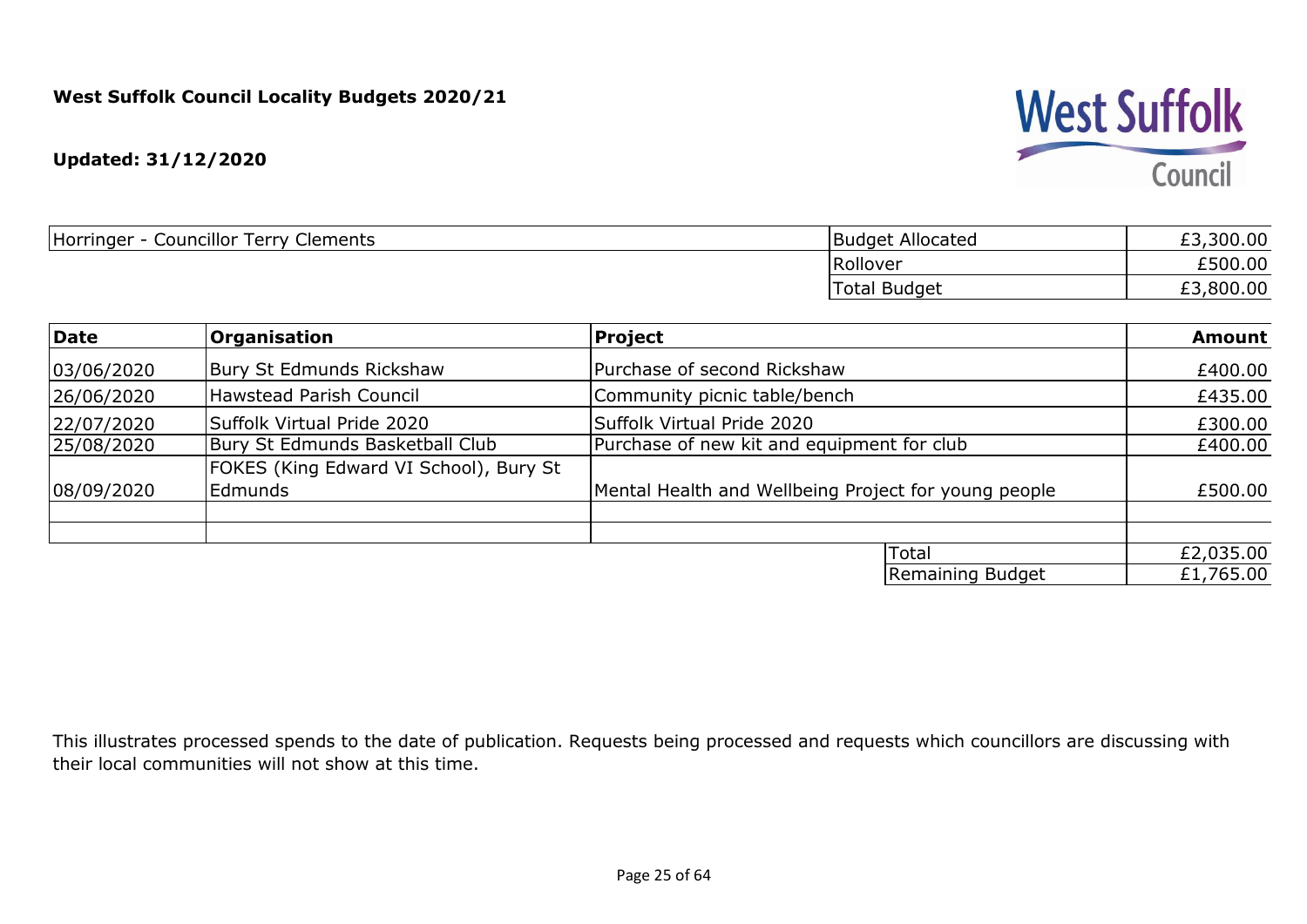

| Iceni<br>.<br><br>Mick<br>Councillor<br>Bradshaw | Allocated<br><b>Budget</b> | ,300.00<br>--<br>َ ب |
|--------------------------------------------------|----------------------------|----------------------|
|                                                  | <b>Rollover</b>            | £500.00              |
|                                                  | I Budget<br>Total          | ,800.00<br>--<br>້   |

| <b>Date</b> | <b>Organisation</b>           | <b>Project</b>                        | <b>Amount</b> |
|-------------|-------------------------------|---------------------------------------|---------------|
| 18/05/2020  | Lightwave Community Red Lodge | Lightwave Community COVID-19 Response | £400.00       |
|             |                               |                                       |               |
|             |                               |                                       |               |
|             |                               |                                       |               |
|             |                               |                                       |               |
|             |                               |                                       |               |
|             |                               | <b>Total</b>                          | £400.00       |
|             |                               | Remaining Budget                      | £3,400.00     |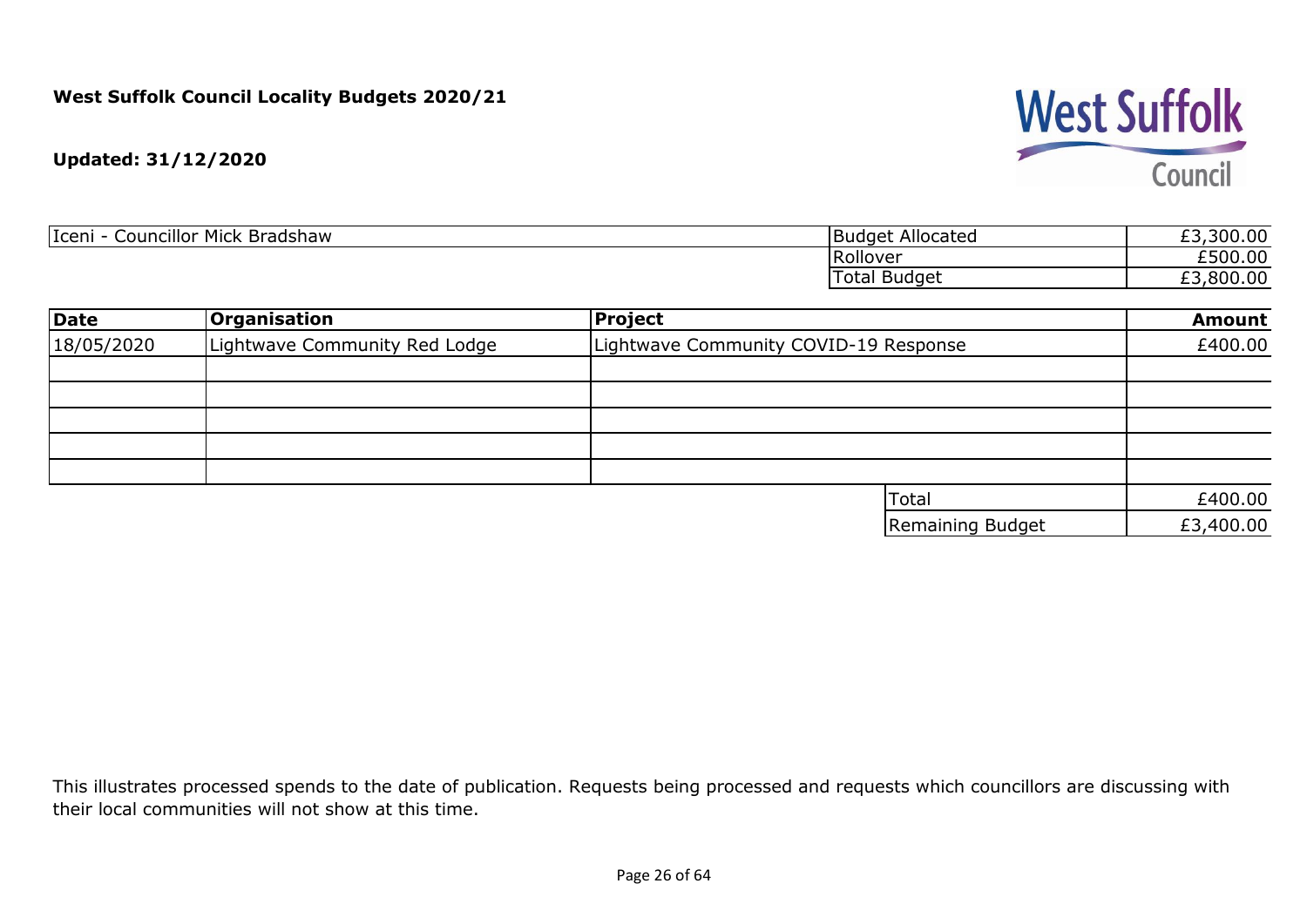

| Iceni<br>Councillor Dawn Dicker | Budget Allocated    | £3,300.00 |
|---------------------------------|---------------------|-----------|
|                                 | Rollover            | £500.00   |
|                                 | <b>Total Budget</b> | £3,800.00 |

| Date       | <b>Organisation</b>           | Project                               | <b>Amount</b> |
|------------|-------------------------------|---------------------------------------|---------------|
| 18/05/2020 | Lightwave Community Red Lodge | Lightwave Community COVID-19 Response | £400.00       |
|            |                               |                                       |               |
|            |                               |                                       |               |
|            |                               |                                       |               |
|            |                               |                                       |               |
|            |                               |                                       |               |
|            |                               | <b>Total</b>                          | £400.00       |
|            |                               | Remaining Budget                      | £3,400.00     |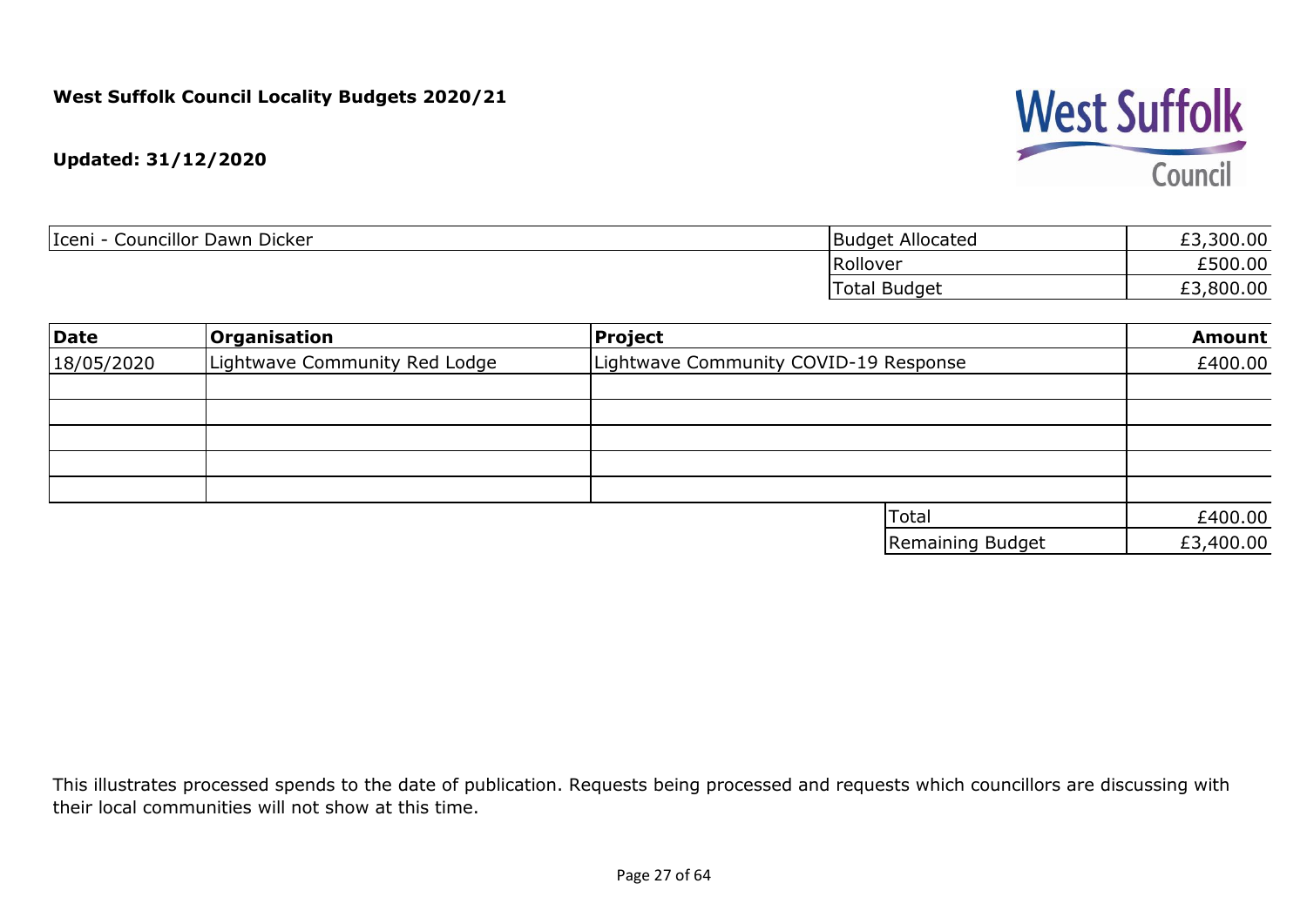

| Councillor John Griffiths<br>Ixworth | <b>Budget Allocated</b> | £3,300.00 |
|--------------------------------------|-------------------------|-----------|
|                                      | Rollover                | £500.00   |
|                                      | <b>Total Budget</b>     | 8,800.00  |

| Date | <b>Organisation</b> | <b>Project</b> |                  | <b>Amount</b> |
|------|---------------------|----------------|------------------|---------------|
|      |                     |                |                  |               |
|      |                     |                |                  |               |
|      |                     |                |                  |               |
|      |                     |                |                  |               |
|      |                     |                |                  |               |
|      |                     |                |                  |               |
|      |                     |                | Total            | £0.00         |
|      |                     |                | Remaining Budget | £3,800.00     |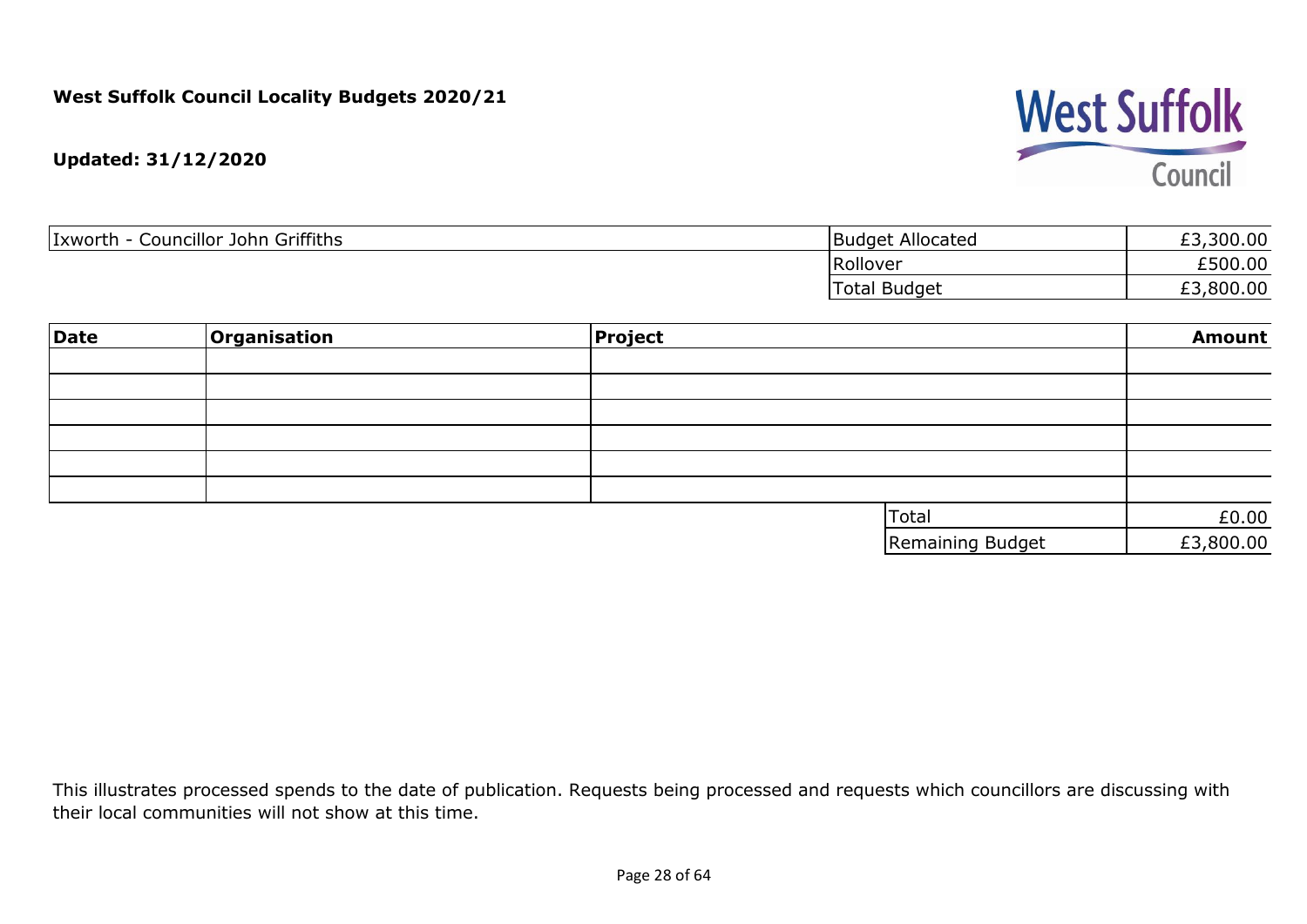

| Kentford and Moulton - Councillor Roger Dicker | Budget Allocated | £3,300.00 |
|------------------------------------------------|------------------|-----------|
|                                                | Rollover         | £0.00     |
|                                                | Total Budget     | £3,300.00 |

| Date       | <b>Organisation</b> | Project                                                           | <b>Amount</b> |
|------------|---------------------|-------------------------------------------------------------------|---------------|
| 18/05/2020 | Moulton Primary PTA | Covid-19 Support                                                  | £400.00       |
| 07/10/2020 | Our Special Friends | Promoting and providing animal companionship in rural<br>villages | £500.00       |
|            |                     |                                                                   |               |
|            |                     |                                                                   |               |
|            |                     |                                                                   |               |
|            |                     |                                                                   |               |
|            |                     | Total                                                             | £900.00       |
|            |                     | Remaining Budget                                                  | £2,400.00     |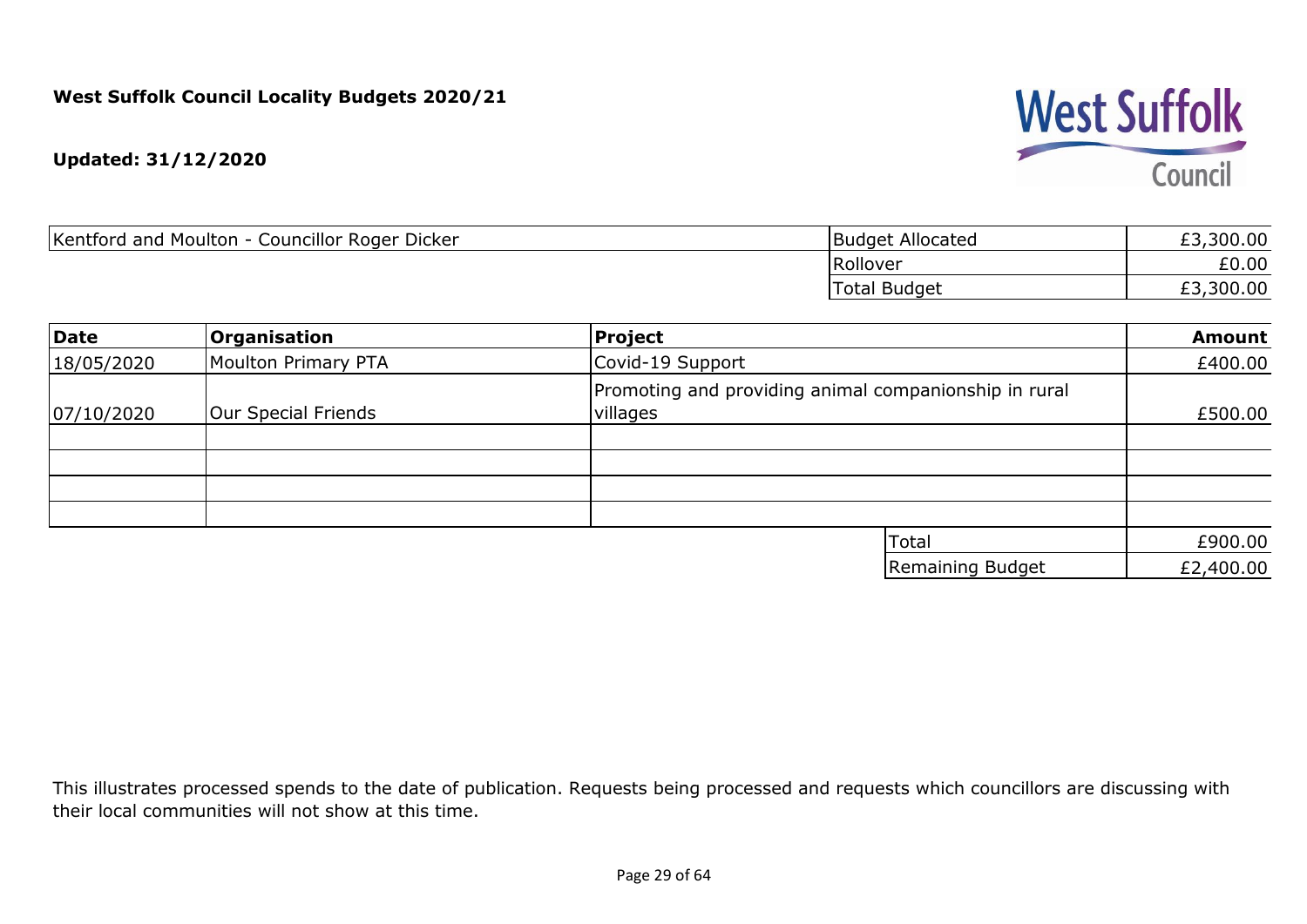

| <br>Councillor Stephen<br>Lakenheath<br>⊦Frost | <b>Budget Allocated</b> | ,300.00<br>ェっ |
|------------------------------------------------|-------------------------|---------------|
|                                                | Rollover                | £500.00       |
|                                                | Гоtal<br>l Budget       | ,800.00<br>£3 |

| Date       | <b>Organisation</b>          | Project                                         | <b>Amount</b> |
|------------|------------------------------|-------------------------------------------------|---------------|
| 13/05/2020 | Epic Dad                     | <b>Family Support Project</b>                   | £150.00       |
| 29/06/2020 | Lakenheath Football Club     | New maintenance Equipment                       | £500.00       |
| 03/09/2020 | Lakenheath Indoor Bowls Club | Contribution towards junior section of the Club | £400.00       |
|            |                              |                                                 |               |
|            |                              |                                                 |               |
|            |                              |                                                 |               |
|            |                              |                                                 |               |
|            |                              | Total                                           | £1,050.00     |
|            |                              | Remaining Budget                                | £2,750.00     |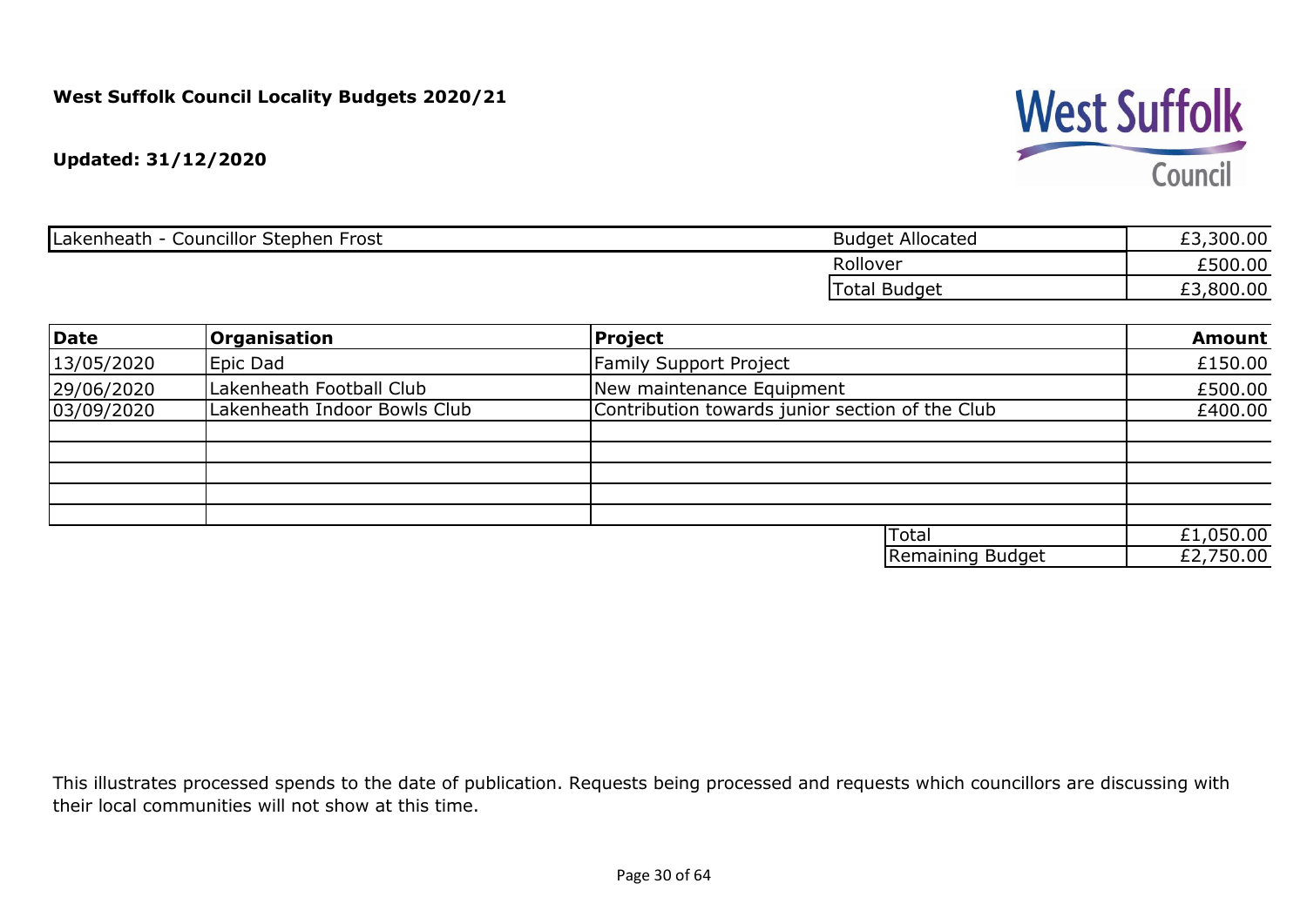

| Councillor David Gathercole<br>Lakenheath | <b>Budget Allocated</b> | ,300.00 |
|-------------------------------------------|-------------------------|---------|
|                                           | Rollover                | £500.00 |
|                                           | Total Budget            | ,800.00 |

| Date       | <b>Organisation</b>                   | <b>Project</b>                  | <b>Amount</b> |
|------------|---------------------------------------|---------------------------------|---------------|
| 11/05/2020 | Lakenheath Football Club              | New pitch maintenance equipment | £250.00       |
| 25/06/2020 | Lakenheath Playing fields Association | Storage facilities              | £2,220.00     |
|            |                                       |                                 |               |
|            |                                       |                                 |               |
|            |                                       |                                 |               |
|            |                                       | Total                           | £2,470.00     |
|            |                                       | Remaining Budget                | £1,330.00     |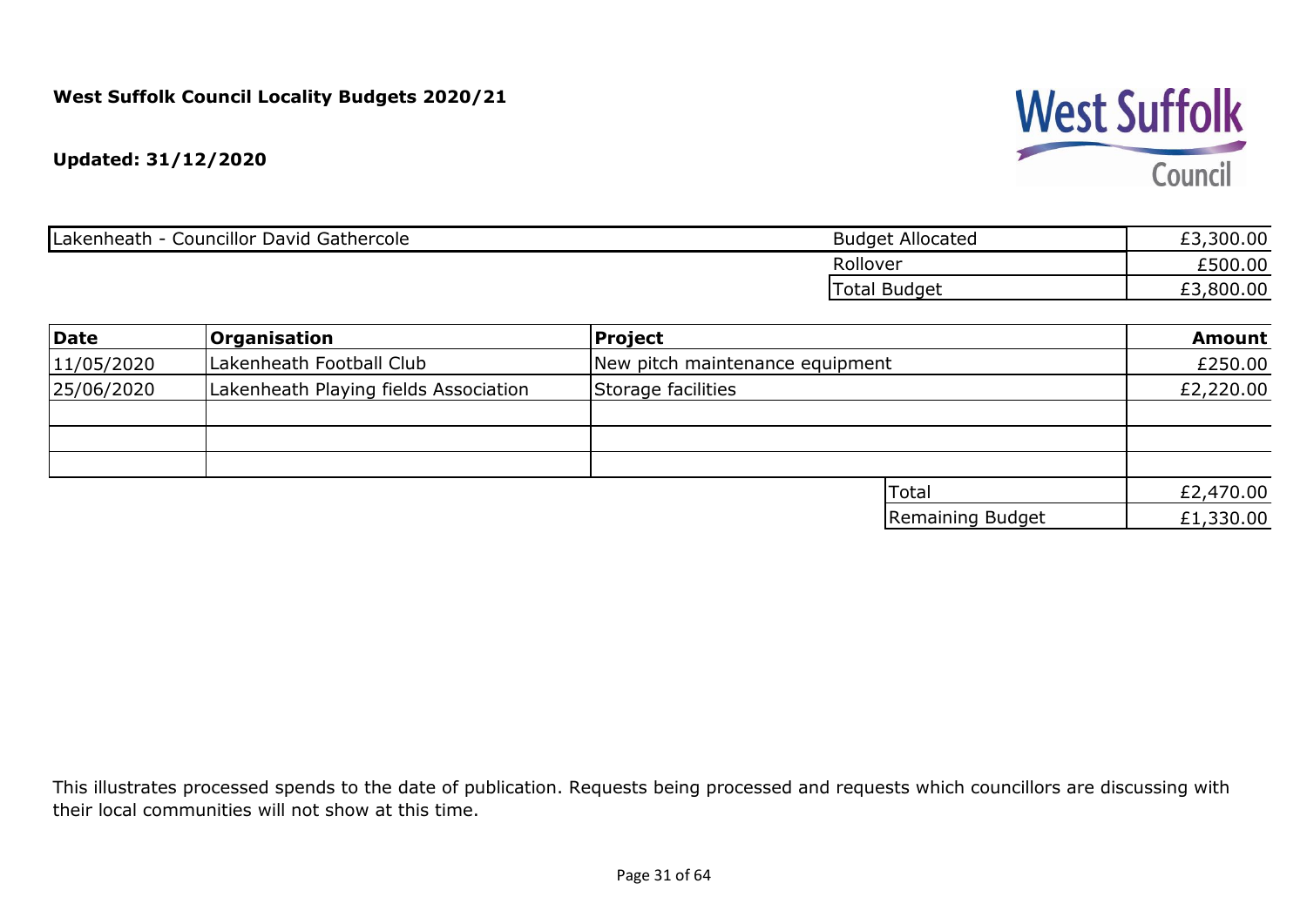**Updated: 31/12/2020**

| <b>Councillor Brian Harvey</b><br>Manor - | <b>Budget Allocated</b> | ,300.00<br>r di<br>とこ |
|-------------------------------------------|-------------------------|-----------------------|
|                                           | Rollover                | £446.00               |
|                                           | Total<br><b>Budget</b>  | £3,746.00             |

| Date       | <b>Organisation</b>                | <b>Project</b>                                           | <b>Amount</b> |
|------------|------------------------------------|----------------------------------------------------------|---------------|
|            |                                    | Assistance in good neighbour scheme during the Covid-19  |               |
| 05/04/2020 | Barton Mills Good Neighbour Scheme | <b>crisis</b>                                            | £200.00       |
| 16/04/2020 | Worlington Parish Council          | Community speed watch data laptop                        | £390.00       |
| 20/04/2020 | <b>Freckenham Community Group</b>  | Phone tree                                               | £200.00       |
| 20/04/2020 | <b>Worlington Community Group</b>  | Worlington community phone tree                          | £200.00       |
| 13/05/2020 | Epic Dad                           | <b>Family Support Project</b>                            | £200.00       |
| 18/06/2020 | Worlington Cricket Club            | Club boundary safety rope and winder                     | £500.00       |
| 29/06/2020 | Suffolk Accident Rescue Service    | Purchase of medical equipment and supplies for 12 months | £250.00       |
| 18/12/2020 | Freckenham Parish Council          | Freckenham Village Allotments water bore hole project    | £500.00       |
|            |                                    |                                                          |               |
|            |                                    |                                                          |               |
|            |                                    |                                                          |               |
|            |                                    |                                                          |               |
|            |                                    | Total                                                    | £2,440.00     |

£1,306.00 Remaining Budget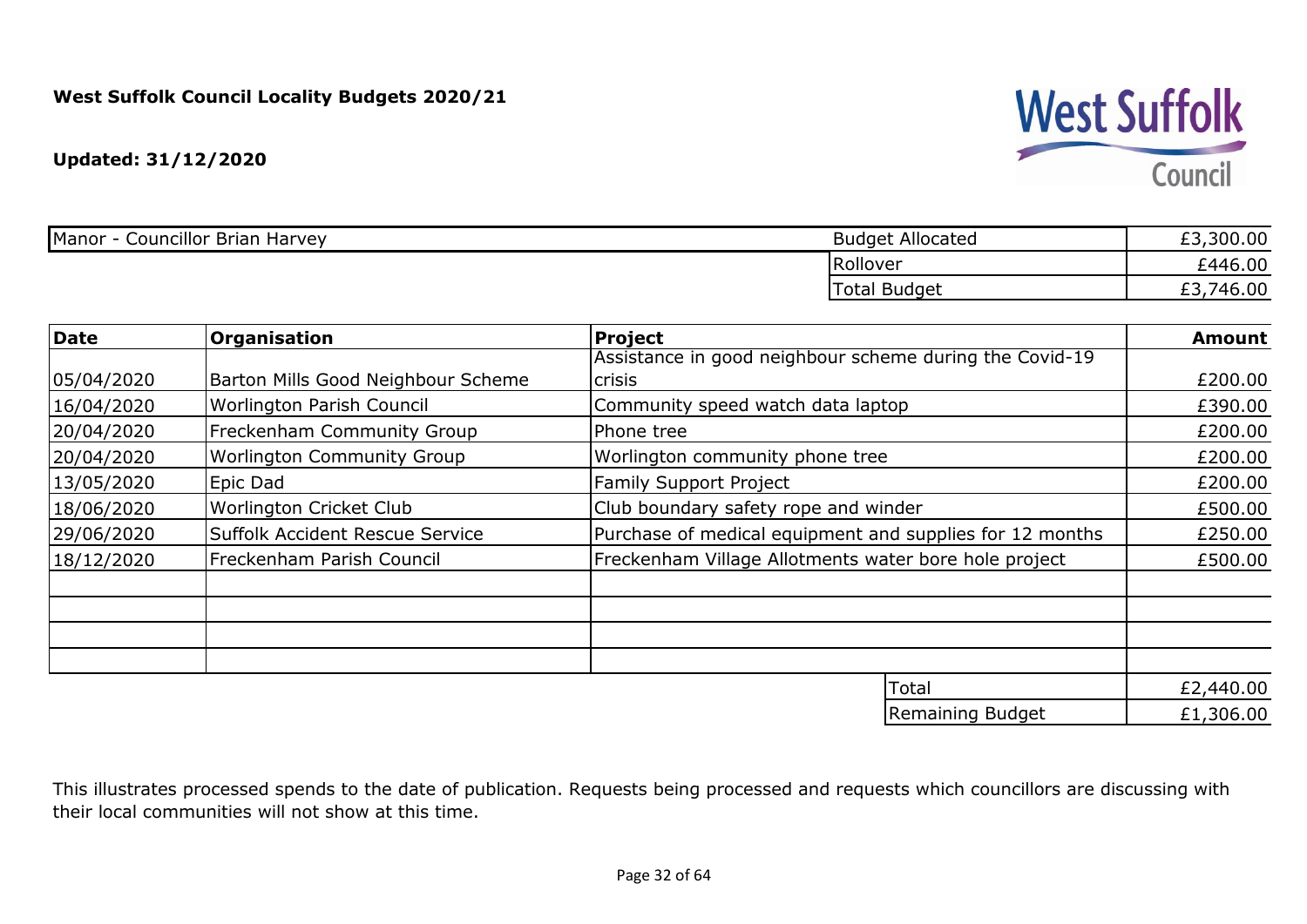**Updated: 31/12/2020**

| Mildenhall Great Heath<br><b>Councillor Richard Alecock</b> | <b>Budget Allocated</b> | £3,300.00 |
|-------------------------------------------------------------|-------------------------|-----------|
|                                                             | Rollover                | £500.00   |
|                                                             | <b>Total Budget</b>     | £3,800.00 |

| <b>Date</b> | <b>Organisation</b>                   | <b>Project</b>                                      | <b>Amount</b> |
|-------------|---------------------------------------|-----------------------------------------------------|---------------|
| 22/04/2020  | Mildenhall Town Council               | Support for Covid 19 volunteers in their activities | £200.00       |
| 13/05/2020  | Epic Dad                              | <b>Family Support Project</b>                       | £200.00       |
| 21/05/2020  | <b>Great Heath Academy PTA</b>        | Adaptations to enhance the school community space   | £200.00       |
| 18/09/2020  | Mildenhall Town Football Club         | Supply of equipment/kit                             | £200.00       |
| 25/09/2020  | Lark Angling and Preservation Society | The Lark Path clearance project                     | £250.00       |
| 06/10/2020  | Kings Project                         | Contribution towards activity and support groups    | £250.00       |
| 27/11/2020  | Mildenhall Scouts                     | Contribution towards new fencing                    | £200.00       |
| 07/12/2020  | Mildenhall Sea Cadets                 | Improvements to the kitchen area                    | £300.00       |
| 08/12/2020  | <b>St Marys PTA</b>                   | Children's holiday activities club                  | £200.00       |
| 10/12/2020  | <b>Mildenhall Sharks</b>              | Grant towards running costs (covid recovery)        | £300.00       |
| 18/12/2020  | The Lunch Bunch                       | The Lunch Bunch at Christmas project                | £200.00       |
|             |                                       | Total                                               | £2,500.00     |
|             |                                       | Remaining Budget                                    | £1,300.00     |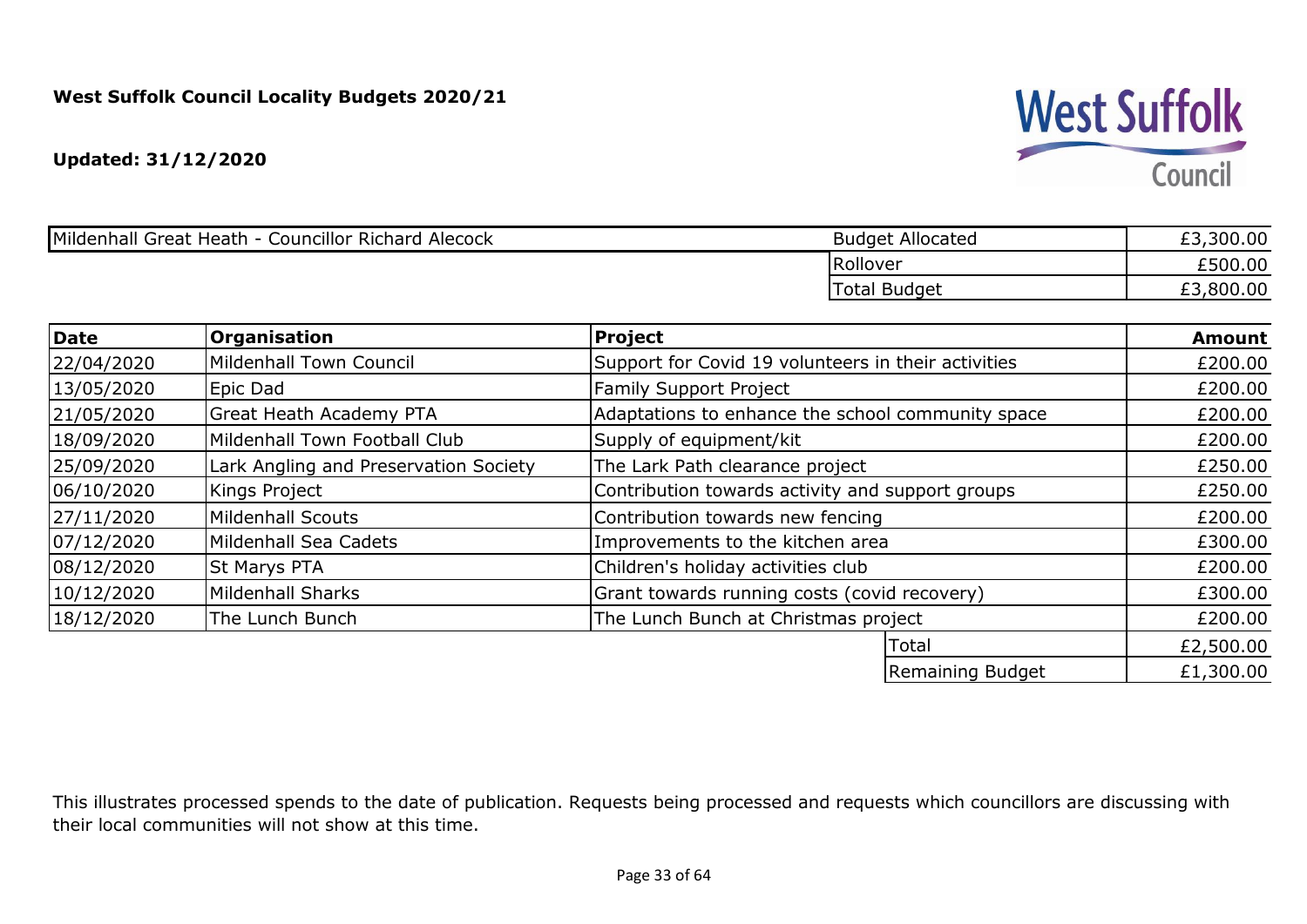**Updated: 31/12/2020**

| Mildenhall Kingsway and Market - Councillor Ian Shipp | <b>Budget Allocated</b> | ,300.00 |
|-------------------------------------------------------|-------------------------|---------|
|                                                       | Rollover                | £500.00 |
|                                                       | <b>Total Budget</b>     | ,800.00 |

| Date       | <b>Organisation</b>                   | <b>Project</b>                                      | <b>Amount</b> |
|------------|---------------------------------------|-----------------------------------------------------|---------------|
| 22/04/2020 | Mildenhall Town Council               | Support for Covid 19 volunteers in their activities | £200.00       |
| 13/05/2020 | Epic Dad                              | <b>Family Support Project</b>                       | £200.00       |
| 21/05/2020 | Great Heath Academy PTA               | Adaptations to enhance the school community space   | £200.00       |
| 18/09/2020 | Mildenhall Town Football Club         | Supply of equipment/kit                             | £200.00       |
| 25/09/2020 | Lark Angling and Preservation Society | The Lark Path clearance project                     | £250.00       |
| 06/10/2020 | Kings Project                         | Contribution towards activity and support groups    | £250.00       |
| 27/11/2020 | Mildenhall Scouts                     | Contribution towards new fencing                    | £200.00       |
| 07/12/2020 | Mildenhall Sea Cadets                 | Improvements to the kitchen area                    | £400.00       |
| 08/12/2020 | <b>St Marys PTA</b>                   | Children's holiday activities club                  | £200.00       |
| 10/12/2020 | <b>Mildenhall Sharks</b>              | Grant towards running costs (covid recovery)        | £300.00       |
| 18/12/2020 | The Lunch Bunch                       | The Lunch Bunch at Christmas project                | £200.00       |
|            |                                       |                                                     |               |
|            |                                       | Total                                               | £2,600.00     |
|            |                                       | Remaining Budget                                    | £1,200.00     |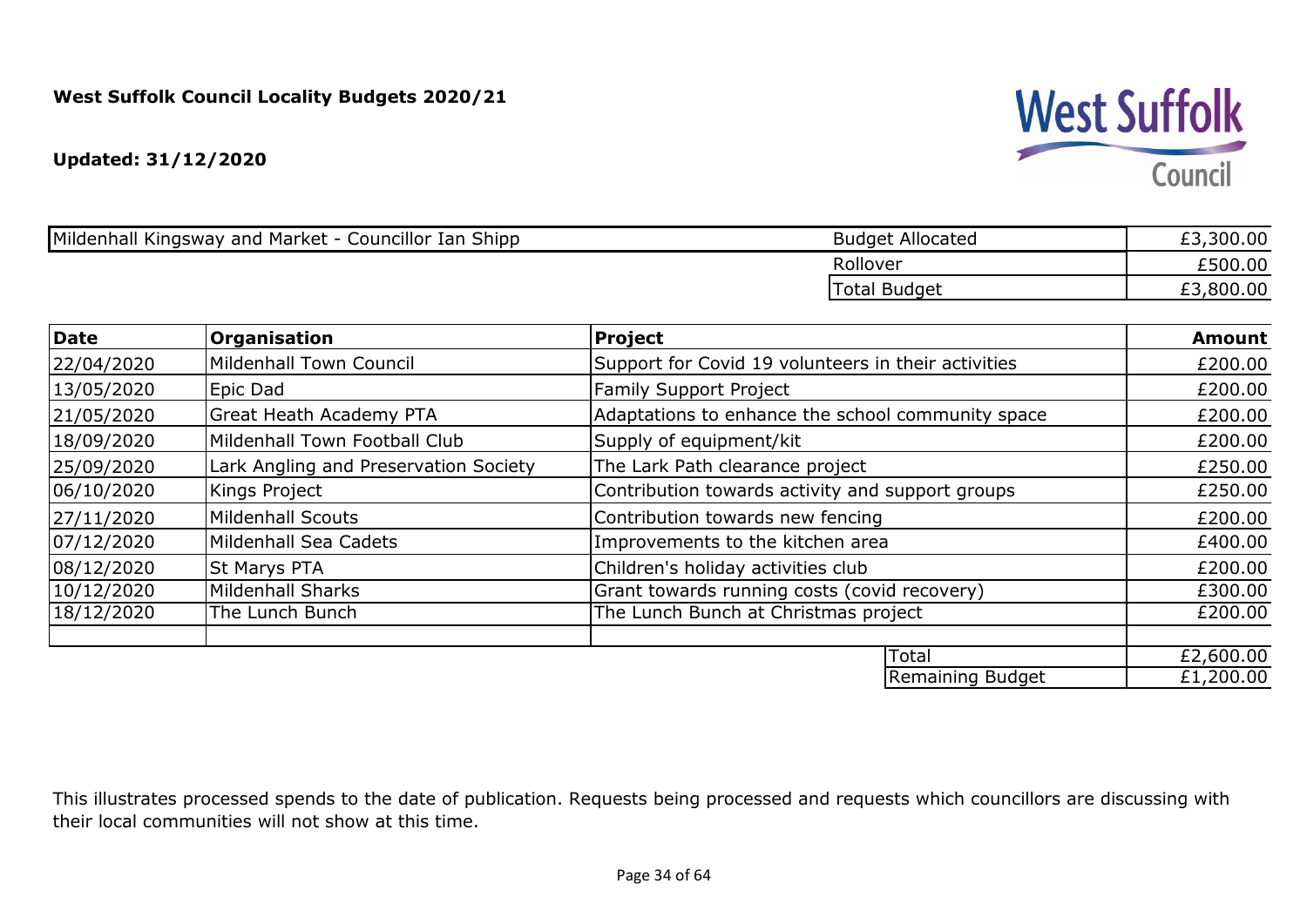## **West Suffolk**

Council

| Mildenhall Queensway - 0<br><b>Councillor Andy Neal</b> | <b>Budget Allocated</b> | ,300.00 |
|---------------------------------------------------------|-------------------------|---------|
|                                                         | Rollover                | £500.00 |
|                                                         | <b>Total Budget</b>     | ,800.00 |

| <b>Date</b> | <b>Organisation</b>                   | <b>Project</b>                                      | <b>Amount</b> |
|-------------|---------------------------------------|-----------------------------------------------------|---------------|
| 22/04/2020  | Mildenhall Town Council               | Support for Covid 19 volunteers in their activities | £200.00       |
| 13/05/2020  | Epic Dad                              | <b>Family Support Project</b>                       | £200.00       |
| 21/05/2020  | Great Heath Academy PTA               | Adaptations to enhance the school community space   | £200.00       |
| 18/09/2020  | Mildenhall Town Football Club         | Supply of equipment/kit                             | £200.00       |
| 25/09/2020  | Lark Angling and Preservation Society | The Lark Path clearance project                     | £250.00       |
| 06/10/2020  | Kings Project                         | Contribution towards activity and support groups    | £250.00       |
| 27/11/2020  | Mildenhall Scouts                     | Contribution towards new fencing                    | £200.00       |
| 07/12/2020  | Mildenhall Sea Cadets                 | Improvements to the kitchen area                    | £300.00       |
| 08/12/2020  | <b>St Marys PTA</b>                   | Children's holiday activities club                  | £200.00       |
| 10/12/2020  | Mildenhall Sharks                     | Grant towards running costs (covid recovery)        | £300.00       |
| 18/12/2020  | The Lunch Bunch                       | The Lunch Bunch at Christmas project                | £200.00       |
|             |                                       |                                                     |               |
|             |                                       | Total                                               | £2,500.00     |
|             |                                       | Remaining Budget                                    | £1,300.00     |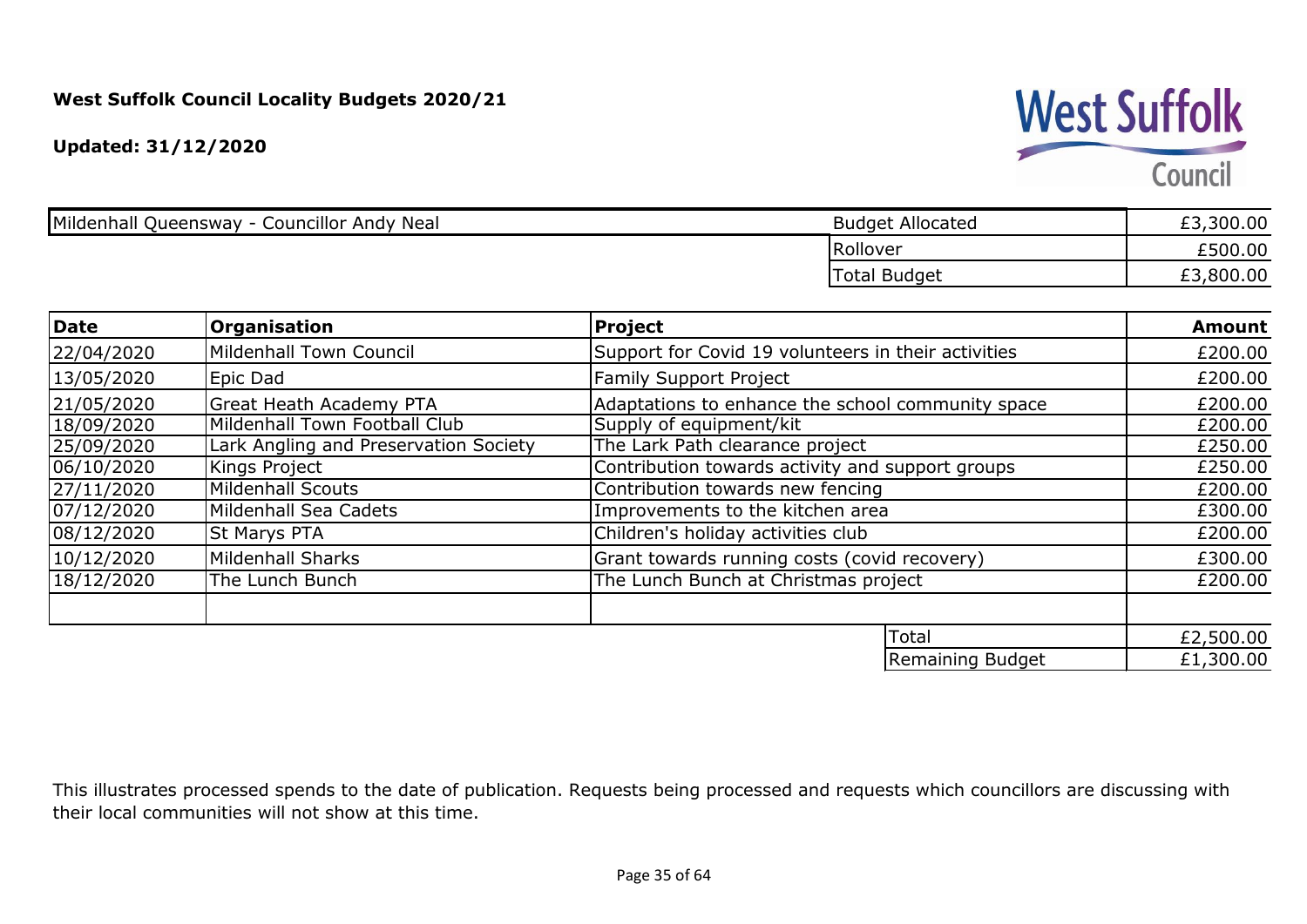**Updated: 31/12/2020**

## **West Suffolk**

Council

|          | 00.00<br><u>__</u>                      |
|----------|-----------------------------------------|
| Rollover | £0.00                                   |
| Budget   | 00.00<br><b>ra</b><br>nnn.<br><u>_ </u> |
|          |                                         |

| <b>Date</b> | <b>Organisation</b>             | Project                                                      | <b>Amount</b> |
|-------------|---------------------------------|--------------------------------------------------------------|---------------|
| 03/06/2020  | Bury St Edmunds Rickshaw        | Purchase of second Rickshaw                                  | £215.00       |
| 05/06/2020  | <b>The Hive</b>                 | <b>Pre launch work for The Hive</b>                          | £500.00       |
| 22/07/2020  | Suffolk Virtual Pride 2020      | <b>Suffolk Virtual Pride 2020</b>                            | £500.00       |
| 25/08/2020  | Bury St Edmunds Basketball Club | Purchase of new kit and equipment for Club                   | £200.00       |
| 03/09/2020  | Theatre Royal                   | 'Walking Stories' - Community theatre project                | £500.00       |
| 21/10/2020  | Bury in Bloom                   | Christmas Tree Arts project with schools within Bury St Edmu | £500.00       |
|             |                                 | <b>Total</b>                                                 | £2,415.00     |
|             |                                 | Remaining Budget                                             | £885.00       |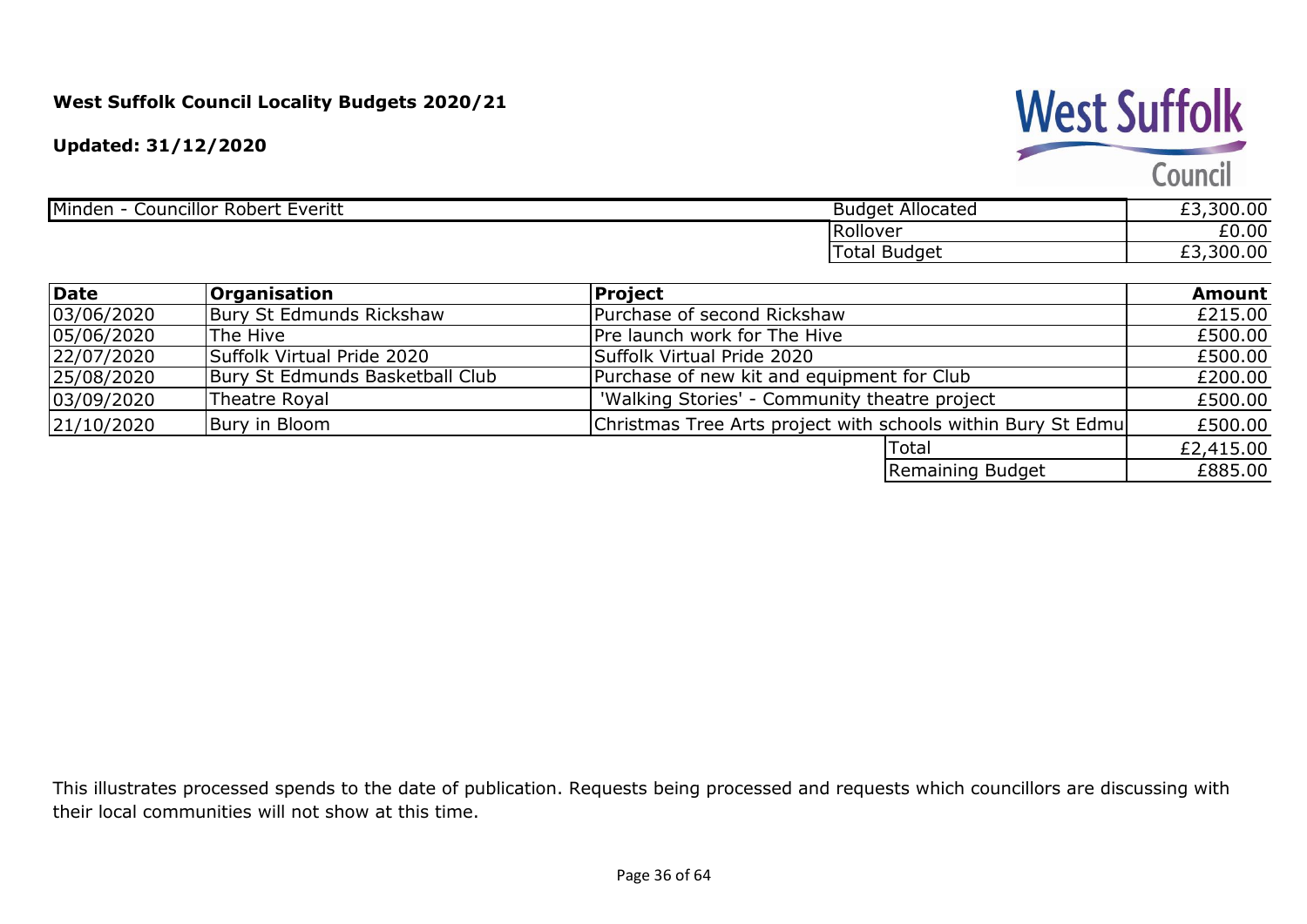**Updated: 31/12/2020**

## **West Suffolk**

Council

|                                                         |                             | <b>_____________</b> |
|---------------------------------------------------------|-----------------------------|----------------------|
| Minden<br>$\sim$ ouncillor $\sim$<br>Clive<br>Springett | <b>Budget</b><br>Allocated  | ,300.00              |
|                                                         | Rollover                    | £500.00              |
|                                                         | Budget<br><sup>-</sup> otal | 800.00               |
|                                                         |                             |                      |

| Date       | <b>Organisation</b>                                                   | Project                                    |           |  |  |  |
|------------|-----------------------------------------------------------------------|--------------------------------------------|-----------|--|--|--|
| 22/07/2020 | Suffolk Virtual Pride 2020                                            | Suffolk Virtual Pride 2020                 | £500.00   |  |  |  |
| 25/08/2020 | Bury St Edmunds Basketball Club                                       | Purchase of new kit and equipment for Club | £200.00   |  |  |  |
| 03/09/2020 | 'Walking Stories' - Community theatre project<br><b>Theatre Royal</b> |                                            |           |  |  |  |
|            |                                                                       |                                            |           |  |  |  |
|            |                                                                       |                                            |           |  |  |  |
|            |                                                                       |                                            |           |  |  |  |
|            |                                                                       | Total                                      | £900.00   |  |  |  |
|            |                                                                       | Remaining Budget                           | £2,900.00 |  |  |  |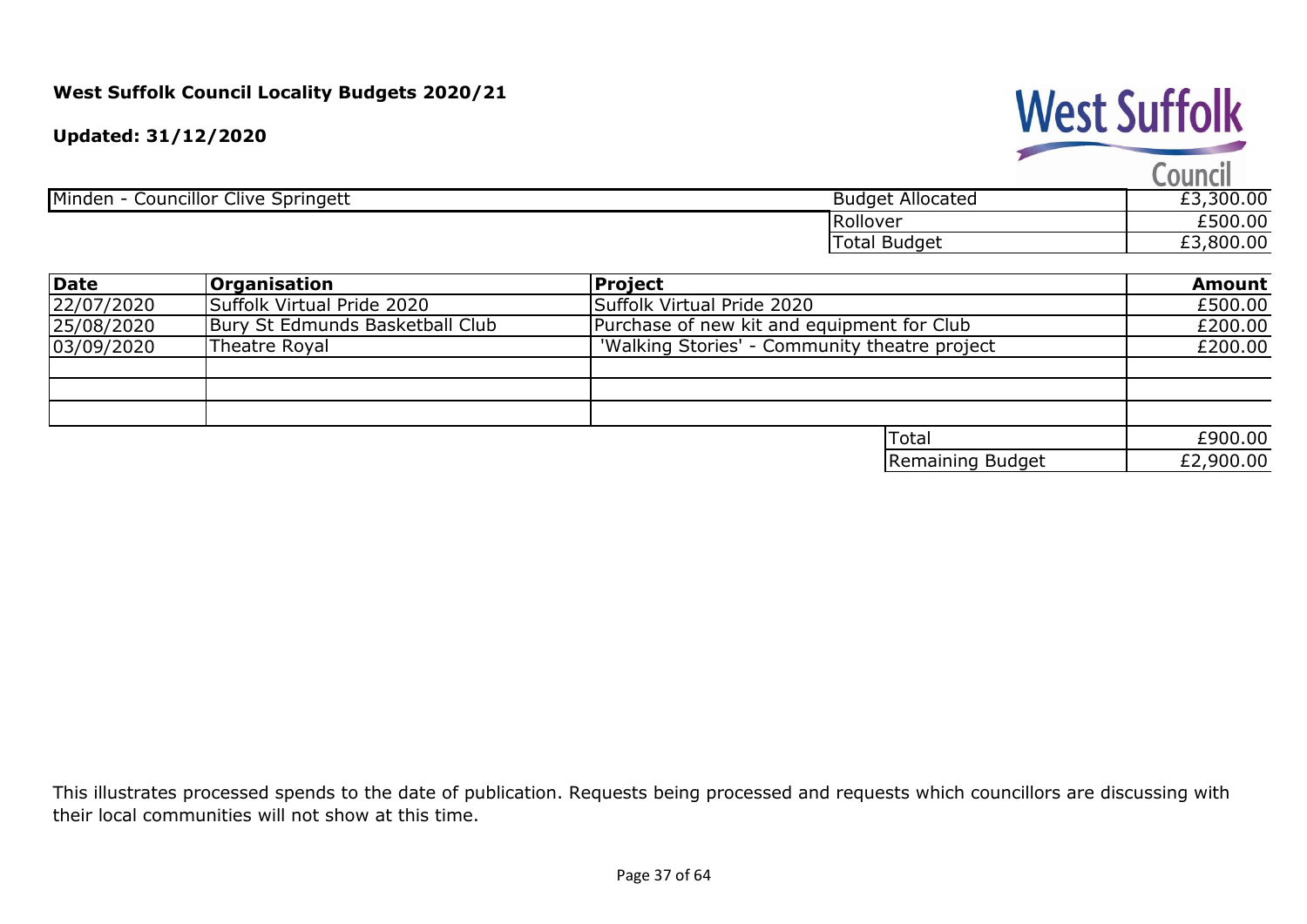**West Suffolk** Council

**Updated: 31/12/2020**

| Moreton<br><br>. .<br>Hall<br>Councillor Trevor Beckwith | : Allocated<br>Budget   | ,300.00<br>$\sim$ |
|----------------------------------------------------------|-------------------------|-------------------|
|                                                          | Rollover                | £250.00           |
|                                                          | г^+∩<br>Budget<br>ાળાતા | ,550.00           |

| Date       | <b>Organisation</b>      | Project                                   | <b>Amount</b> |  |
|------------|--------------------------|-------------------------------------------|---------------|--|
| 11/05/2020 | Bury In Bloom            | Best Before Display community art project | £500.00       |  |
| 03/09/2020 | Bury St Edmunds Rickshaw | Purchase of second Rickshaw               |               |  |
|            |                          |                                           |               |  |
|            |                          |                                           |               |  |
|            |                          |                                           |               |  |
|            |                          | <b>ITotal</b>                             | £1,000.00     |  |
|            |                          | Remaining Budget                          | £2,550.00     |  |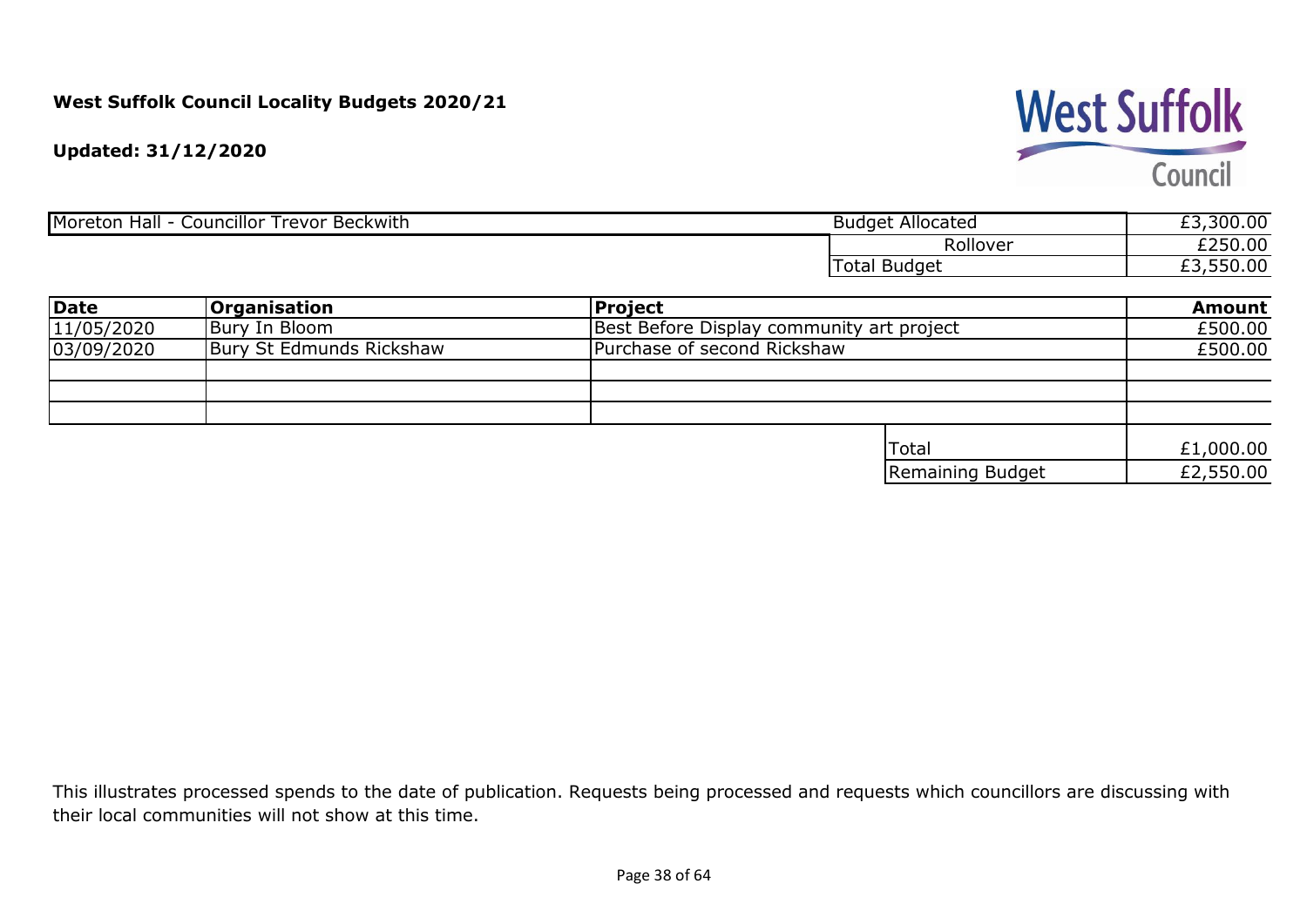**West Suffolk** Council

**Updated: 31/12/2020**

| Councillor Peter Thompson<br>Hall<br>Moreton | <b>Budget Allocated</b> | ,300.00 |
|----------------------------------------------|-------------------------|---------|
|                                              | Rollover                | £500.00 |
|                                              | <b>Budget</b><br>Гоtal  | ,800.00 |

| <b>Date</b> | <b>Organisation</b>             | <b>Project</b>                                  | <b>Amount</b> |
|-------------|---------------------------------|-------------------------------------------------|---------------|
| 17/12/2020  | Moreton Hall Youth Action Group | The Snake and the Fallen Tree community project | £2,500.00     |
|             |                                 |                                                 |               |
|             |                                 |                                                 |               |
|             |                                 |                                                 |               |
|             |                                 |                                                 |               |
|             |                                 |                                                 |               |
|             |                                 |                                                 |               |
|             |                                 | <b>Total</b>                                    | £2,500.00     |
|             |                                 | Remaining Budget                                | £1,300.00     |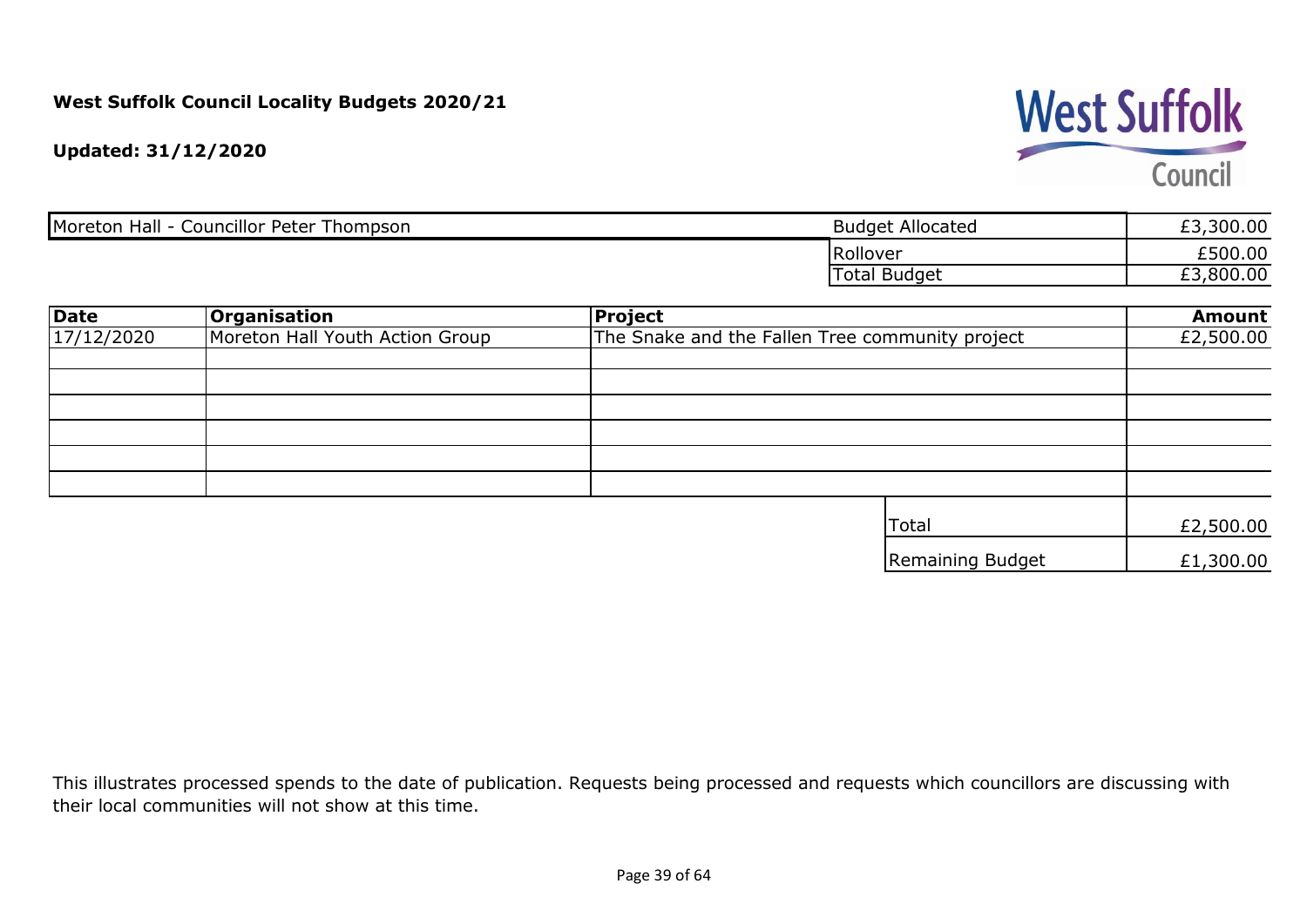**West Suffolk** Council

**Updated: 31/12/2020**

| Frank Warby<br>Moreton<br>Councillor<br><b>Hall</b> | <b>Budget Allocated</b> | ,300.00<br>-- |
|-----------------------------------------------------|-------------------------|---------------|
|                                                     | Rollover                | £500.00       |
|                                                     | I Budget<br>Total       | £3,800.00     |

| <b>Date</b> | <b>Organisation</b>         | <b>Project</b>                           | <b>Amount</b> |
|-------------|-----------------------------|------------------------------------------|---------------|
| 03/06/2020  | Bury St Edmunds Rickshaw    | Purchase of second Rickshaw              | £400.00       |
| 05/06/2020  | The Hive                    | Pre launch work for The Hive             | £400.00       |
| 25/06/2020  | 10th Bury St Edmunds Guides | Virtual guide meeting on Zoom and badges | £200.00       |
|             |                             |                                          |               |
|             |                             |                                          |               |
|             |                             |                                          |               |
|             |                             |                                          |               |
|             |                             |                                          |               |
|             |                             | Total                                    | £1,000.00     |
|             |                             | Remaining Budget                         | £2,800.00     |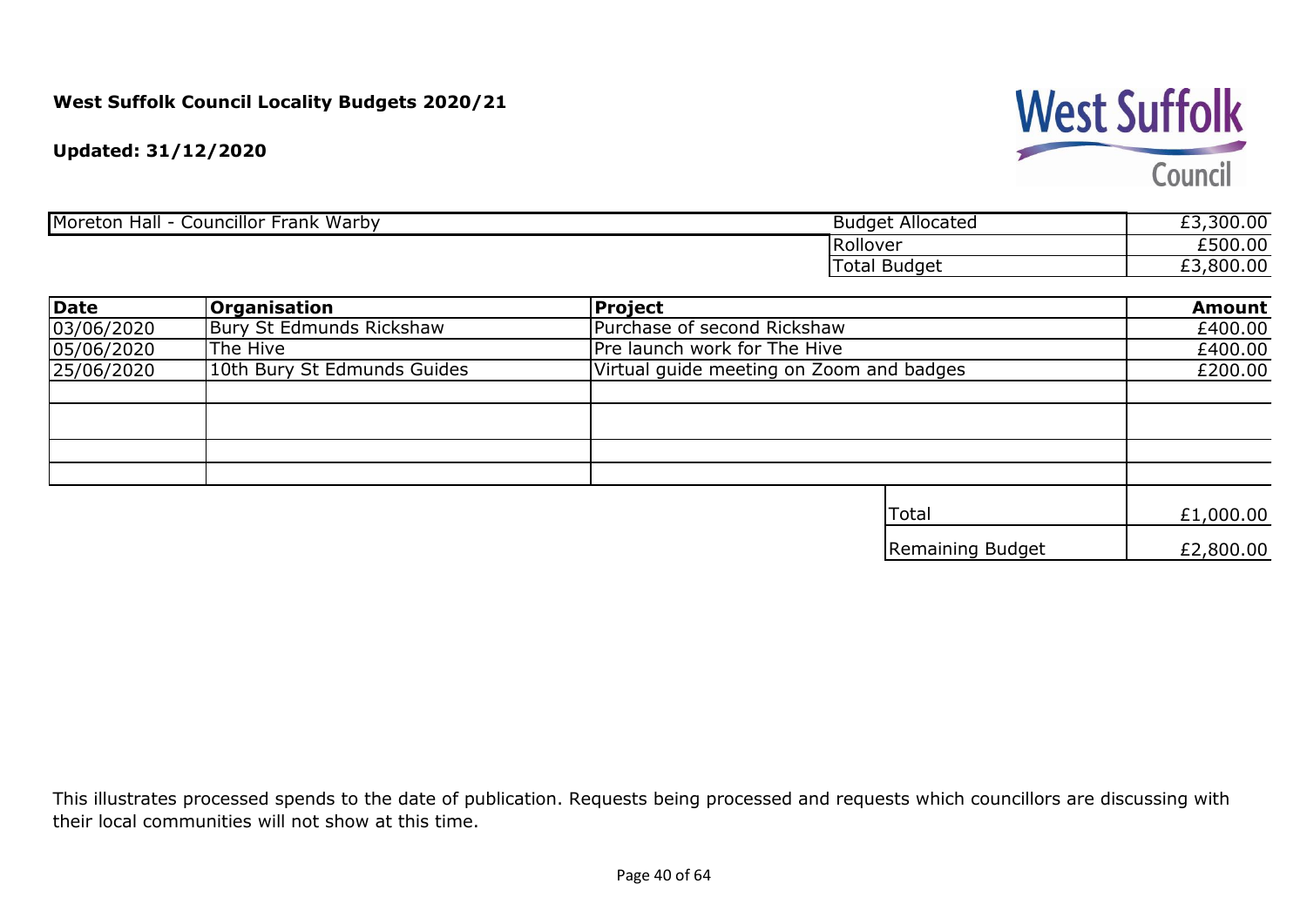

**Updated: 31/12/2020**

| Rachel Hood<br>Newmarket<br>Councillor<br>East | <b>Budget Allocated</b> | ,300.00<br>$\sim$<br>_ _ |
|------------------------------------------------|-------------------------|--------------------------|
|                                                | Rollover                | £31.00                   |
|                                                | <b>Budget</b><br>l otal | £3,331.00                |

| <b>Date</b> | <b>Organisation</b> | <b>Project</b> |                  | <b>Amount</b> |
|-------------|---------------------|----------------|------------------|---------------|
| 08/06/2020  | Newmarket Festival  | Covid 19 fund  |                  | £500.00       |
|             |                     |                |                  |               |
|             |                     |                |                  |               |
|             |                     |                |                  |               |
|             |                     |                |                  |               |
|             |                     |                |                  |               |
|             |                     |                |                  |               |
|             |                     |                |                  |               |
|             |                     |                | Total            | £500.00       |
|             |                     |                | Remaining Budget | £2,831.00     |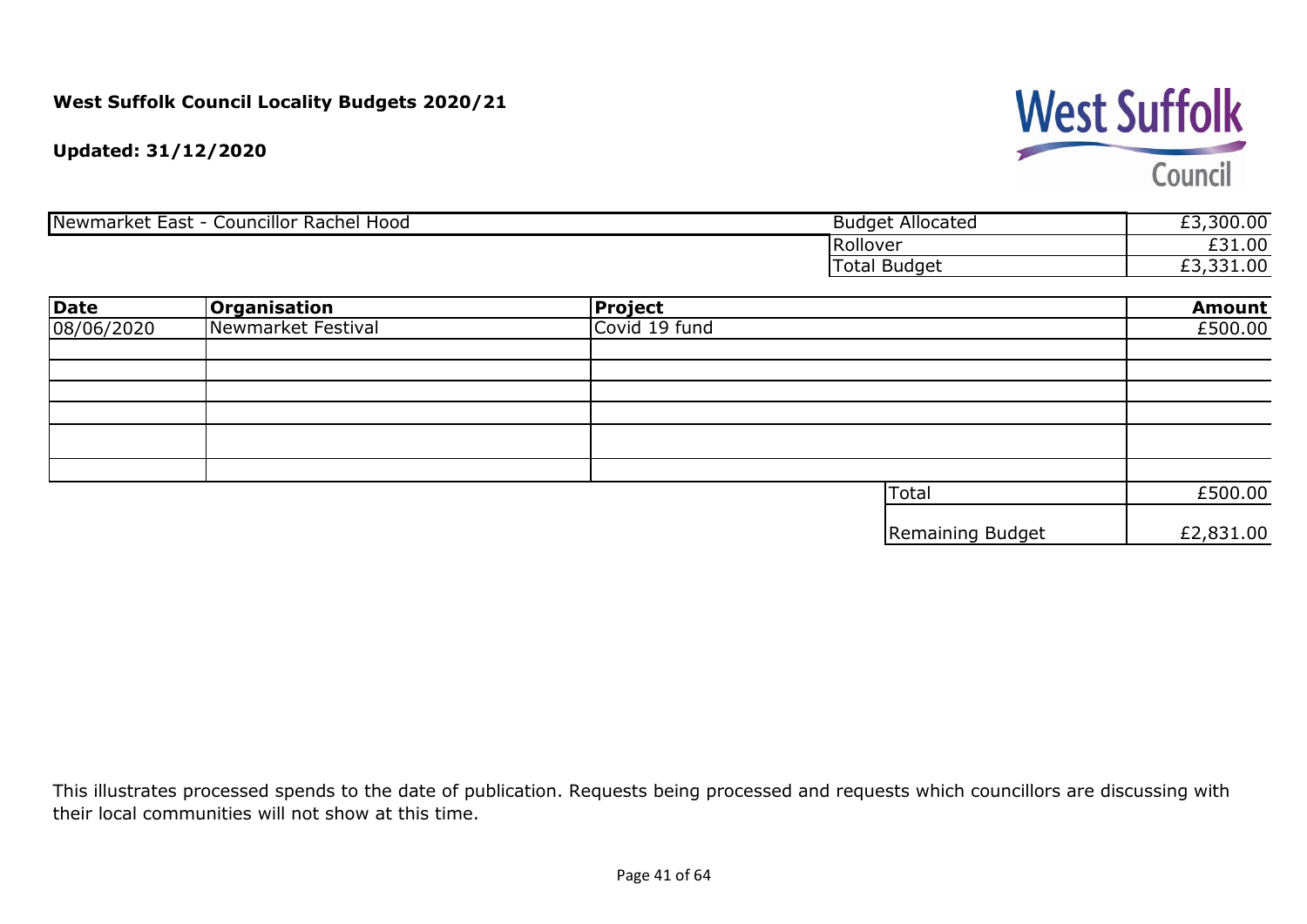

**Updated: 31/12/2020**

| Newmarket <sup>r</sup><br>Councillor Robert<br>Nobbs<br>East | –<br><b>Budget Allocated</b> | £3,300.00 |
|--------------------------------------------------------------|------------------------------|-----------|
|                                                              | Rollover                     | £1.00     |
|                                                              | Total Budget                 | £3,301.00 |

| <b>Date</b> | <b>Organisation</b> | <b>Project</b> |                  | <b>Amount</b> |
|-------------|---------------------|----------------|------------------|---------------|
| 08/06/2020  | Newmarket Festival  | Covid 19 fund  |                  | £500.00       |
|             |                     |                |                  |               |
|             |                     |                |                  |               |
|             |                     |                |                  |               |
|             |                     |                |                  |               |
|             |                     |                |                  |               |
|             |                     |                |                  |               |
|             |                     |                | <b>Total</b>     | £500.00       |
|             |                     |                | Remaining Budget | £2,801.00     |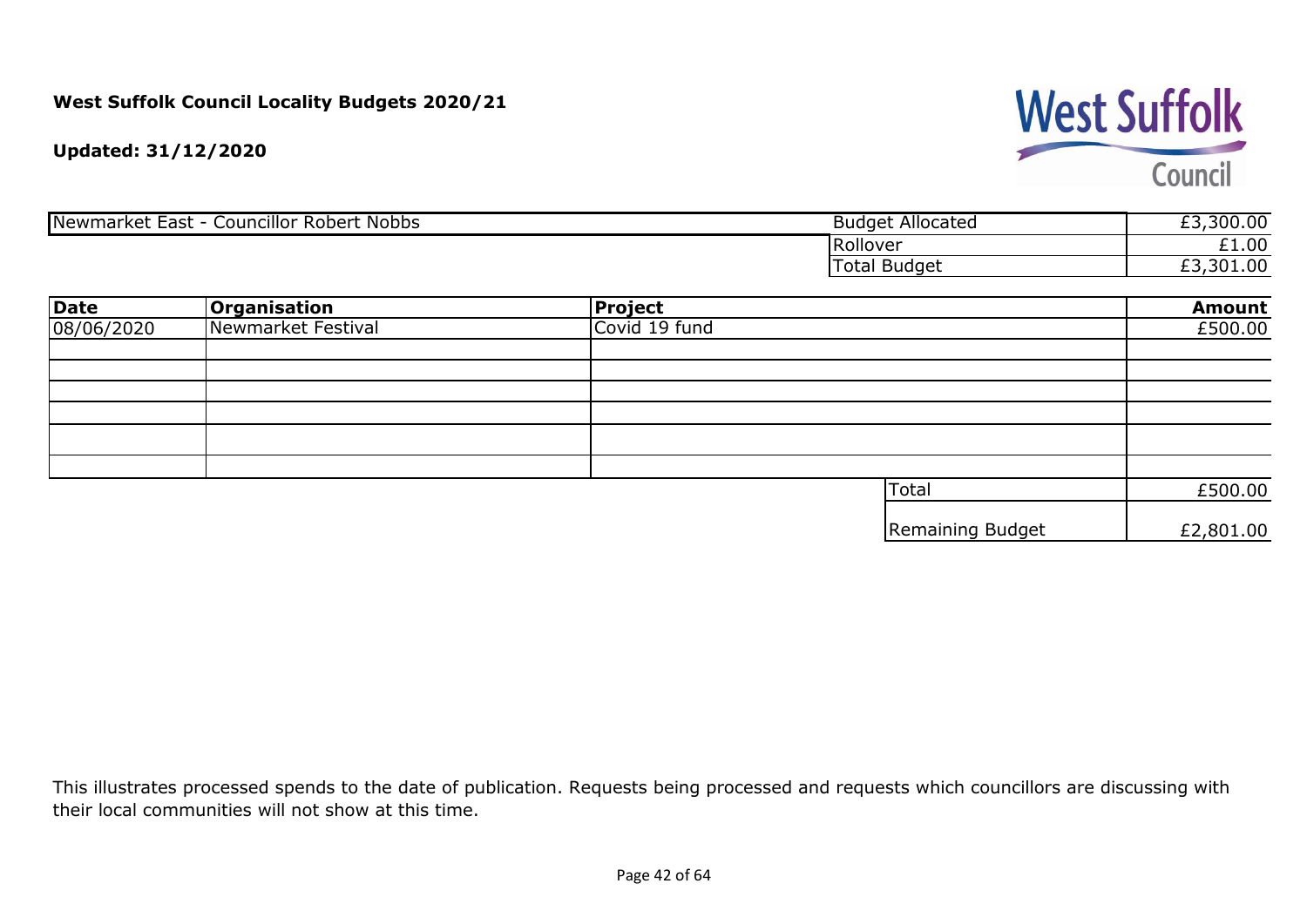

**Updated: 31/12/2020**

| <b>Councillor Michael</b><br>Newmarket<br>North<br>Anderson |  |  |  |  | Allocated<br>Budaet | £3,300.00 |              |           |
|-------------------------------------------------------------|--|--|--|--|---------------------|-----------|--------------|-----------|
|                                                             |  |  |  |  |                     |           | . Rollover   | £0.00     |
|                                                             |  |  |  |  |                     |           | Total Budget | £3,300.00 |

| <b>Date</b> | <b>Organisation</b> | <b>Project</b> |                  | <b>Amount</b> |
|-------------|---------------------|----------------|------------------|---------------|
| 08/06/2020  | Newmarket Festival  | Covid 19 fund  |                  | £500.00       |
|             |                     |                |                  |               |
|             |                     |                |                  |               |
|             |                     |                |                  |               |
|             |                     |                |                  |               |
|             |                     |                |                  |               |
|             |                     |                |                  |               |
|             |                     |                | Total            | £500.00       |
|             |                     |                | Remaining Budget | £2,800.00     |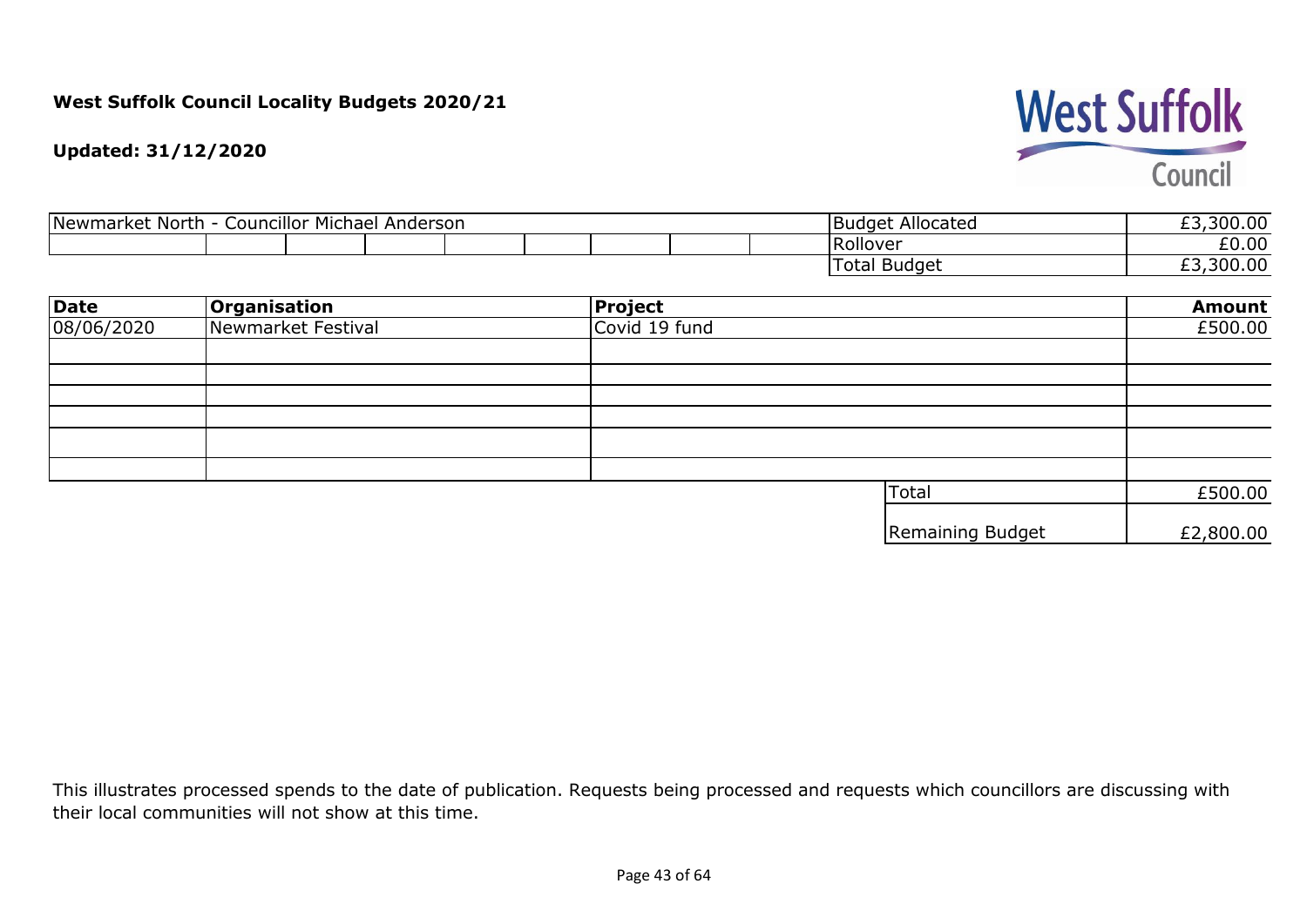

**Updated: 31/12/2020**

| .<br>Newmarket North<br>Soons<br>Councillor Karen | Allocated<br><b>Budget</b> | ,300.00<br>-- |
|---------------------------------------------------|----------------------------|---------------|
|                                                   | <b>Rollover</b>            | £1.00         |
|                                                   | Budget<br>Total            | £3,301.00     |

| <b>Date</b> | <b>Organisation</b> | <b>Project</b> |                  | <b>Amount</b> |
|-------------|---------------------|----------------|------------------|---------------|
| 08/06/2020  | Newmarket Festival  | Covid 19 fund  |                  | £500.00       |
|             |                     |                |                  |               |
|             |                     |                |                  |               |
|             |                     |                |                  |               |
|             |                     |                |                  |               |
|             |                     |                |                  |               |
|             |                     |                |                  |               |
|             |                     |                | <b>Total</b>     | £500.00       |
|             |                     |                | Remaining Budget | £2,801.00     |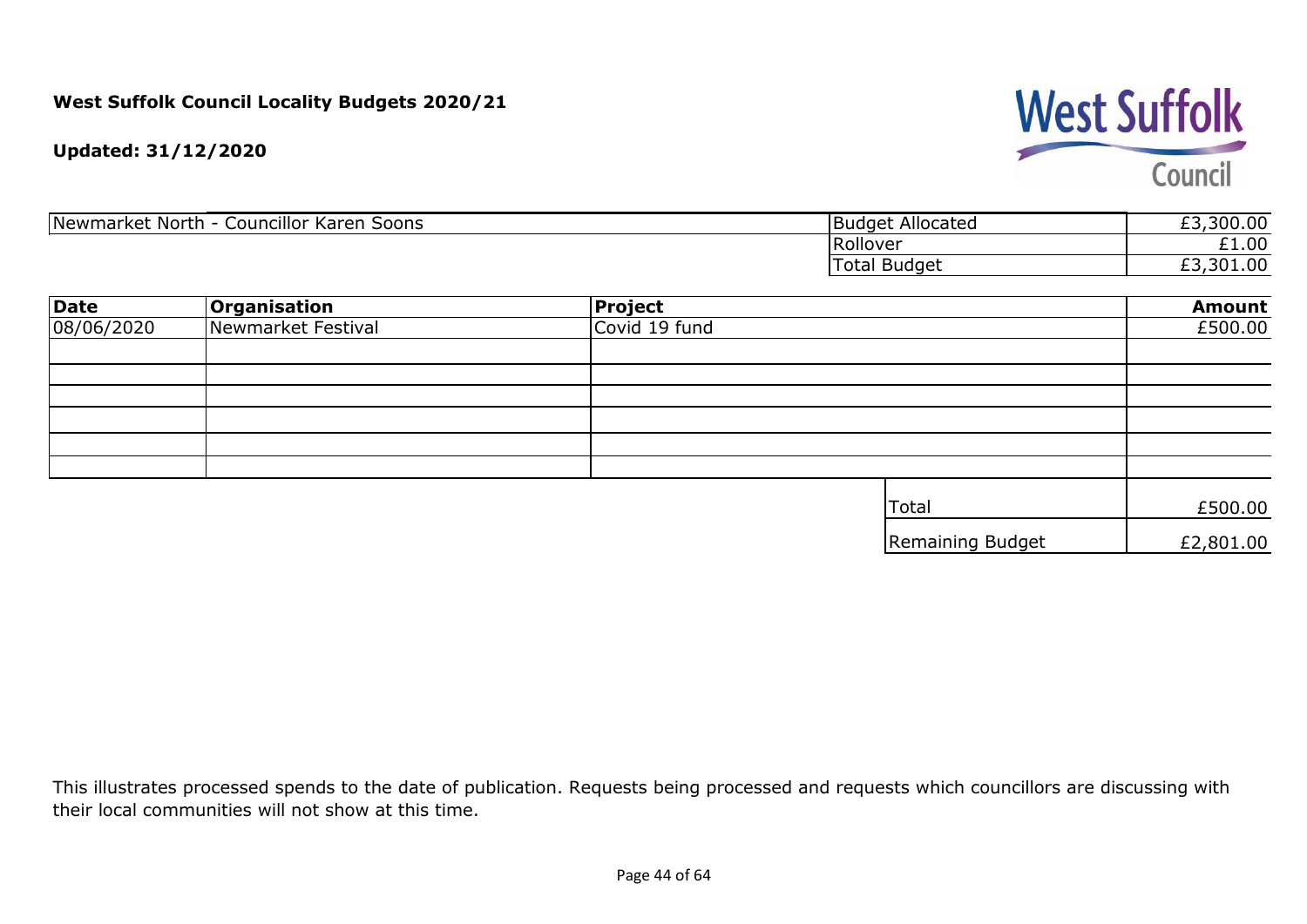

**Updated: 31/12/2020**

| <b>Councillor Andy Drummond</b><br>Newmarket West - C | <b>Budget Allocated</b> | 300.00    |
|-------------------------------------------------------|-------------------------|-----------|
|                                                       | Rollover                | $-1.00$   |
|                                                       | Total Budget            | £3,301.00 |

| Date       | <b>Organisation</b> | <b>Project</b> |                  | <b>Amount</b> |
|------------|---------------------|----------------|------------------|---------------|
| 08/06/2020 | Newmarket Festival  | Covid 19 fund  |                  | £500.00       |
|            |                     |                |                  |               |
|            |                     |                |                  |               |
|            |                     |                |                  |               |
|            |                     |                |                  |               |
|            |                     |                |                  |               |
|            |                     |                |                  |               |
|            |                     |                | Total            | £500.00       |
|            |                     |                | Remaining Budget | £2,801.00     |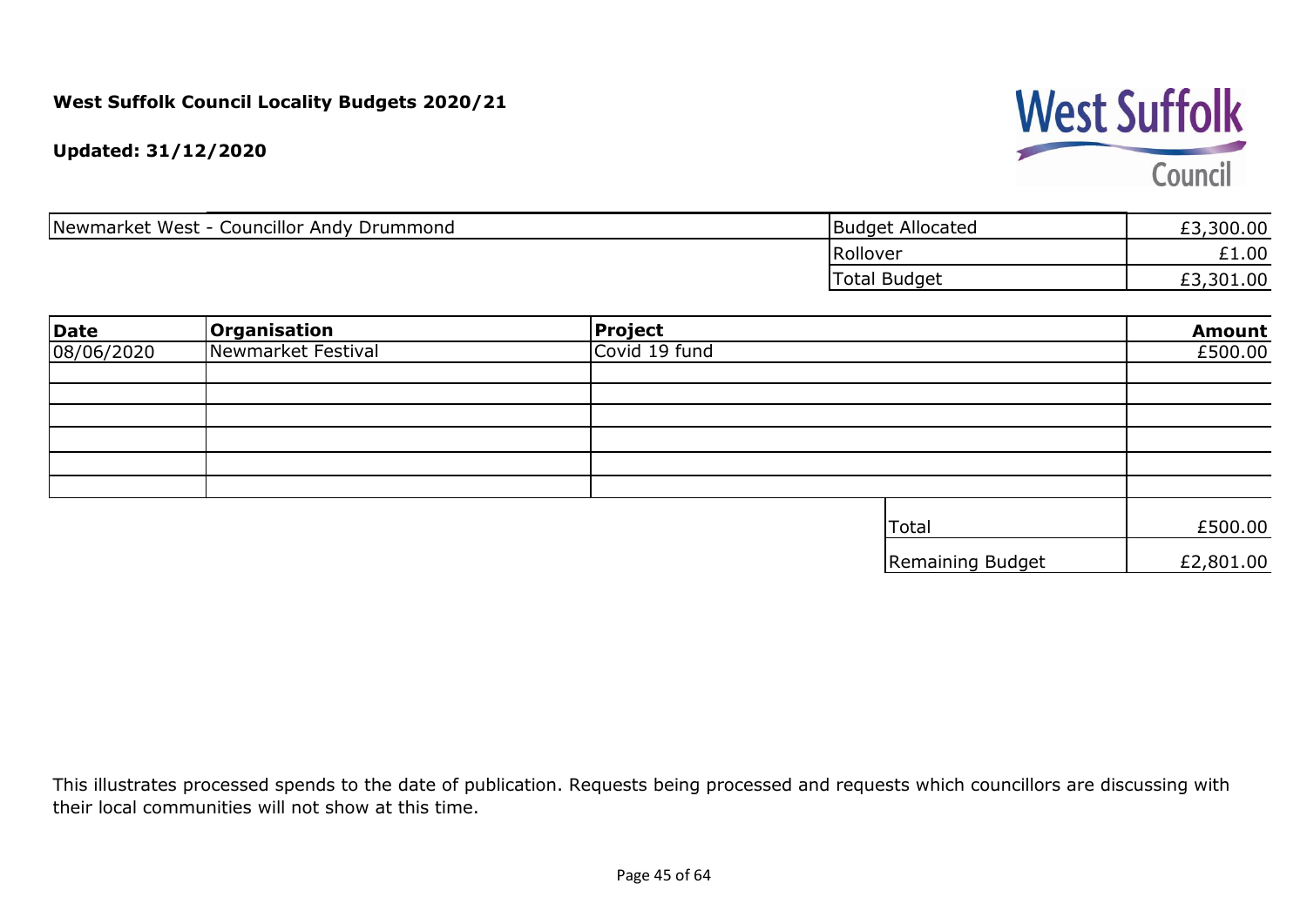## **West Suffolk**

Council

**Updated: 31/12/2020**

| Councillor<br>Newmarket West<br>James<br>Lav | Allocated<br>Budget | ,300.00<br>--<br>ົ |
|----------------------------------------------|---------------------|--------------------|
|                                              | <b>Rollover</b>     | £0.00              |
|                                              | Budget<br>Total     | ,300.00<br>--<br>້ |

| Date       | <b>Organisation</b>                  | Project                                  |                  | <b>Amount</b> |
|------------|--------------------------------------|------------------------------------------|------------------|---------------|
| 17/04/2020 | Newmarket Festival Covid 19 Response | Covid 19 help and response               |                  | £500.00       |
| 29/06/2020 | Newmarket Day Centre Refurbishment   | Refurbishment and furniture for new cafe |                  | £1,000.00     |
|            |                                      |                                          |                  |               |
|            |                                      |                                          |                  |               |
|            |                                      |                                          |                  |               |
|            |                                      |                                          |                  |               |
|            |                                      |                                          |                  |               |
|            |                                      | <sup>I</sup> Total                       |                  | £1,500.00     |
|            |                                      |                                          | Remaining Budget | £1,800.00     |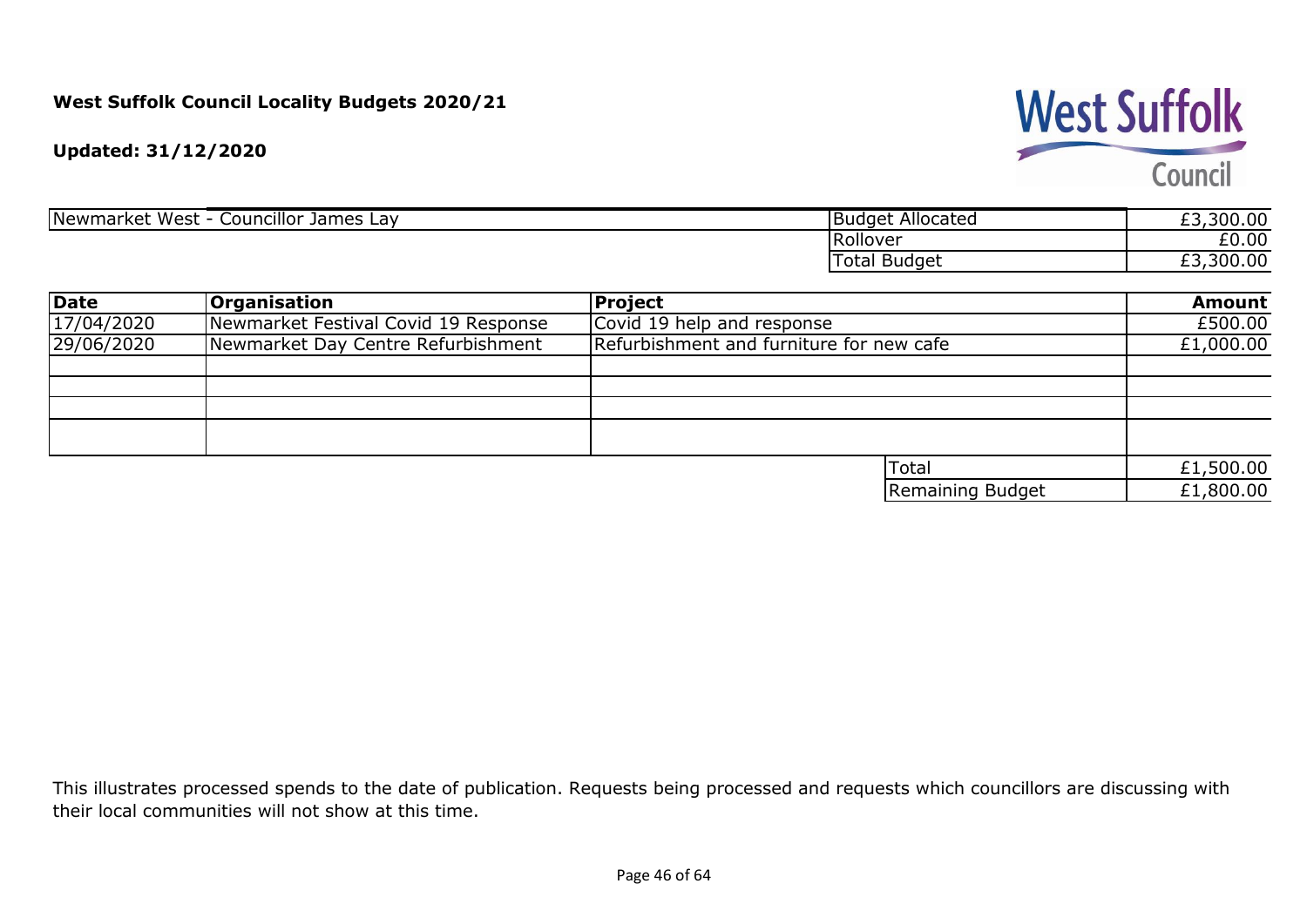**West Suffolk** Council

**Updated: 31/12/2020**

| Pakenham<br>$\sim$<br>Simon Brown<br>Councillor S<br>and<br>roston<br>- | Budget Allocated | £3,300.00 |
|-------------------------------------------------------------------------|------------------|-----------|
|                                                                         | TRollover        | £0.00     |
|                                                                         | Budget<br>Total  | £3,300.00 |

| <b>Date</b> | <b>Organisation</b>            | <b>Project</b>                       | <b>Amount</b> |
|-------------|--------------------------------|--------------------------------------|---------------|
| 29/10/2020  | Great Livermere Parish Council | Great Livermere community speed sign | £924.72       |
|             |                                |                                      |               |
|             |                                |                                      |               |
|             |                                |                                      |               |
|             |                                |                                      |               |
|             |                                |                                      |               |
|             |                                | <b>Total</b>                         | £924.72       |
|             |                                | Remaining Budget                     | £2,375.28     |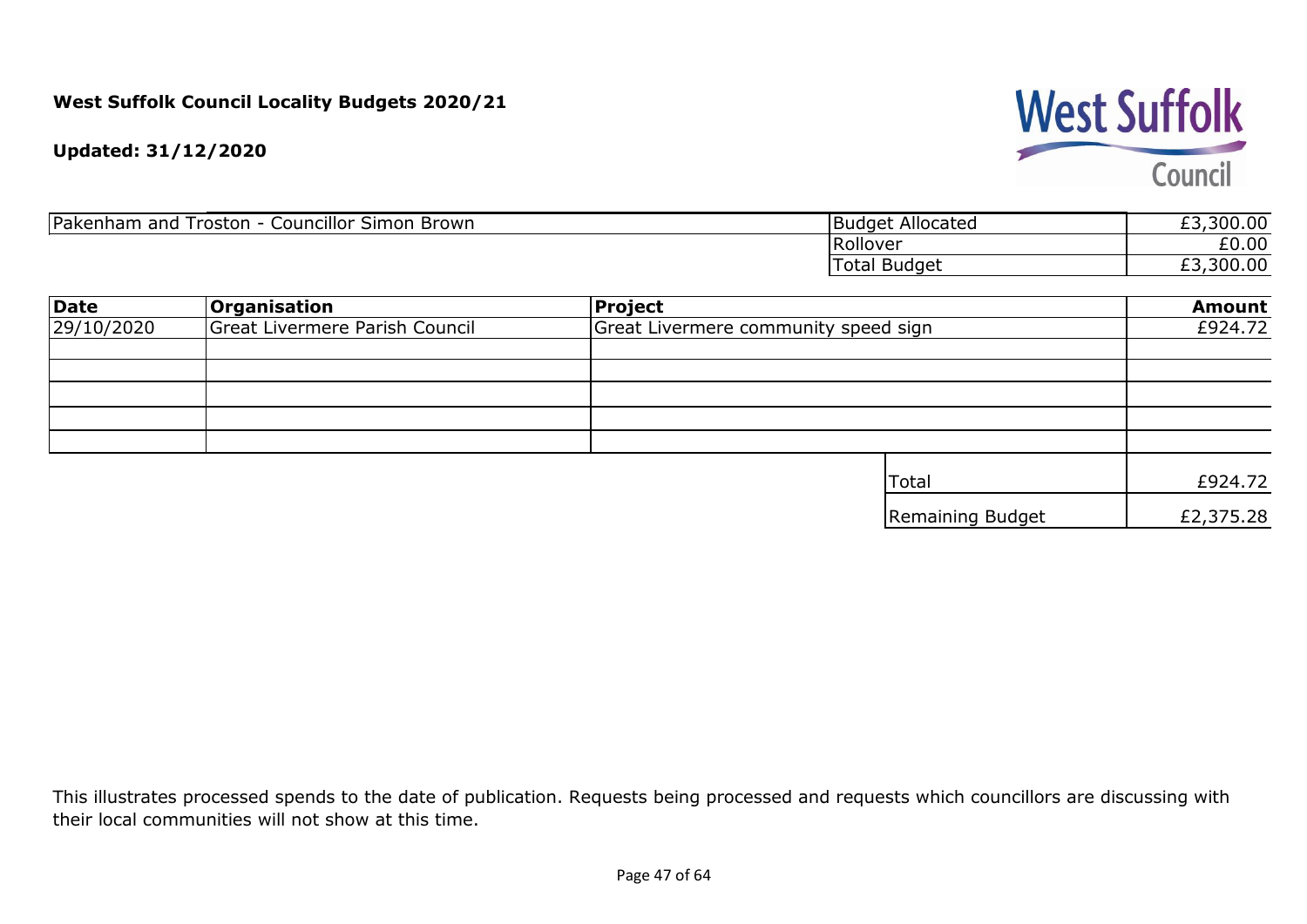## **West Suffolk** Council

**Updated: 31/12/2020**

| councillor r<br>Risby<br>Susan<br>Glossop | * Allocated<br>- iBudget i | $\sim$ $\sim$<br>$\Omega$<br>$\sim$<br>טט.טט                 |
|-------------------------------------------|----------------------------|--------------------------------------------------------------|
|                                           | <b>IRollover</b>           | £0.00                                                        |
|                                           | Total Budget               | $\sim$<br>$\mathcal{D}\cap\mathcal{D}$<br>UU.UU<br><u>__</u> |

| <b>Date</b> | <b>Organisation</b>                      | Project               |                  | <b>Amount</b> |
|-------------|------------------------------------------|-----------------------|------------------|---------------|
| 13/08/2020  | Ingham Play Area                         | Improvements          |                  | £800.00       |
| 20/08/2020  | <b>SESCA (St Edmundsbury Sailing and</b> | Picnic Area Equipment |                  | £484.20       |
|             |                                          |                       |                  |               |
|             |                                          |                       |                  |               |
|             |                                          |                       |                  |               |
|             |                                          |                       |                  |               |
|             |                                          |                       |                  |               |
|             |                                          |                       |                  |               |
|             |                                          |                       | <b>Total</b>     | £1,284.20     |
|             |                                          |                       | Remaining Budget | E2,015.80     |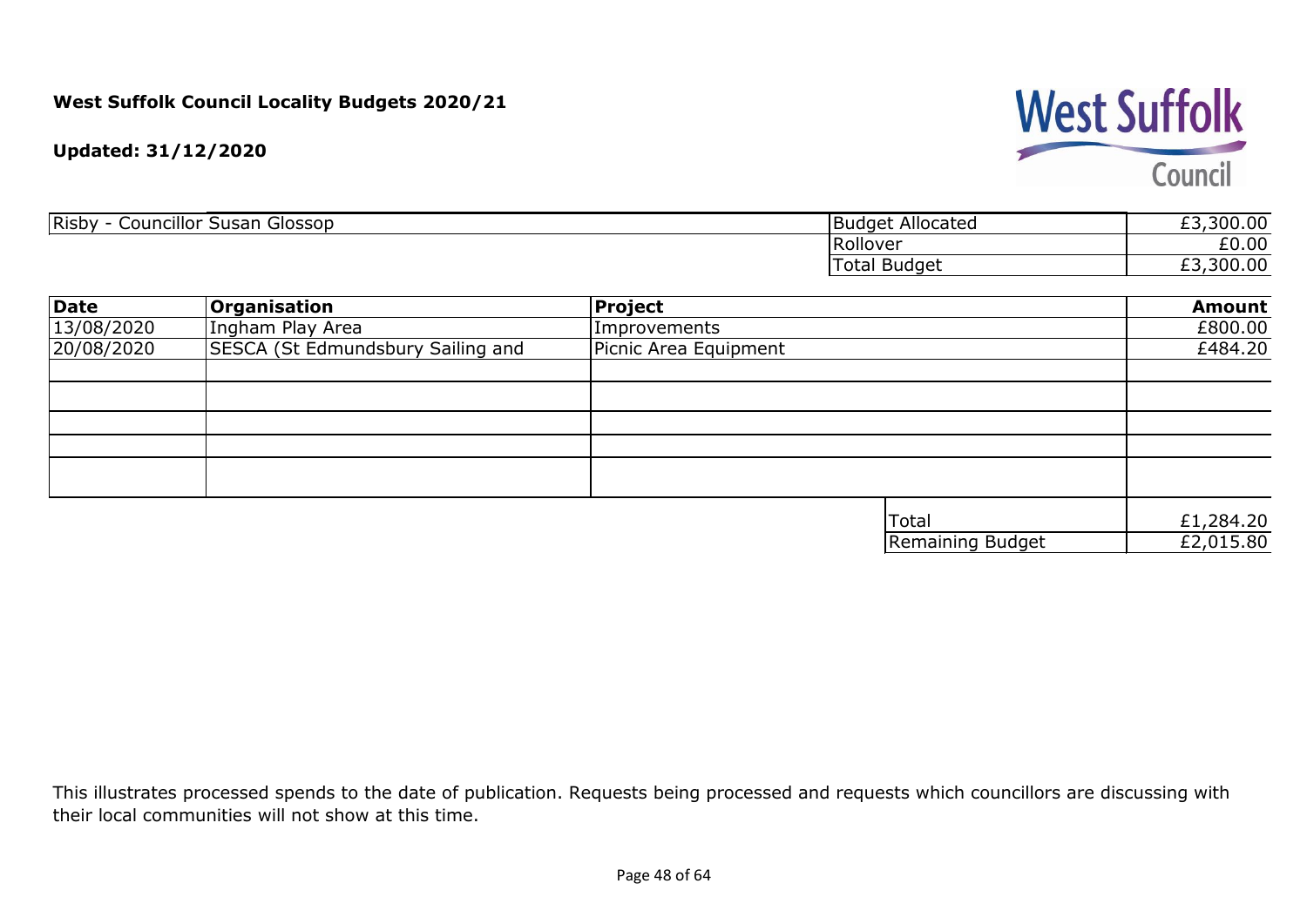

**Updated: 31/12/2020**

| Rougham<br>Mildmay-White<br>.<br>Councillor<br>sara | Allocated<br>IBudaet<br>ີ | £3,300.00               |
|-----------------------------------------------------|---------------------------|-------------------------|
|                                                     | <b>IRollover</b>          | £213.00                 |
|                                                     | Total<br>Budget           | 13.00<br>$\sim$<br>ر, ب |

| <b>Date</b> | <b>Organisation</b>                 | Project                                          | <b>Amount</b> |
|-------------|-------------------------------------|--------------------------------------------------|---------------|
| 05/06/2020  | The Hive                            | Pre launch work for The Hive                     | £300.00       |
| 18/12/20202 | Stanningfield Community Association | Contributions towards village hall refurbishment | £500.00       |
|             |                                     |                                                  |               |
|             |                                     |                                                  |               |
|             |                                     |                                                  |               |
|             |                                     |                                                  |               |
|             |                                     |                                                  |               |
|             |                                     | Total                                            | £800.00       |
|             |                                     | Remaining Budget                                 | £2,713.00     |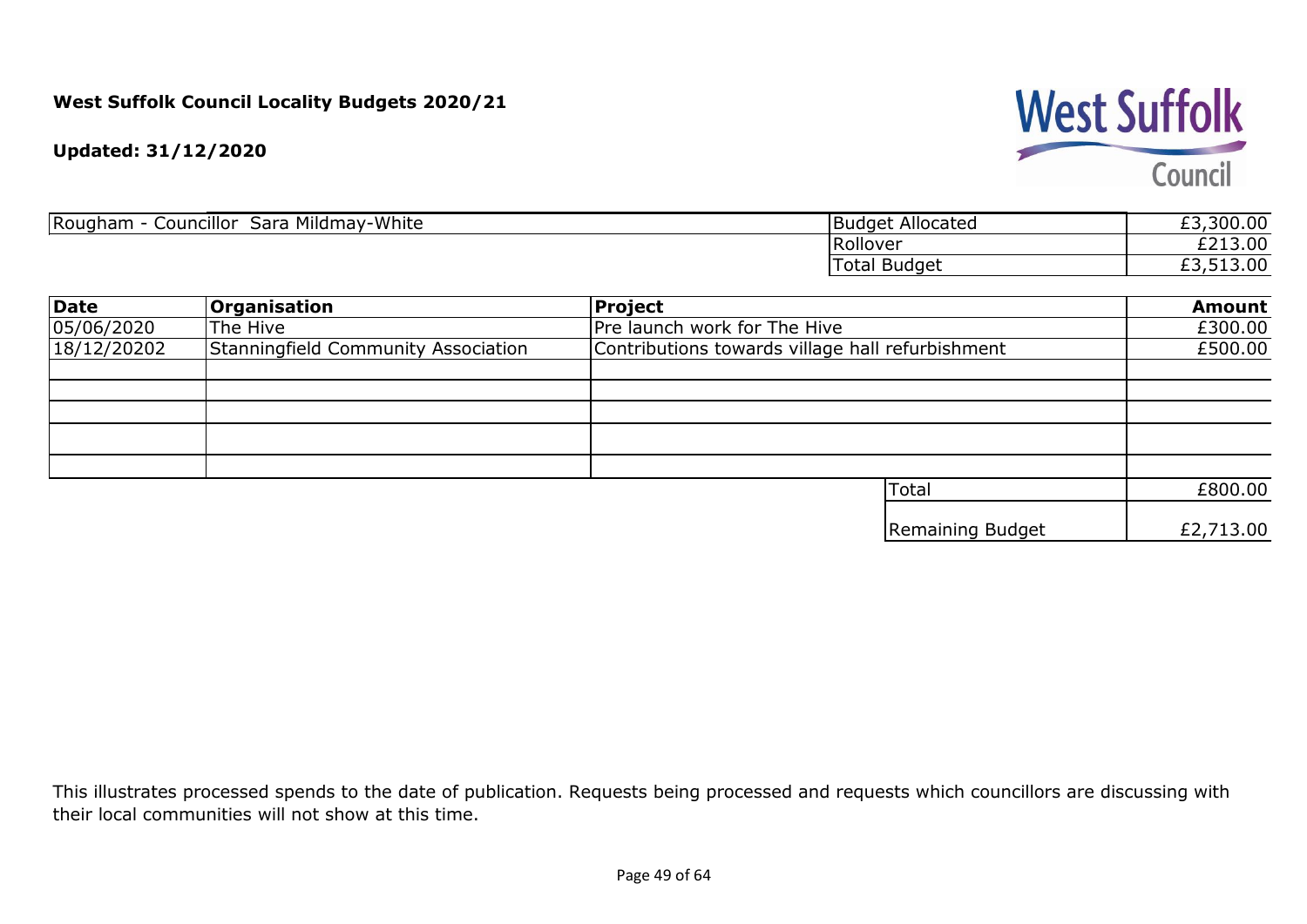**West Suffolk** 

Council

**Updated: 31/12/2020**

| Southgate<br>$\sim$<br>Councillor Patrick<br>Chung | <b>Budget Allocated</b> | ,300.00<br>--<br><u>_ </u> |
|----------------------------------------------------|-------------------------|----------------------------|
|                                                    | Rollover                | £213.00<br>$- - -$         |
|                                                    | Total<br>Budget         | 513.00<br>--<br><u>_ </u>  |

| <b>Date</b> | <b>Organisation</b>             | Project                                                  | <b>Amount</b> |
|-------------|---------------------------------|----------------------------------------------------------|---------------|
| 11/05/2020  | Bury In Bloom                   | Best Before Display community art project                | £250.00       |
| 09/06/2020  | Bury St Edmunds Rickshaw        | Coronavirus lockdown delivery service                    | £290.00       |
| 05/06/2020  | The Hive                        | Pre launch work for The Hive                             | £250.00       |
| 29/06/2020  | Suffolk Accident Rescue Service | Purchase of medical equipment and supplies for 12 months | £250.00       |
| 22/07/2020  | Suffolk Virtual Pride 2020      | Suffolk Virtual Pride 2020                               | £200.00       |
| 25/08/2020  | Bury St Edmunds Basketball Club | Purchase of new kit and equipment for club               | £250.00       |
| 30/12/2020  | Southgate Community Association | Rock Snake Project                                       | £225.00       |
|             |                                 | 'Total                                                   | £1,715.00     |
|             |                                 | Remaining Budget                                         | £1,798.00     |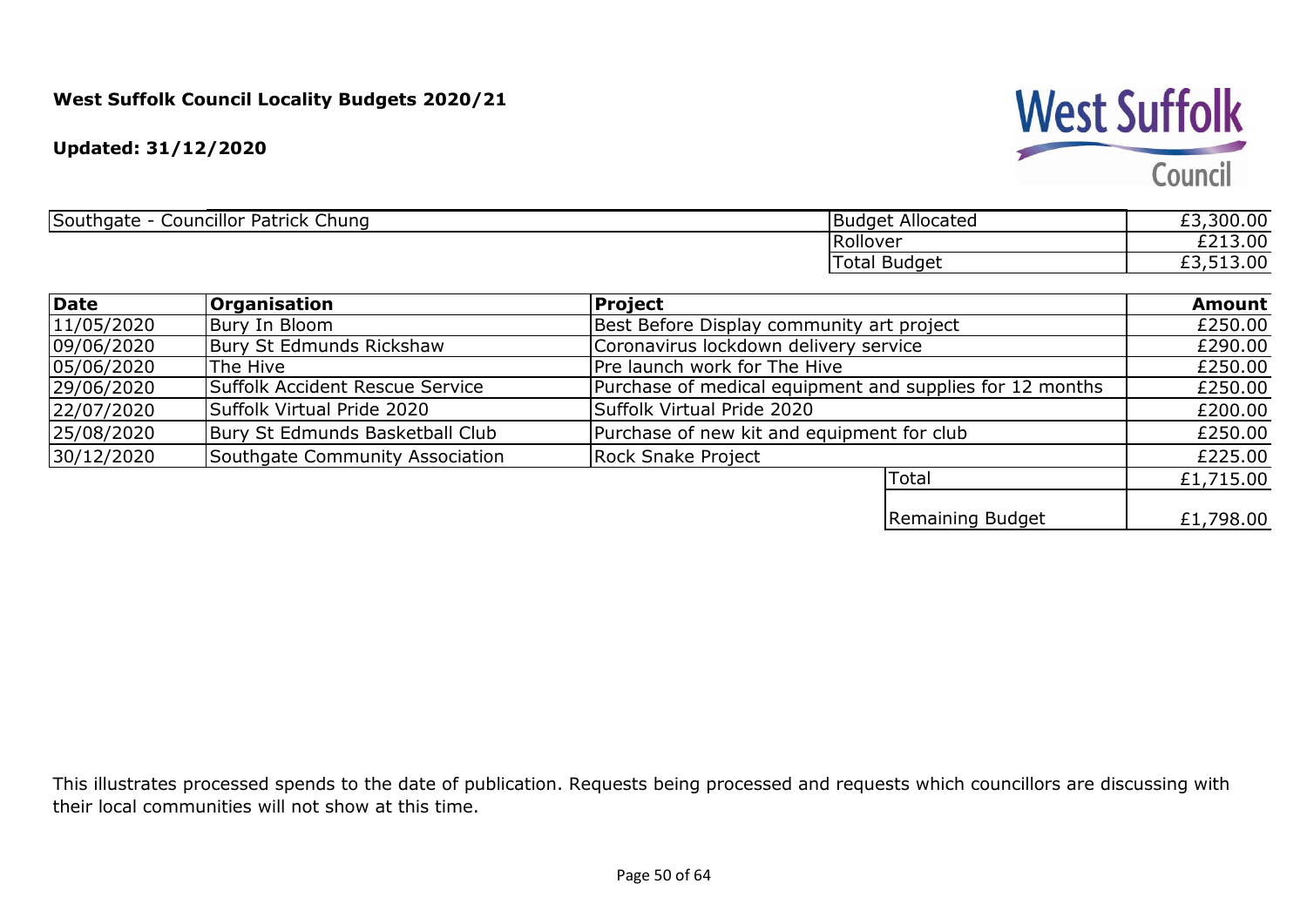

**Updated: 31/12/2020**

| Williamson<br>Councillor<br>Southgate<br>Anr | <sup>-</sup> Allocated<br>I Budget, | 300.00<br>$\sim$<br>_ _ |
|----------------------------------------------|-------------------------------------|-------------------------|
|                                              | <b>IRollover</b>                    | £500.00                 |
|                                              | Budget<br>Total                     | ,800.00<br>_ _          |

| <b>Date</b> | <b>Organisation</b>             | Project                                   | <b>Amount</b> |
|-------------|---------------------------------|-------------------------------------------|---------------|
| 11/05/2020  | Bury in Bloom                   | Best Before Display community art project | £300.00       |
| 30/06/2020  | Suffolk Philharmonic Orchestra  | Community Education Outreach Day          | £1,820.00     |
| 30/12/2020  | Southgate Community Association | <b>Rock Snake Project</b>                 | £225.00       |
|             |                                 |                                           |               |
|             |                                 |                                           |               |
|             |                                 |                                           |               |
|             |                                 |                                           |               |
|             |                                 | 'Total                                    | £2,345.00     |
|             |                                 | Remaining Budget                          | £1,455.00     |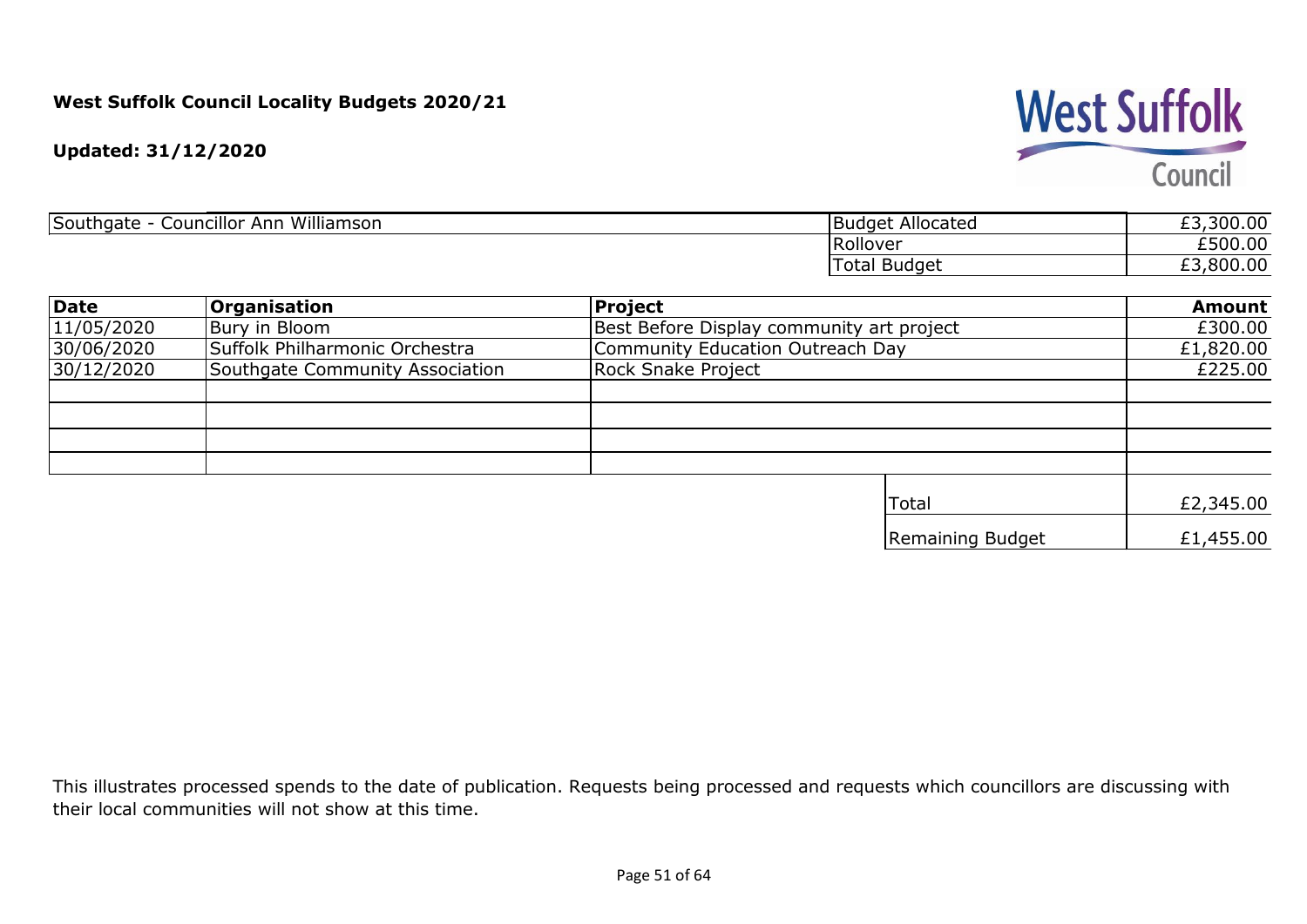## **West Suffolk**

Council

**Updated: 31/12/2020**

| <b>St Olaves</b><br>$\sim$<br>Councillor Max (<br>Clarke | <b>Budget Allocated</b> | ,300.00<br>~~<br>ـــ |
|----------------------------------------------------------|-------------------------|----------------------|
|                                                          | Rollover                | £80.00               |
|                                                          | <b>Total</b><br>Budget  | ,380.00<br>--<br>ـــ |

| <b>Date</b> | <b>Organisation</b> | Project                      | <b>Amount</b> |
|-------------|---------------------|------------------------------|---------------|
| 05/06/2020  | The Hive            | Pre launch work for The Hive | £1,000.00     |
|             |                     |                              |               |
|             |                     |                              |               |
|             |                     |                              |               |
|             |                     |                              |               |
|             |                     |                              |               |
|             |                     | <b>Total</b>                 | £1,000.00     |
|             |                     | Remaining Budget             | £2,380.00     |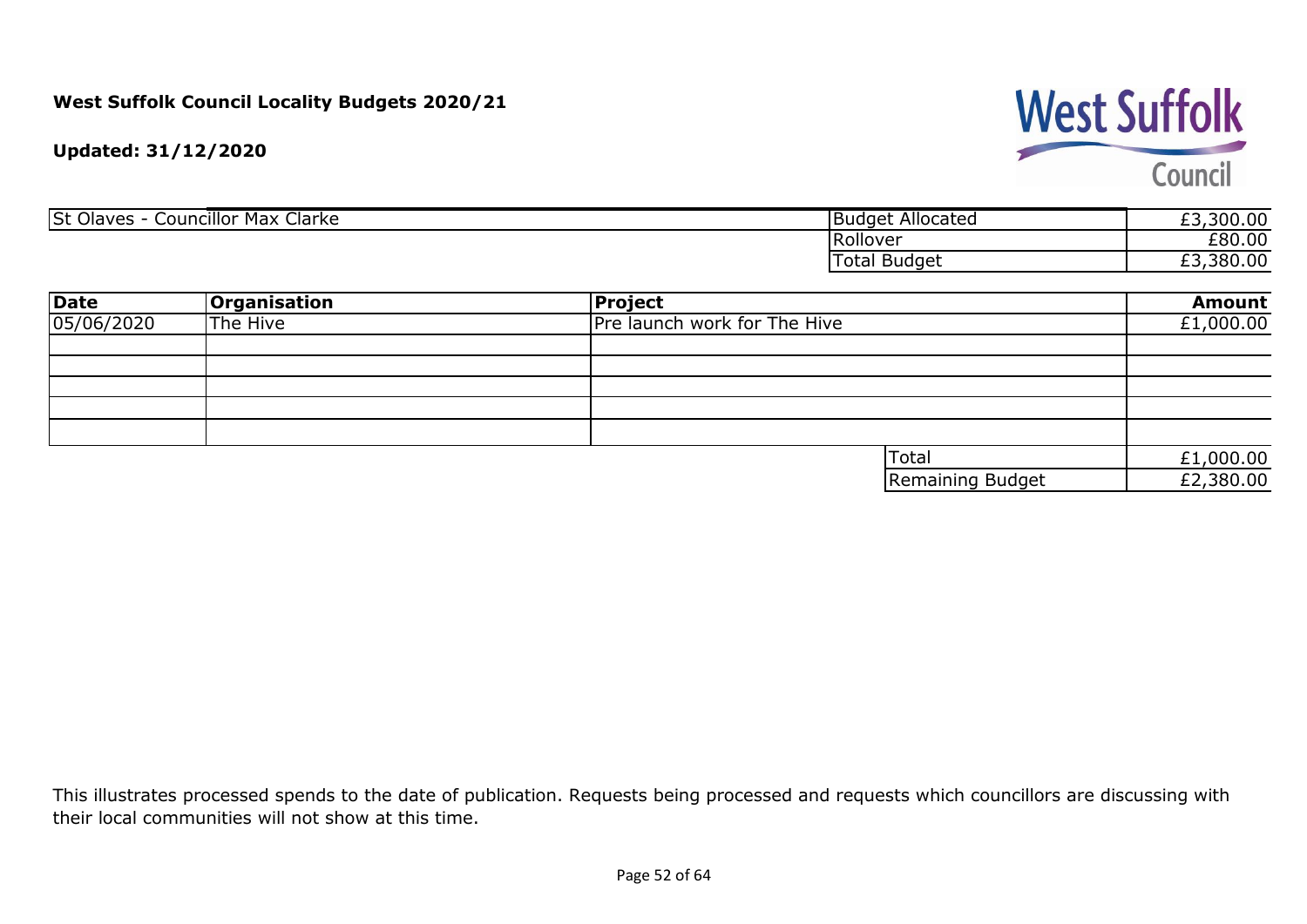

**Updated: 31/12/2020**

| <b>St Olaves</b><br>.<br>Paul<br>' Hofensperger<br>Councillor | * Allocated<br><b>Budget,</b> | ,300.00<br>$\sim$<br>_ _ |
|---------------------------------------------------------------|-------------------------------|--------------------------|
|                                                               | Rollover                      | £0.00                    |
|                                                               | Total Budget                  | 300.00<br>ட              |

| <b>Date</b> | <b>Organisation</b>           | Project                                 | <b>Amount</b> |
|-------------|-------------------------------|-----------------------------------------|---------------|
| 22/05/2020  | Bury in Bloim                 | West Suffolk Hospital community project | £500.00       |
| 03/06/2020  | Bury St Edmunds Rickshaw      | Purchase of second Rickshaw             | £400.00       |
| 09/10/2020  | Newbury Community Association | Purchase of new boiler                  | £414.00       |
| 14/10/2020  |                               |                                         | £1,986.00     |
|             |                               |                                         |               |
|             |                               |                                         |               |
|             |                               |                                         |               |
|             |                               | <b>Total</b>                            | £3,300.00     |
|             |                               | Remaining Budget                        | £0.00         |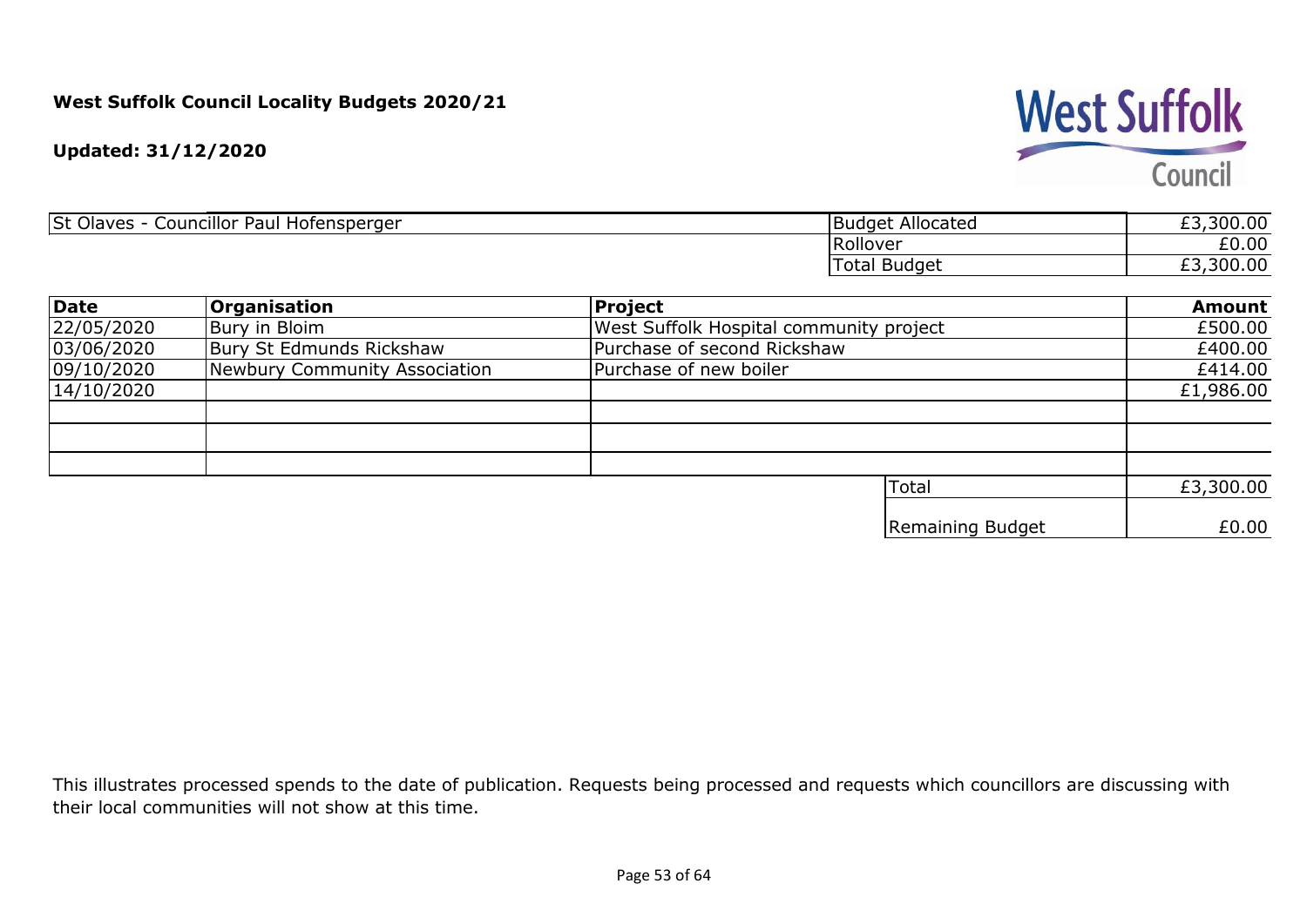

**Updated: 31/12/2020**

| <br>Stanton<br>.<br>Councillor Jim<br>Thorndyke | Budget Allocated | £3,300.00 |
|-------------------------------------------------|------------------|-----------|
|                                                 | <b>IRollover</b> | £313.00   |
|                                                 | l otal<br>Budget | 13.00     |

| <b>Date</b> | <b>Organisation</b>          | Project                                             | <b>Amount</b> |
|-------------|------------------------------|-----------------------------------------------------|---------------|
| 11/08/2020  | Stanton Village Hall         | Provision of public toilets for the Stanton Fun Day | £300.00       |
| 25/09/2020  | <b>Stanton Football Club</b> | LED Lights                                          | £1,935.00     |
|             |                              |                                                     |               |
|             |                              |                                                     |               |
|             |                              |                                                     |               |
|             |                              |                                                     |               |
|             |                              | Total                                               | £2,235.00     |
|             |                              | Remaining Budget                                    | £1,378.00     |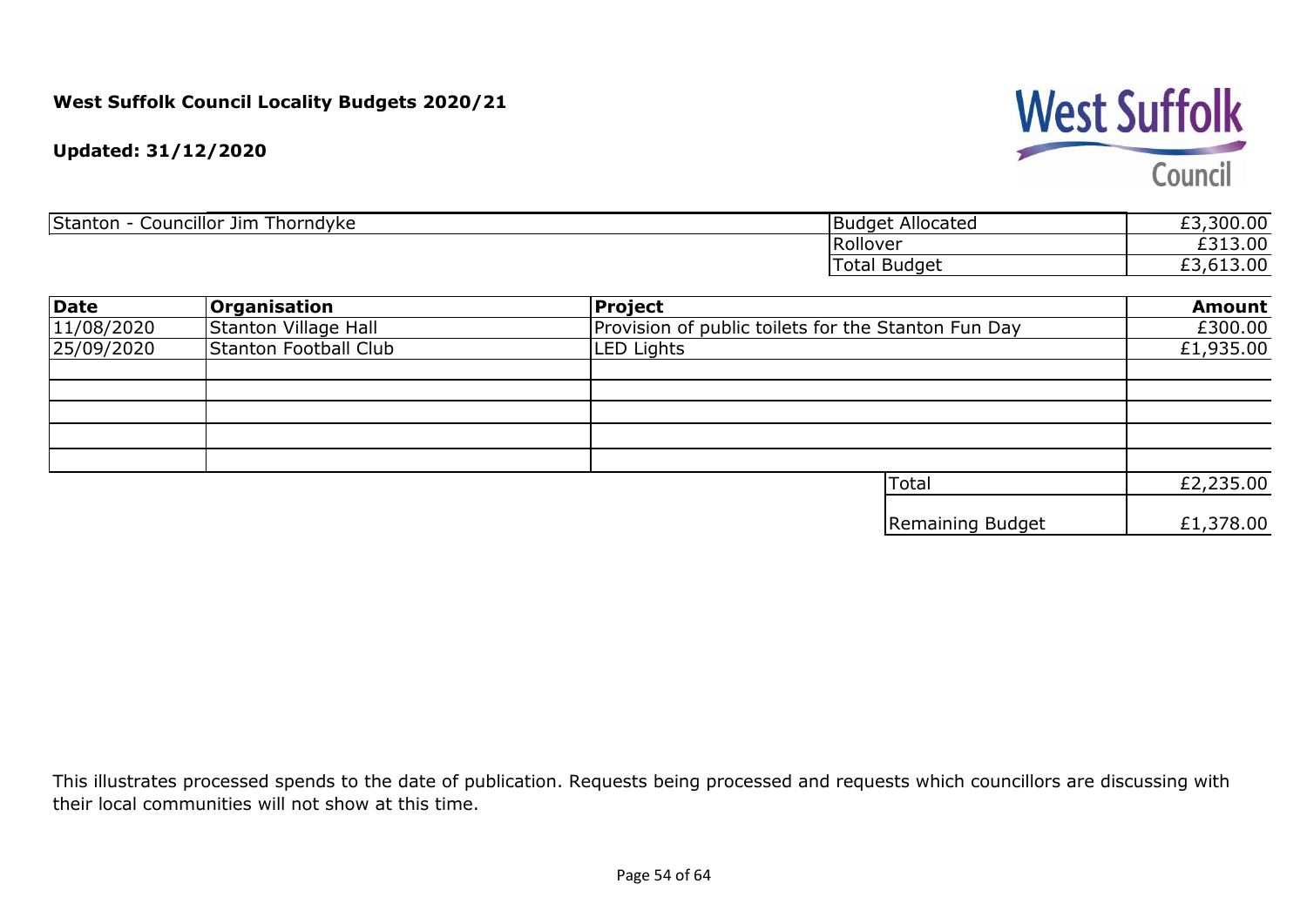# **West Suffolk**

Council

**Updated: 31/12/2020**

| 'The<br>$\sqrt{\frac{1}{2}}$ Councillor $\sqrt{\frac{1}{2}}$<br><b>Barton</b><br>$.58 \subset$<br>Fornhams<br>Sarah :<br>Great<br>Broughton | IBudget Allocated | ,300.00<br>$\sim$     |
|---------------------------------------------------------------------------------------------------------------------------------------------|-------------------|-----------------------|
|                                                                                                                                             | Rollover          | 2448.00<br><u>.</u>   |
|                                                                                                                                             | -<br>Total Budget | 48.00<br>$\sim$<br>4× |

| Date       | <b>Organisation</b>      | <b>Project</b>                                    | <b>Amount</b> |
|------------|--------------------------|---------------------------------------------------|---------------|
| 03/06/2020 | Bury St Edmunds Rickshaw | Purchase of second Rickshaw                       | £400.00       |
| 18/09/2020 | Fornham St Martin Church | Church bells restoration for the Campanolgy group | £800.00       |
| 15/12/2020 | <b>Great Barton PTA</b>  | School community raised beds/food project         | £1,050.00     |
|            |                          |                                                   |               |
|            |                          |                                                   |               |
|            |                          |                                                   |               |
|            |                          | Total                                             | £2,250.00     |
|            |                          | Remaining Budget                                  | £1,498.00     |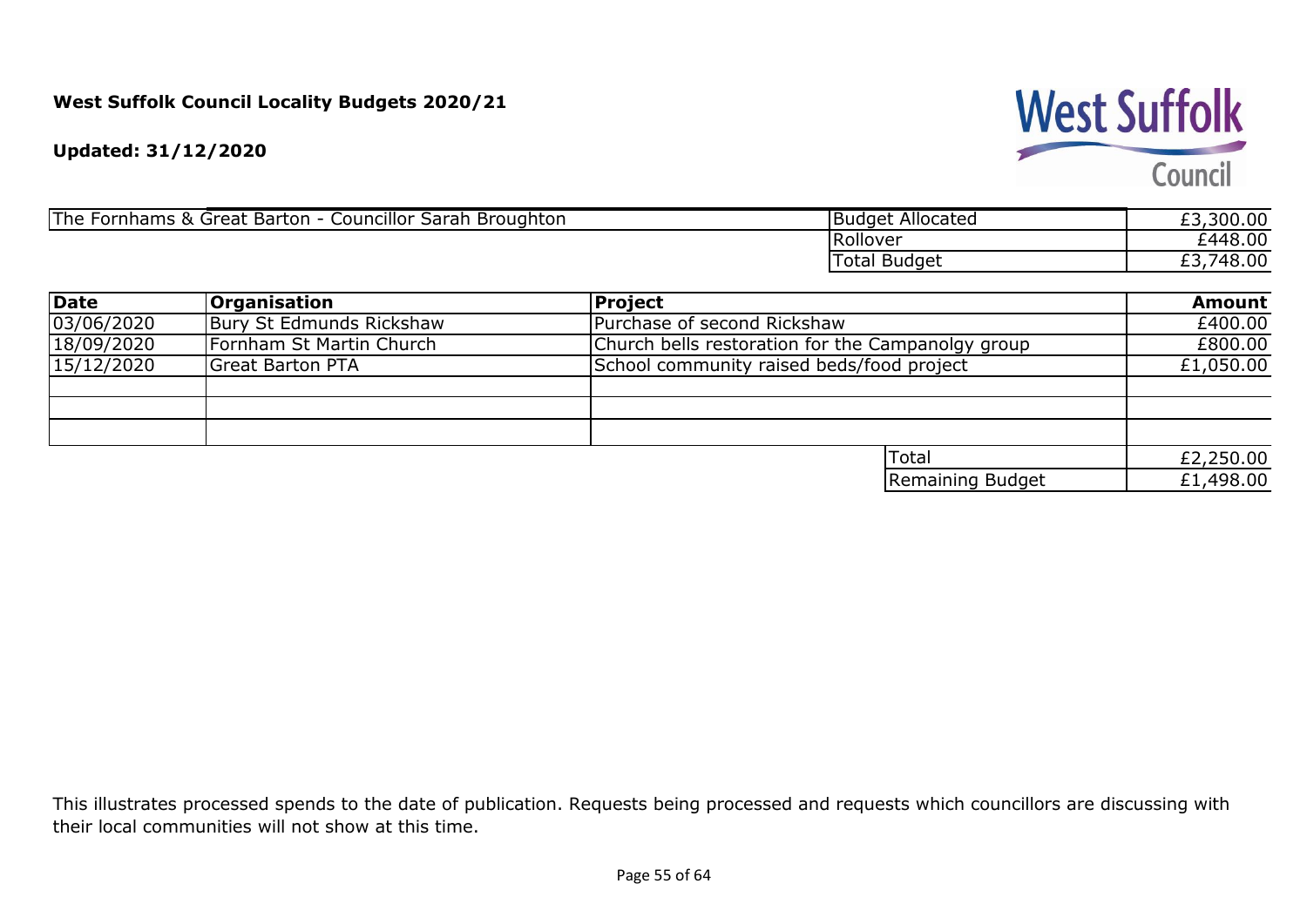

The Fornhams & Great Barton - Councillor Rebecca Hopfensperger

| <b>Budget Allocated</b> | £3,300.00 |
|-------------------------|-----------|
| Rollover                | £498.00   |
| Total Budget            | £3,798.00 |
|                         |           |

**West Suffolk** 

Council

| Date       | <b>Organisation</b>                    | <b>Project</b>                                    | <b>Amount</b> |
|------------|----------------------------------------|---------------------------------------------------|---------------|
| 22/05/2020 | Thingoe Lodge                          | Raised vegetable bed project                      | £443.90       |
| 03/06/2020 | Bury St Edmunds Rickshaw               | Purchase of second Rickshaw                       | £400.00       |
| 08/09/2020 | FOKES (King Edward VI School), Bury St | Mental Health and Wellbeing Project               | £500.00       |
| 18/09/2020 | Fornham St Martin Church               | Church bells restoration for the Campanolgy group | £1,000.00     |
|            |                                        |                                                   |               |
|            |                                        |                                                   |               |
|            |                                        |                                                   |               |
|            |                                        | <b>Total</b>                                      | £2,343.90     |
|            |                                        | Remaining Budget                                  | £1,454.10     |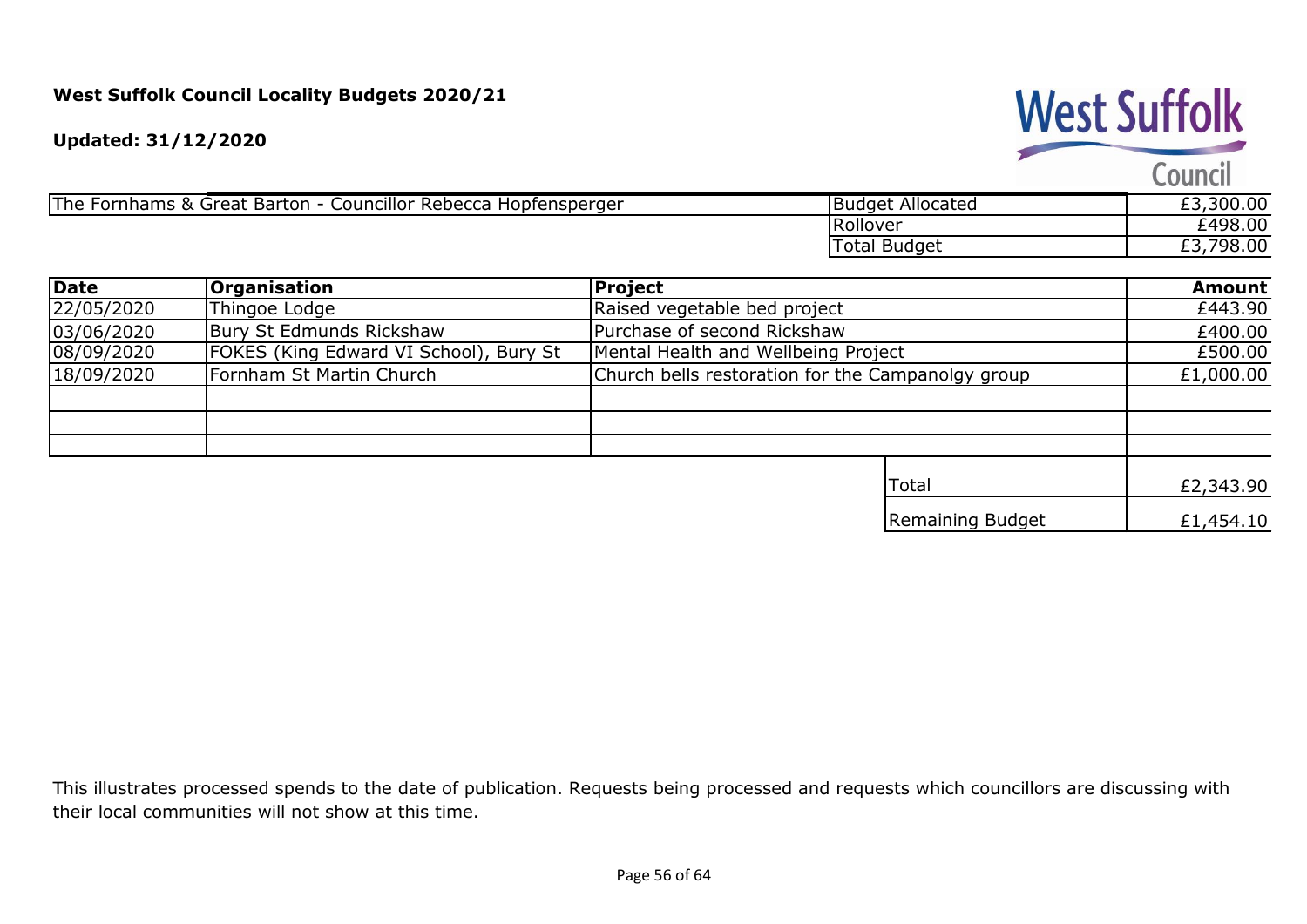

**Updated: 31/12/2020**

| <b>The</b><br>Councillor<br>$\overline{\phantom{a}}$<br><b>Rows</b><br><b>Smith</b><br>John ' | - 11<br>Budget Allocated | 300.00<br>$\sim$ |
|-----------------------------------------------------------------------------------------------|--------------------------|------------------|
|                                                                                               | Rollover                 | £500.00          |
|                                                                                               | <b>Budget</b><br>l otal  | 800.00           |

| <b>Date</b> | <b>Organisation</b>            | <b>Project</b>    |                  | <b>Amount</b> |
|-------------|--------------------------------|-------------------|------------------|---------------|
| 02/06/2020  | <b>West Row Parish Council</b> | Covid 19 response |                  |               |
|             |                                |                   |                  |               |
|             |                                |                   |                  |               |
|             |                                |                   |                  |               |
|             |                                |                   |                  |               |
|             |                                |                   |                  |               |
|             |                                |                   |                  |               |
|             |                                |                   | Total            | £100.00       |
|             |                                |                   | Remaining Budget | £3,700.00     |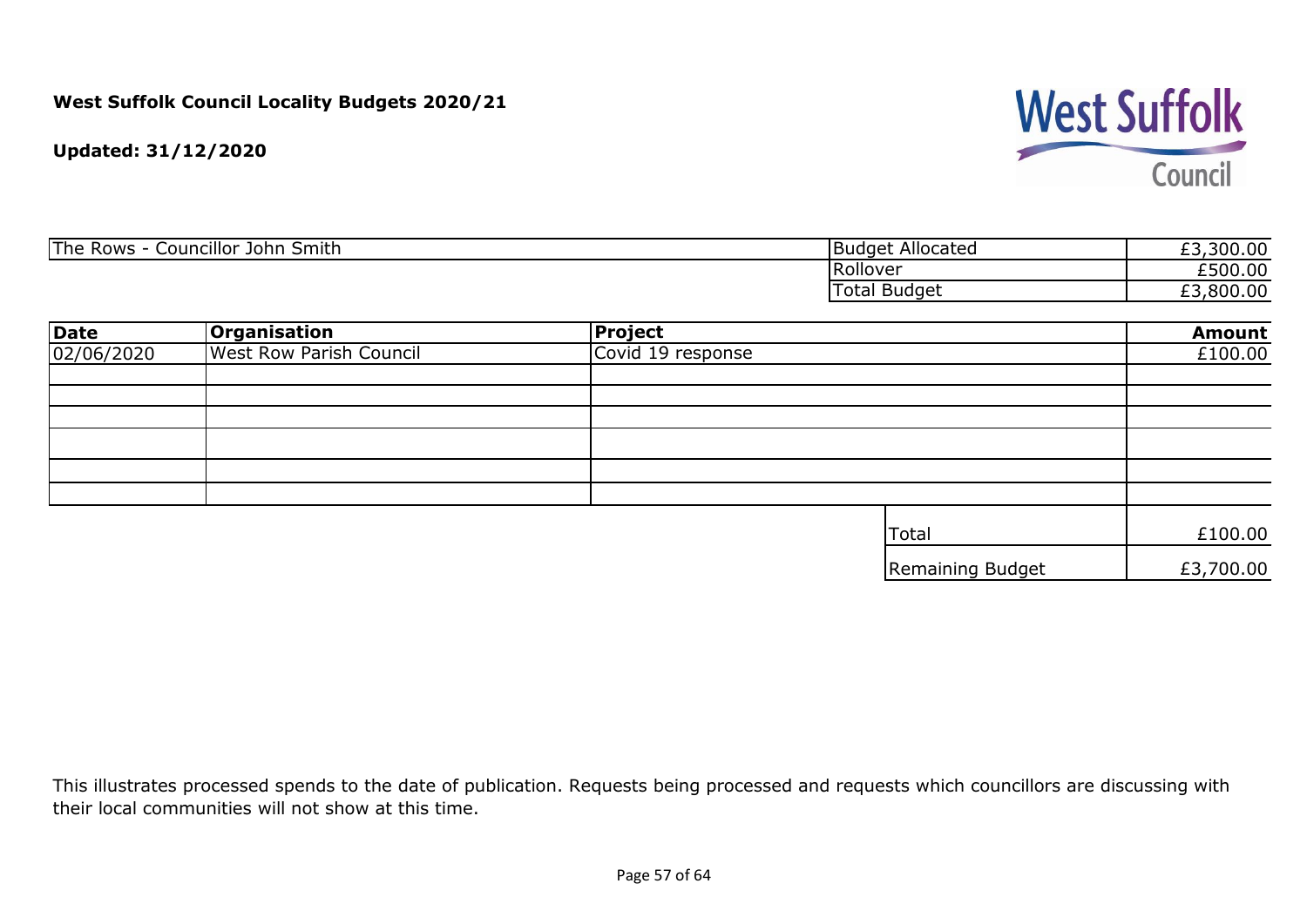# **West Suffolk**

Council

#### **Updated: 31/12/2020**

| The Rows - Councillor Don Waldron |              | <b>Budget Allocated</b> | £3,300.00    |           |
|-----------------------------------|--------------|-------------------------|--------------|-----------|
|                                   |              |                         | Rollover     | £500.00   |
|                                   |              |                         | Total Budget | £3,800.00 |
|                                   |              |                         |              |           |
| Date                              | Organisation | Project                 |              | Amount    |
|                                   |              |                         |              |           |
|                                   |              |                         |              |           |
|                                   |              |                         |              |           |

|  | <b>Total</b>     | £0.00     |
|--|------------------|-----------|
|  | Remaining Budget | £3,800.00 |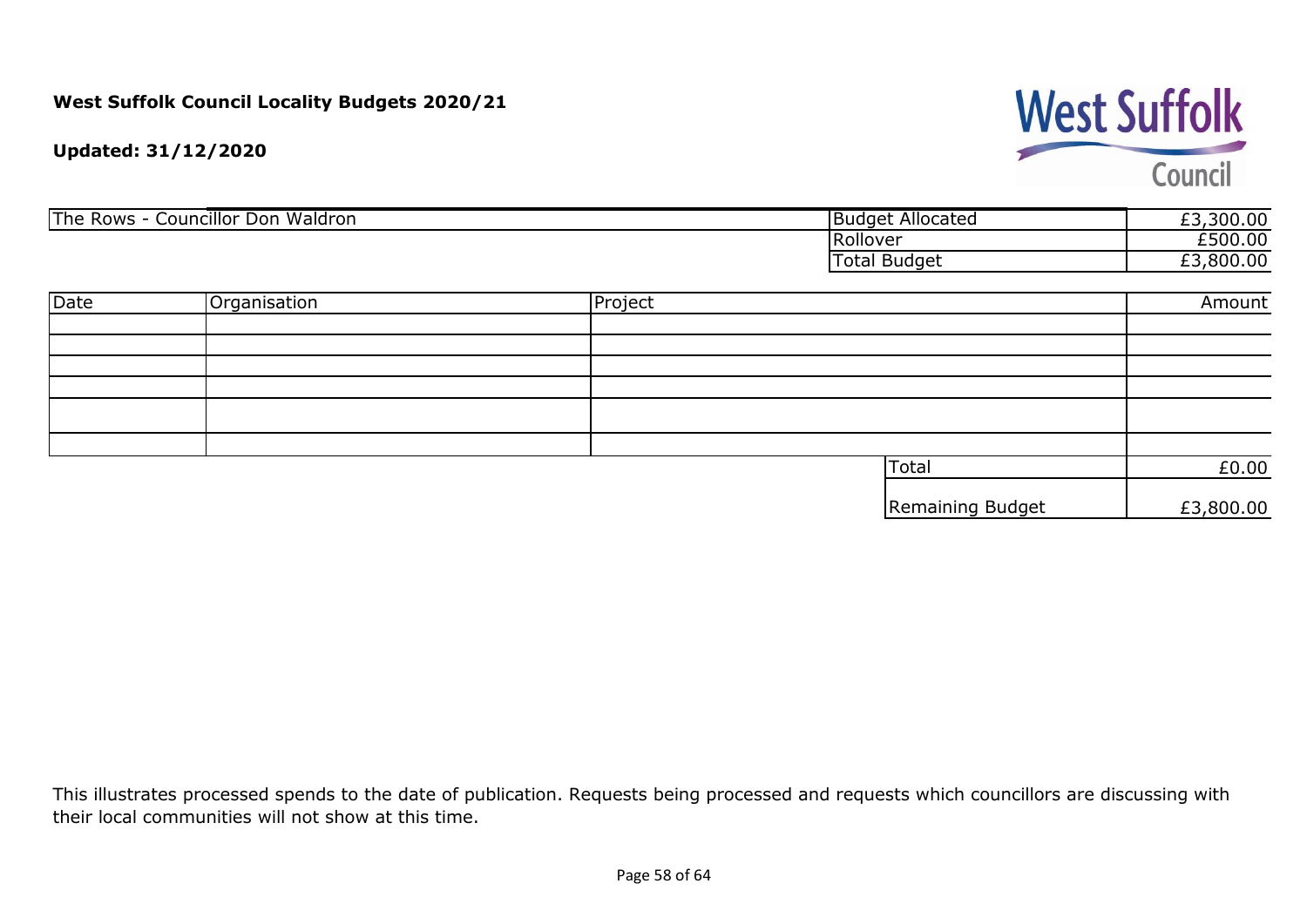**West Suffolk** Council

**Updated: 31/12/2020**

| Tollgate<br>.<br><br>- -<br>Councillor<br>Diane Hind | .<br>Allocated<br>⊣Budge† | $\sim$ $\sim$<br>--<br>n r<br>טט.טט<br>_ _ |
|------------------------------------------------------|---------------------------|--------------------------------------------|
|                                                      | <b>Rollover</b>           | $\sim$ $\sim$<br>$\cap$<br>ŁU.UU           |
|                                                      | <b>Budget</b><br>Total    | $\sim$<br>$\sim$<br>vv.vv<br><u>__</u>     |

| <b>Date</b>                  | Organisation             | <b>Project</b>                               | <b>Amount</b> |
|------------------------------|--------------------------|----------------------------------------------|---------------|
| 03/06/2020                   | Bury St Edmunds Rickshaw | Purchase of second Rickshaw                  | £400.00       |
| 30/06/2020                   | Tollgate                 | Vouchers for good neighbourhood scheme       | £100.00       |
| 03/09/2020                   | Theatre Royal            | 'Walking Stories' community threatre project | £700.00       |
| Bury in Bloom<br> 21/10/2020 |                          | The Craft Foxes (The Stars of 2020)          | £500.00       |
|                              |                          |                                              |               |
|                              |                          |                                              |               |
|                              |                          |                                              |               |
|                              |                          | <b>Total</b>                                 | £1,700.00     |
|                              |                          | Remaining Budget                             | £1,600.00     |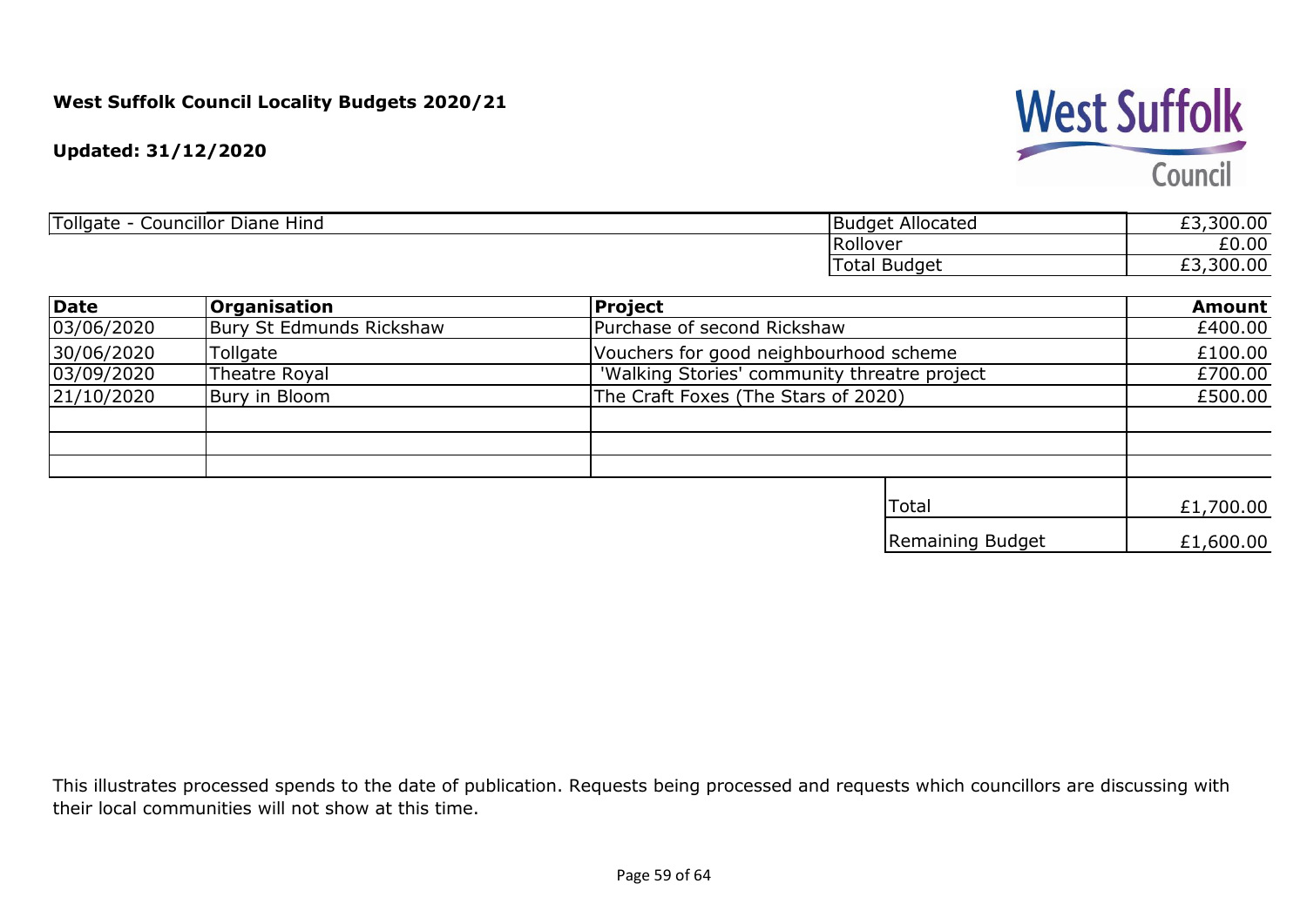**Updated: 31/12/2020**

| Tollgate<br><br>Nettleton<br>Councillor David<br>- | Allocated<br><b>Budget</b> | £3,300.00                  |
|----------------------------------------------------|----------------------------|----------------------------|
|                                                    | Rollover                   | £435.00                    |
|                                                    | Total<br><b>Budget</b>     | 35.00<br>r ¬<br><u>LJ,</u> |

| <b>Date</b> | <b>Organisation</b>                    | <b>Project</b>                      | <b>Amount</b> |
|-------------|----------------------------------------|-------------------------------------|---------------|
| 14/05/2020  | Bury St Edmunds Women's Aid Centre Ltd | Refuge Garden Refurbishment project | £750.00       |
| 03/06/2020  | Bury St Edmunds Rickshaw               | Purchase of second Rickshaw         | £2,985.00     |
|             |                                        |                                     |               |
|             |                                        |                                     |               |
|             |                                        |                                     |               |
|             |                                        |                                     |               |
|             |                                        |                                     |               |
|             |                                        |                                     |               |
|             |                                        | <b>Total</b>                        | £3,735.00     |
|             |                                        | <b>Remaining Budget</b>             | E0.00         |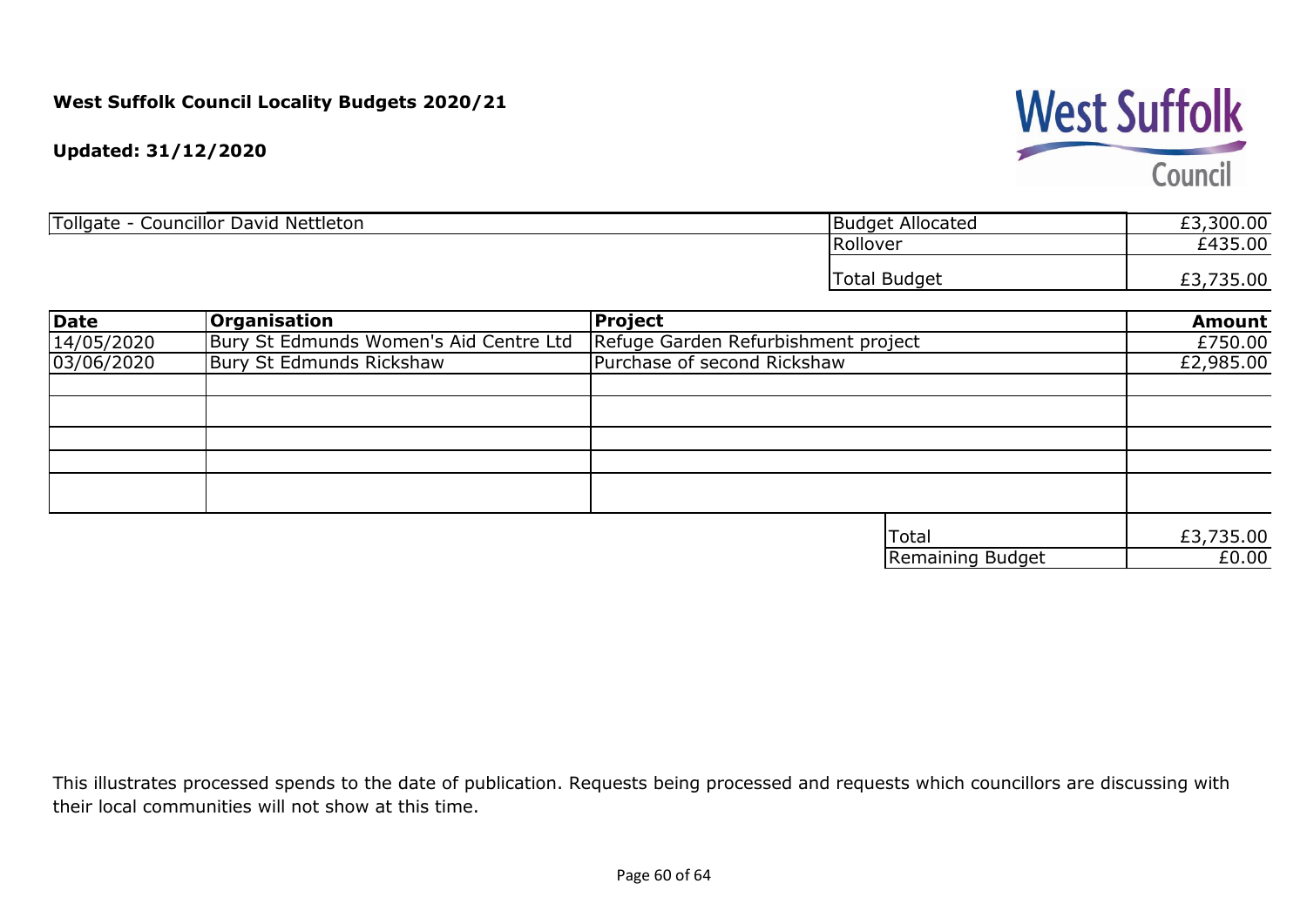**West Suffolk** Council

**Updated: 31/12/2020**

| Westgate<br>Councillor<br>Augustine<br>John | <b>Budget Allocated</b> | no oo<br>$\sim$<br><b>300.00</b><br><u>_ </u> |
|---------------------------------------------|-------------------------|-----------------------------------------------|
|                                             | <b>Rollover</b>         | £500.00                                       |
|                                             | <b>Budget</b><br>l otal | ,800.00<br><u>_ </u>                          |

| <b>Date</b> | <b>Organisation</b> | Project |                  | <b>Amount</b> |
|-------------|---------------------|---------|------------------|---------------|
|             |                     |         |                  |               |
|             |                     |         |                  |               |
|             |                     |         |                  |               |
|             |                     |         |                  |               |
|             |                     |         |                  |               |
|             |                     |         |                  |               |
|             |                     |         |                  |               |
|             |                     |         | Total            | £0.00         |
|             |                     |         | Remaining Budget | £3,800.00     |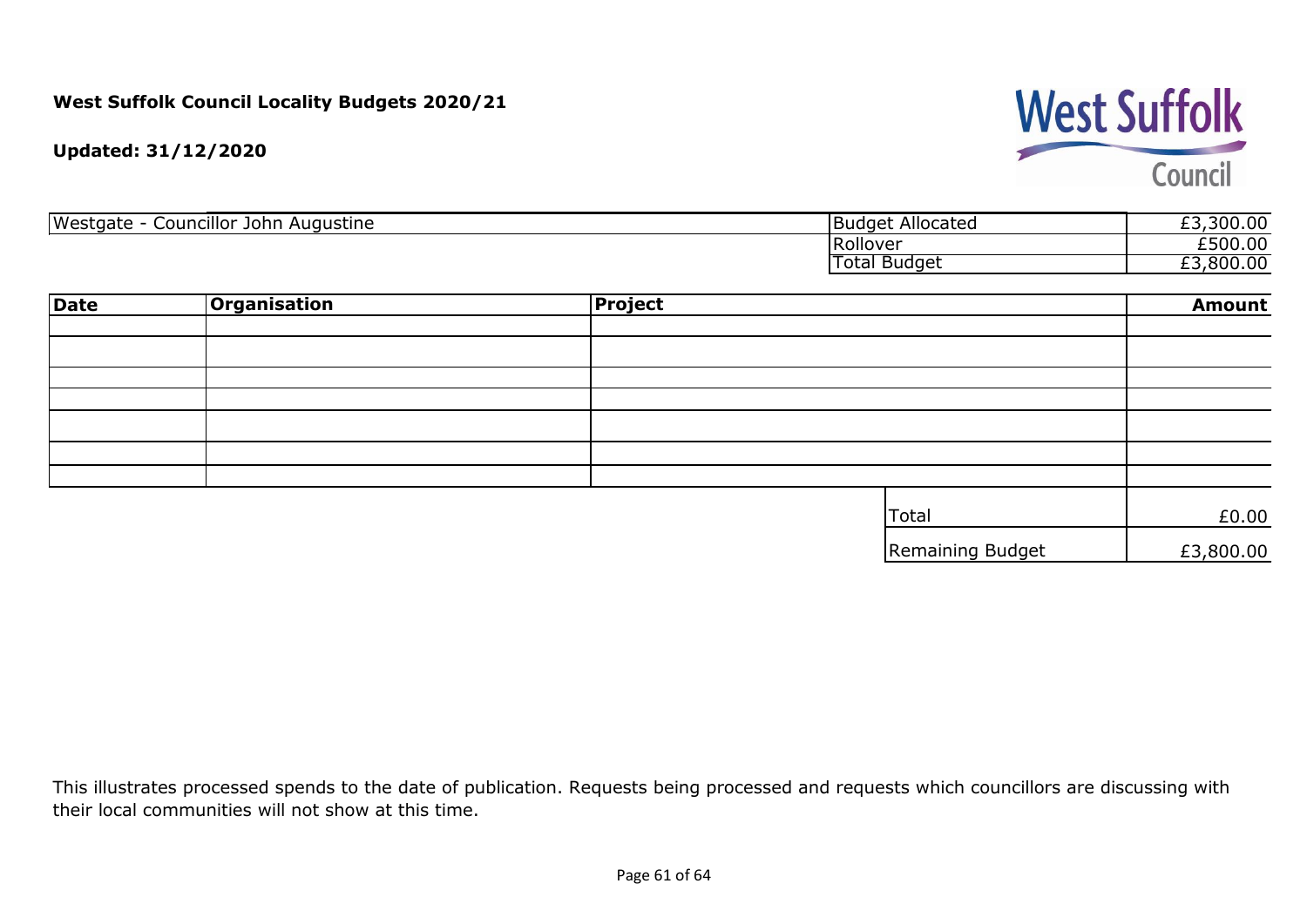**West Suffolk** Council

**Updated: 31/12/2020**

| <b>Councillor Richard</b><br>Westgate<br>-Rout | <b>Budget Allocated</b> | ,300.00<br>--        |
|------------------------------------------------|-------------------------|----------------------|
|                                                | <b>Rollover</b>         | £500.00              |
|                                                | I Budget<br>Total       | ,800.00<br>--<br>ـــ |

| Date | <b>Organisation</b> | Project |                  | <b>Amount</b> |
|------|---------------------|---------|------------------|---------------|
|      |                     |         |                  |               |
|      |                     |         |                  |               |
|      |                     |         |                  |               |
|      |                     |         |                  |               |
|      |                     |         |                  |               |
|      |                     |         |                  |               |
|      |                     |         |                  |               |
|      |                     |         | Total            | £0.00         |
|      |                     |         | Remaining Budget | £3,800.00     |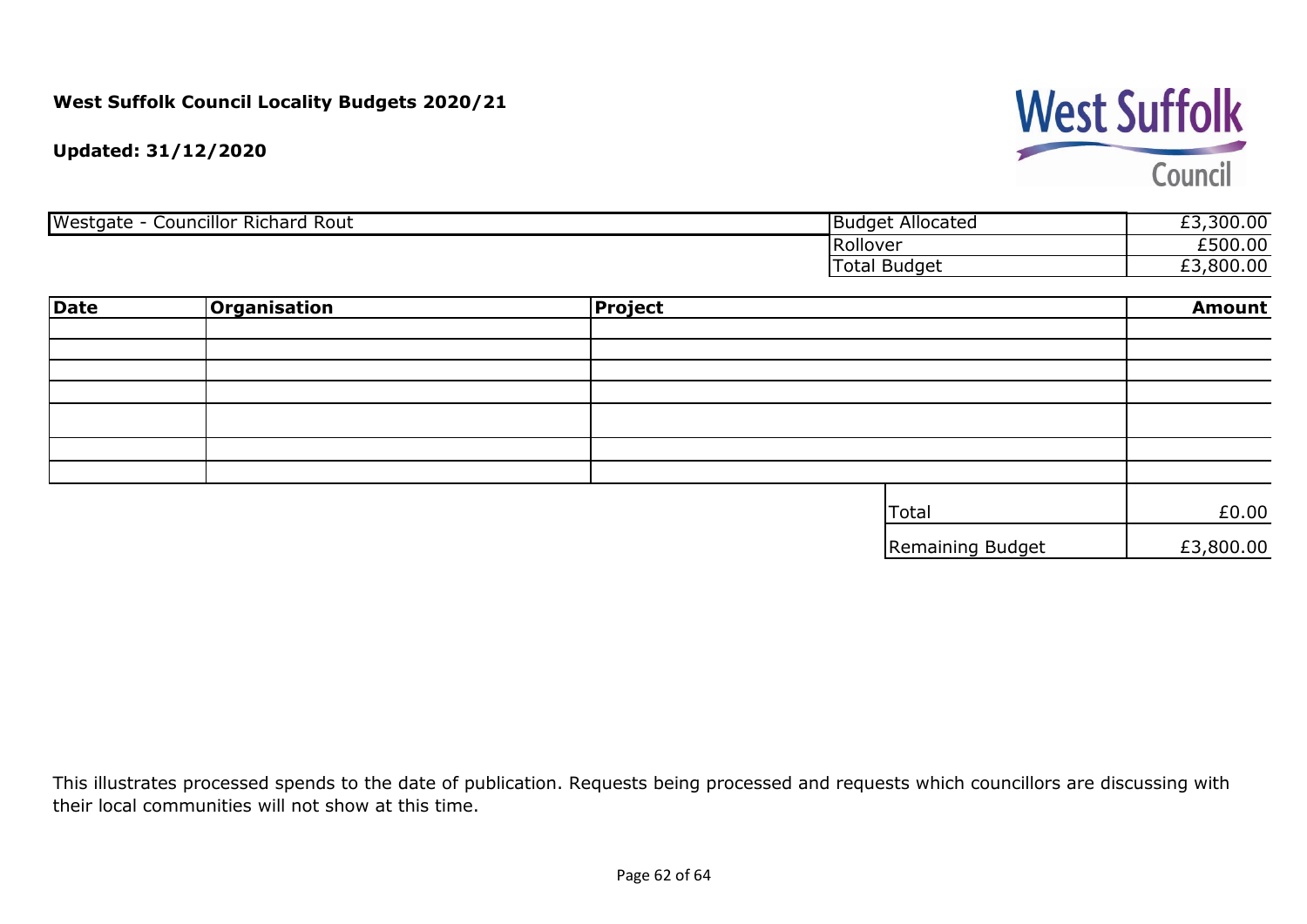## **West Suffolk**

Council

**Updated: 31/12/2020**

| Whepsted<br>Wickhambrook<br>Councillor Mary<br>and<br>Evans | <b>Budget Allocated</b> | ,300.00<br>$\sim$ |
|-------------------------------------------------------------|-------------------------|-------------------|
|                                                             | <b>Rollover</b>         | £363.00           |
|                                                             | ' Budget<br>l otal      | ,663.00<br>ـــ    |

| Date       | <b>Organisation</b>             | Project                              | <b>Amount</b> |
|------------|---------------------------------|--------------------------------------|---------------|
| 23/06/2020 | <b>Whepstead Parish Council</b> | Meals for the vulnerable             | £150.00       |
| 28/07/2020 | Stansfield Parish Council       | Housing needs survey                 | £1,000.00     |
| 21/09/2020 | Brockley Parish Council         | Restoration of telephone kiosk       | £250.00       |
| 23/10/2020 | Whepsted Woodland Project       | Case Wood Community Firewood Project | £1,000.00     |
|            |                                 |                                      |               |
|            |                                 |                                      |               |
|            |                                 | <b>Total</b>                         | £2,400.00     |
|            |                                 | Remaining Budget                     | £1,263.00     |